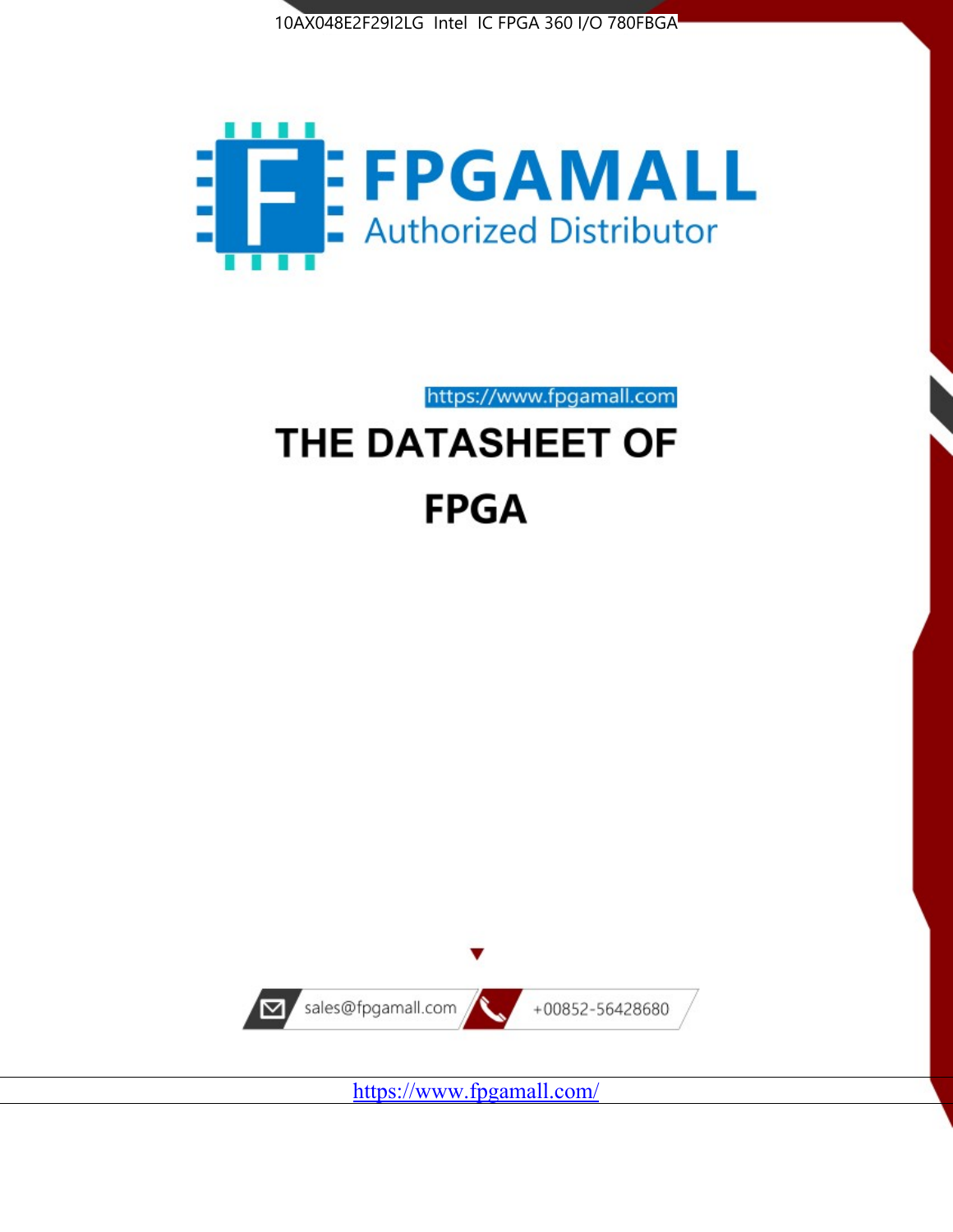10AX048E2F29I2LG Intel IC FPGA 360 I/O 780FBGA



## **Intel® Arria® 10 Device Overview**



**A10-OVERVIEW | 2018.12.06** Latest document on the web: **[PDF](https://www.intel.com/content/dam/www/programmable/us/en/pdfs/literature/hb/arria-10/a10_overview.pdf)** | **[HTML](https://www.intel.com/content/www/us/en/programmable/documentation/sam1403480274650.html)**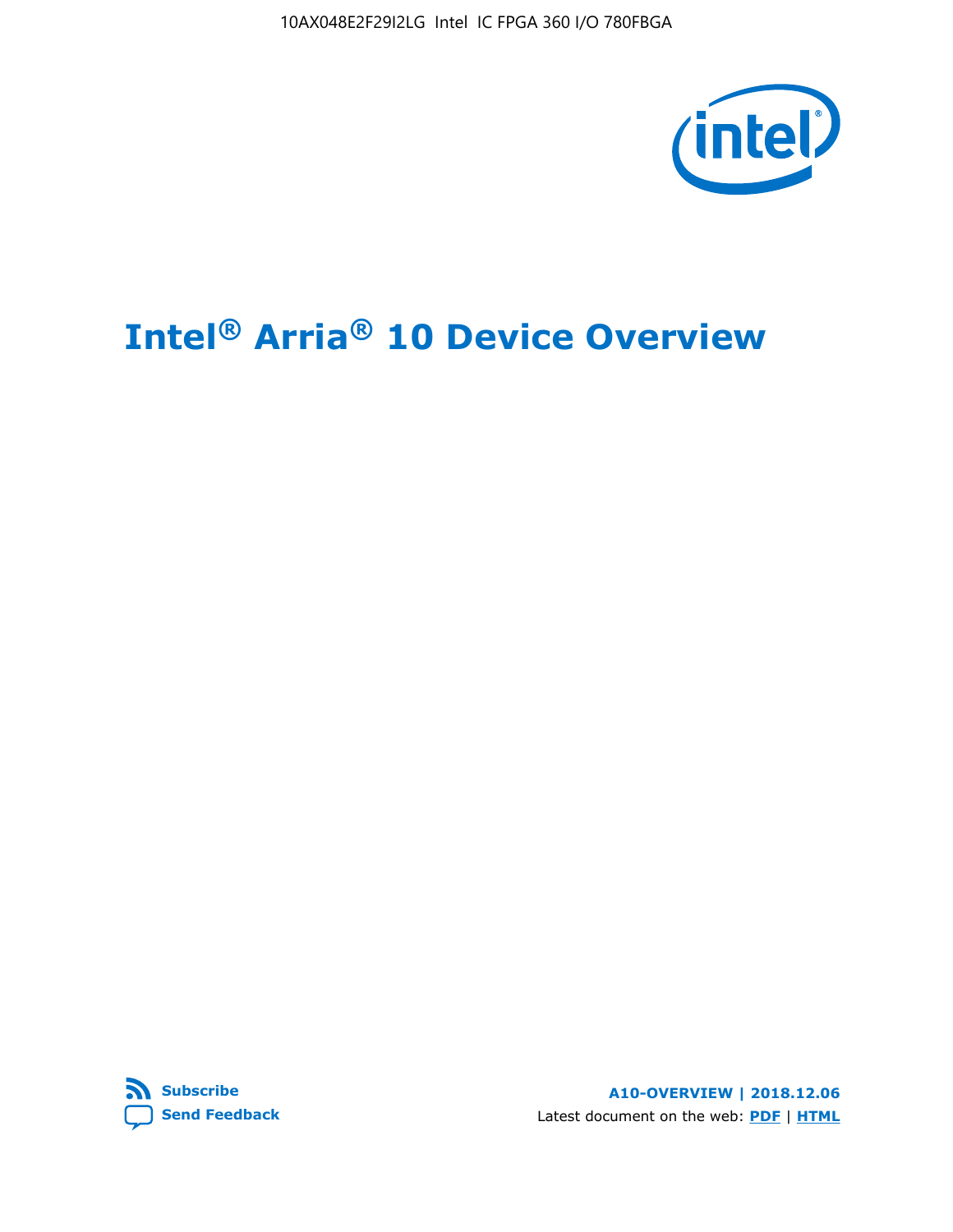

**Contents** 



**Send Feedback**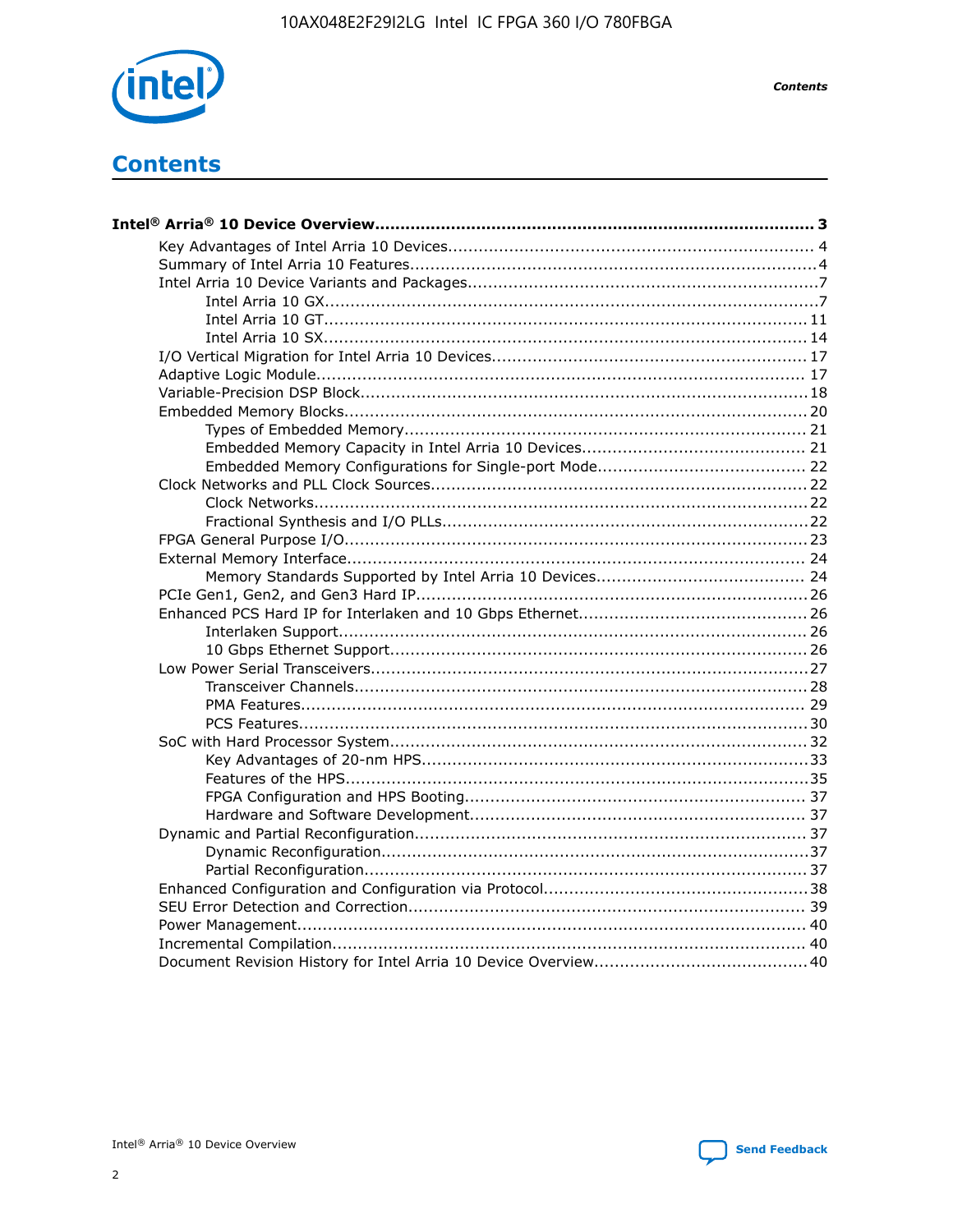**A10-OVERVIEW | 2018.12.06**

**[Send Feedback](mailto:FPGAtechdocfeedback@intel.com?subject=Feedback%20on%20Intel%20Arria%2010%20Device%20Overview%20(A10-OVERVIEW%202018.12.06)&body=We%20appreciate%20your%20feedback.%20In%20your%20comments,%20also%20specify%20the%20page%20number%20or%20paragraph.%20Thank%20you.)**



## **Intel® Arria® 10 Device Overview**

The Intel<sup>®</sup> Arria<sup>®</sup> 10 device family consists of high-performance and power-efficient 20 nm mid-range FPGAs and SoCs.

Intel Arria 10 device family delivers:

- Higher performance than the previous generation of mid-range and high-end FPGAs.
- Power efficiency attained through a comprehensive set of power-saving technologies.

The Intel Arria 10 devices are ideal for high performance, power-sensitive, midrange applications in diverse markets.

| <b>Market</b>         | <b>Applications</b>                                                                                               |
|-----------------------|-------------------------------------------------------------------------------------------------------------------|
| Wireless              | Channel and switch cards in remote radio heads<br>$\bullet$<br>Mobile backhaul<br>٠                               |
| Wireline              | 40G/100G muxponders and transponders<br>٠<br>100G line cards<br>٠<br><b>Bridging</b><br>٠<br>Aggregation<br>٠     |
| <b>Broadcast</b>      | Studio switches<br>٠<br>Servers and transport<br>٠<br>Videoconferencing<br>٠<br>Professional audio and video<br>٠ |
| Computing and Storage | Flash cache<br>٠<br>Cloud computing servers<br>٠<br>Server acceleration<br>٠                                      |
| Medical               | Diagnostic scanners<br>٠<br>Diagnostic imaging<br>٠                                                               |
| Military              | Missile guidance and control<br>٠<br>Radar<br>٠<br>Electronic warfare<br>٠<br>Secure communications<br>٠          |

#### **Table 1. Sample Markets and Ideal Applications for Intel Arria 10 Devices**

#### **Related Information**

- [Intel Arria 10 Device Handbook: Known Issues](http://www.altera.com/support/kdb/solutions/rd07302013_646.html) Lists the planned updates to the *Intel Arria 10 Device Handbook* chapters.
- [Intel Arria 10 GX/GT Device Errata and Design Recommendations](https://www.intel.com/content/www/us/en/programmable/documentation/agz1493851706374.html#yqz1494433888646)
- [Intel Arria 10 SX Device Errata and Design Recommendations](https://www.intel.com/content/www/us/en/programmable/documentation/cru1462832385668.html#cru1462832558642)

Intel Corporation. All rights reserved. Intel, the Intel logo, Altera, Arria, Cyclone, Enpirion, MAX, Nios, Quartus and Stratix words and logos are trademarks of Intel Corporation or its subsidiaries in the U.S. and/or other countries. Intel warrants performance of its FPGA and semiconductor products to current specifications in accordance with Intel's standard warranty, but reserves the right to make changes to any products and services at any time without notice. Intel assumes no responsibility or liability arising out of the application or use of any information, product, or service described herein except as expressly agreed to in writing by Intel. Intel customers are advised to obtain the latest version of device specifications before relying on any published information and before placing orders for products or services. \*Other names and brands may be claimed as the property of others.

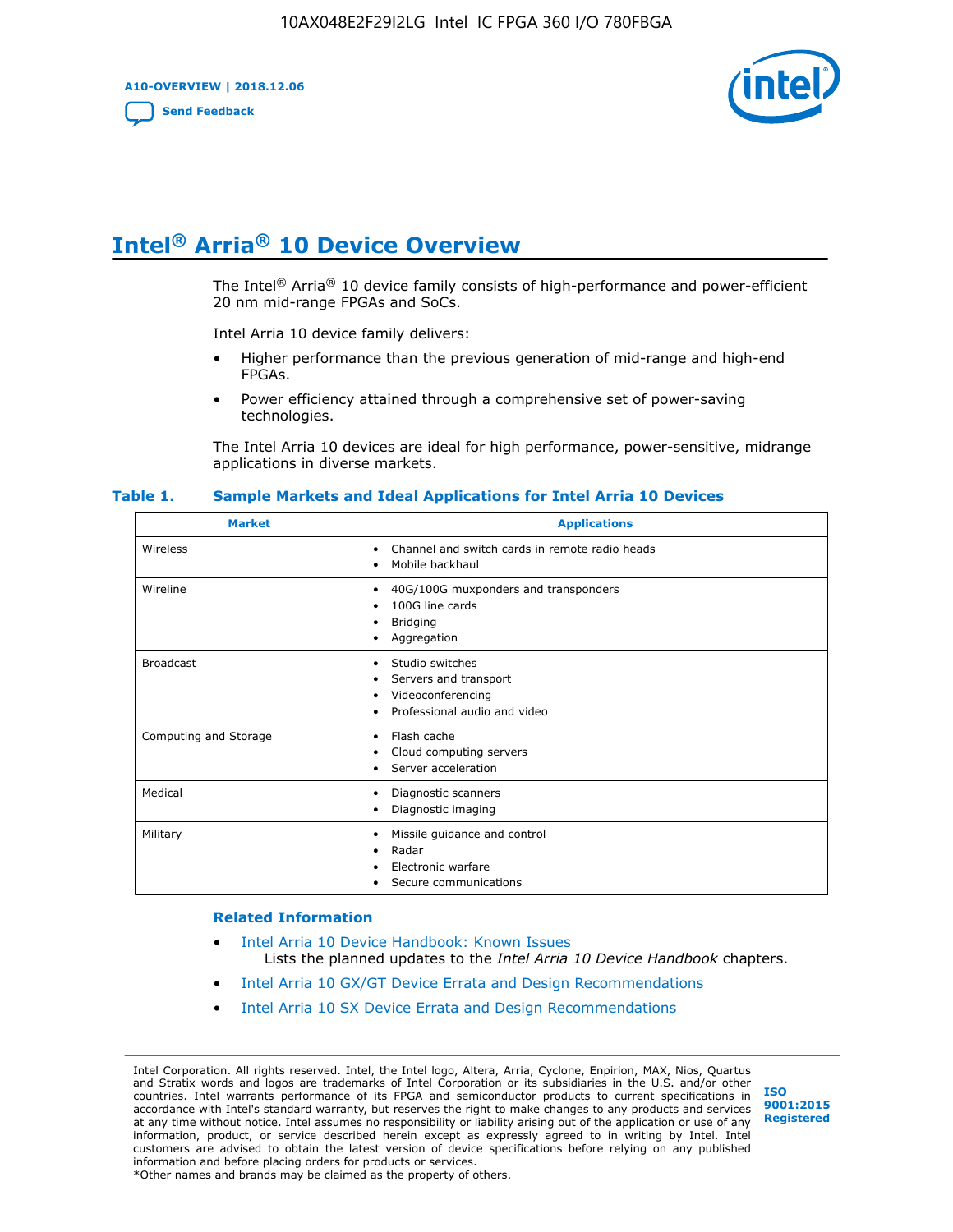

## **Key Advantages of Intel Arria 10 Devices**

#### **Table 2. Key Advantages of the Intel Arria 10 Device Family**

| <b>Advantage</b>                                                                                          | <b>Supporting Feature</b>                                                                                                                                                                                                                                                                                                |
|-----------------------------------------------------------------------------------------------------------|--------------------------------------------------------------------------------------------------------------------------------------------------------------------------------------------------------------------------------------------------------------------------------------------------------------------------|
| Enhanced core architecture                                                                                | Built on TSMC's 20 nm process technology<br>٠<br>60% higher performance than the previous generation of mid-range FPGAs<br>٠<br>15% higher performance than the fastest previous-generation FPGA<br>٠                                                                                                                    |
| High-bandwidth integrated<br>transceivers                                                                 | Short-reach rates up to 25.8 Gigabits per second (Gbps)<br>٠<br>Backplane capability up to 12.5 Gbps<br>٠<br>Integrated 10GBASE-KR and 40GBASE-KR4 Forward Error Correction (FEC)<br>٠                                                                                                                                   |
| Improved logic integration and<br>hard IP blocks                                                          | 8-input adaptive logic module (ALM)<br>٠<br>Up to 65.6 megabits (Mb) of embedded memory<br>٠<br>Variable-precision digital signal processing (DSP) blocks<br>Fractional synthesis phase-locked loops (PLLs)<br>Hard PCI Express Gen3 IP blocks<br>Hard memory controllers and PHY up to 2,400 Megabits per second (Mbps) |
| Second generation hard<br>processor system (HPS) with<br>integrated ARM* Cortex*-A9*<br>MPCore* processor | Tight integration of a dual-core ARM Cortex-A9 MPCore processor, hard IP, and an<br>٠<br>FPGA in a single Intel Arria 10 system-on-a-chip (SoC)<br>Supports over 128 Gbps peak bandwidth with integrated data coherency between<br>$\bullet$<br>the processor and the FPGA fabric                                        |
| Advanced power savings                                                                                    | Comprehensive set of advanced power saving features<br>٠<br>Power-optimized MultiTrack routing and core architecture<br>٠<br>Up to 40% lower power compared to previous generation of mid-range FPGAs<br>٠<br>Up to 60% lower power compared to previous generation of high-end FPGAs<br>٠                               |

## **Summary of Intel Arria 10 Features**

#### **Table 3. Summary of Features for Intel Arria 10 Devices**

| <b>Feature</b>                  | <b>Description</b>                                                                                                                                                                                                                                                                                                                                                                                       |
|---------------------------------|----------------------------------------------------------------------------------------------------------------------------------------------------------------------------------------------------------------------------------------------------------------------------------------------------------------------------------------------------------------------------------------------------------|
| Technology                      | TSMC's 20-nm SoC process technology<br>٠<br>Allows operation at a lower $V_{\text{CC}}$ level of 0.82 V instead of the 0.9 V standard $V_{\text{CC}}$ core voltage                                                                                                                                                                                                                                       |
| Packaging                       | 1.0 mm ball-pitch Fineline BGA packaging<br>0.8 mm ball-pitch Ultra Fineline BGA packaging<br>Multiple devices with identical package footprints for seamless migration between different<br><b>FPGA</b> densities<br>Devices with compatible package footprints allow migration to next generation high-end<br>Stratix $\mathcal{R}$ 10 devices<br>RoHS, leaded $(1)$ , and lead-free (Pb-free) options |
| High-performance<br>FPGA fabric | Enhanced 8-input ALM with four registers<br>٠<br>Improved multi-track routing architecture to reduce congestion and improve compilation time<br>Hierarchical core clocking architecture<br>Fine-grained partial reconfiguration                                                                                                                                                                          |
| Internal memory<br>blocks       | M20K-20-Kb memory blocks with hard error correction code (ECC)<br>Memory logic array block (MLAB)-640-bit memory                                                                                                                                                                                                                                                                                         |
|                                 | continued                                                                                                                                                                                                                                                                                                                                                                                                |



<sup>(1)</sup> Contact Intel for availability.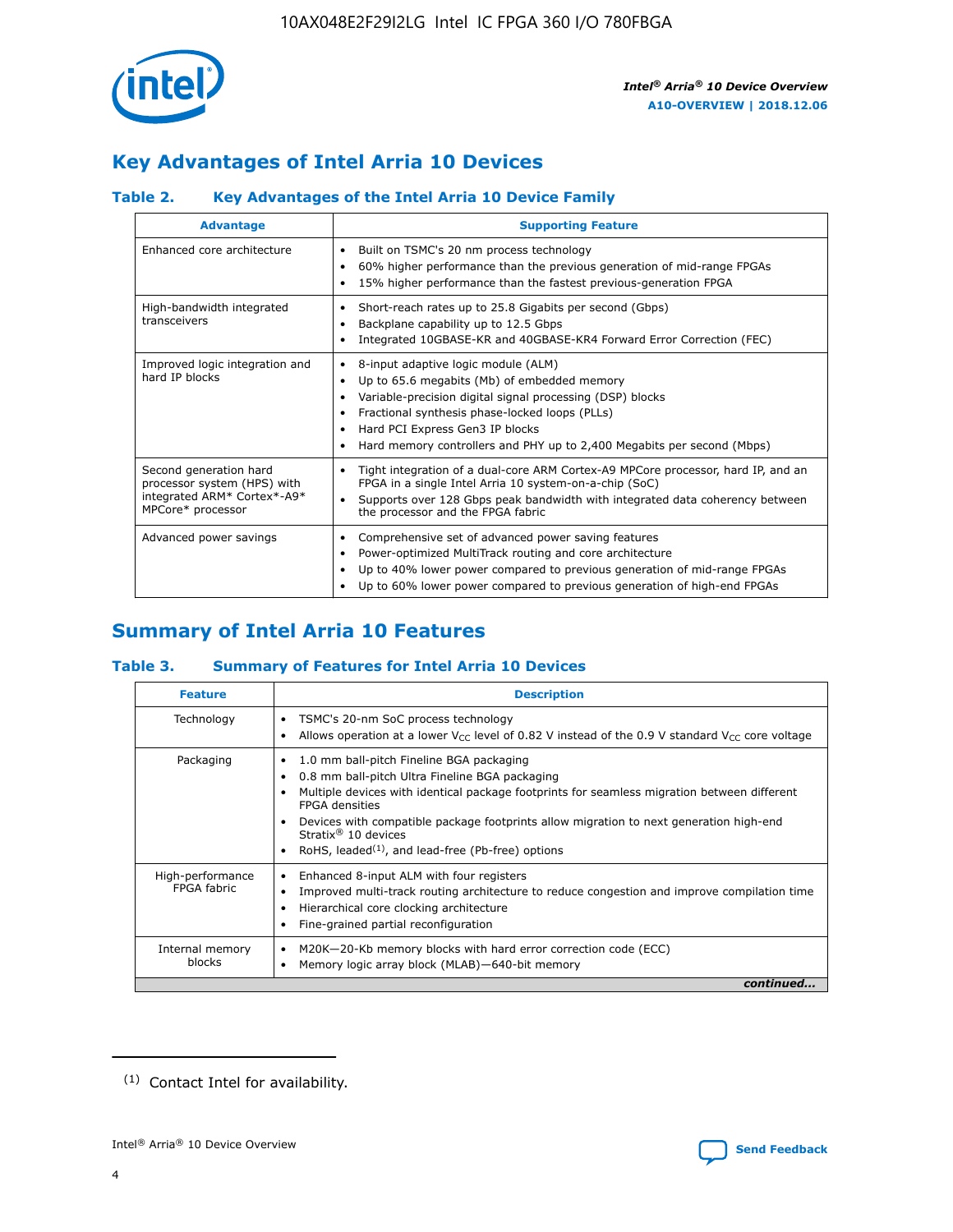$\mathsf{r}$ 



| <b>Feature</b>                         |                                                                                                                | <b>Description</b>                                                                                                                                                                                                                                                                                                                                                                                                                                                                                                                                                                                                                                                                                                                                                                                                                     |  |  |  |  |  |  |
|----------------------------------------|----------------------------------------------------------------------------------------------------------------|----------------------------------------------------------------------------------------------------------------------------------------------------------------------------------------------------------------------------------------------------------------------------------------------------------------------------------------------------------------------------------------------------------------------------------------------------------------------------------------------------------------------------------------------------------------------------------------------------------------------------------------------------------------------------------------------------------------------------------------------------------------------------------------------------------------------------------------|--|--|--|--|--|--|
| Embedded Hard IP<br>blocks             | Variable-precision DSP                                                                                         | Native support for signal processing precision levels from $18 \times 19$ to<br>54 x 54<br>Native support for 27 x 27 multiplier mode<br>64-bit accumulator and cascade for systolic finite impulse responses<br>(FIRs)<br>Internal coefficient memory banks<br>$\bullet$<br>Preadder/subtractor for improved efficiency<br>Additional pipeline register to increase performance and reduce<br>power<br>Supports floating point arithmetic:<br>- Perform multiplication, addition, subtraction, multiply-add,<br>multiply-subtract, and complex multiplication.<br>- Supports multiplication with accumulation capability, cascade<br>summation, and cascade subtraction capability.<br>- Dynamic accumulator reset control.<br>- Support direct vector dot and complex multiplication chaining<br>multiply floating point DSP blocks. |  |  |  |  |  |  |
|                                        | Memory controller                                                                                              | DDR4, DDR3, and DDR3L                                                                                                                                                                                                                                                                                                                                                                                                                                                                                                                                                                                                                                                                                                                                                                                                                  |  |  |  |  |  |  |
|                                        | PCI Express*                                                                                                   | PCI Express (PCIe*) Gen3 (x1, x2, x4, or x8), Gen2 (x1, x2, x4, or x8)<br>and Gen1 (x1, x2, x4, or x8) hard IP with complete protocol stack,<br>endpoint, and root port                                                                                                                                                                                                                                                                                                                                                                                                                                                                                                                                                                                                                                                                |  |  |  |  |  |  |
|                                        | Transceiver I/O                                                                                                | 10GBASE-KR/40GBASE-KR4 Forward Error Correction (FEC)<br>PCS hard IPs that support:<br>- 10-Gbps Ethernet (10GbE)<br>- PCIe PIPE interface<br>- Interlaken<br>- Gbps Ethernet (GbE)<br>- Common Public Radio Interface (CPRI) with deterministic latency<br>support<br>- Gigabit-capable passive optical network (GPON) with fast lock-<br>time support<br>13.5G JESD204b<br>8B/10B, 64B/66B, 64B/67B encoders and decoders<br>Custom mode support for proprietary protocols                                                                                                                                                                                                                                                                                                                                                           |  |  |  |  |  |  |
| Core clock networks                    | $\bullet$<br>$\bullet$                                                                                         | Up to 800 MHz fabric clocking, depending on the application:<br>- 667 MHz external memory interface clocking with 2,400 Mbps DDR4 interface<br>- 800 MHz LVDS interface clocking with 1,600 Mbps LVDS interface<br>Global, regional, and peripheral clock networks<br>Clock networks that are not used can be gated to reduce dynamic power                                                                                                                                                                                                                                                                                                                                                                                                                                                                                            |  |  |  |  |  |  |
| Phase-locked loops<br>(PLLs)           | High-resolution fractional synthesis PLLs:<br>$\bullet$<br>Integer PLLs:<br>- Adjacent to general purpose I/Os | - Precision clock synthesis, clock delay compensation, and zero delay buffering (ZDB)<br>- Support integer mode and fractional mode<br>- Fractional mode support with third-order delta-sigma modulation<br>- Support external memory and LVDS interfaces                                                                                                                                                                                                                                                                                                                                                                                                                                                                                                                                                                              |  |  |  |  |  |  |
| FPGA General-purpose<br>$I/Os$ (GPIOs) | $\bullet$<br>On-chip termination (OCT)                                                                         | 1.6 Gbps LVDS—every pair can be configured as receiver or transmitter<br>1.2 V to 3.0 V single-ended LVTTL/LVCMOS interfacing                                                                                                                                                                                                                                                                                                                                                                                                                                                                                                                                                                                                                                                                                                          |  |  |  |  |  |  |
| <b>External Memory</b><br>Interface    |                                                                                                                | Hard memory controller- DDR4, DDR3, and DDR3L support<br>- DDR4-speeds up to 1,200 MHz/2,400 Mbps<br>$-$ DDR3-speeds up to 1,067 MHz/2,133 Mbps<br>Soft memory controller—provides support for RLDRAM $3^{(2)}$ , QDR IV $(2^2)$ , and QDR II+<br>continued                                                                                                                                                                                                                                                                                                                                                                                                                                                                                                                                                                            |  |  |  |  |  |  |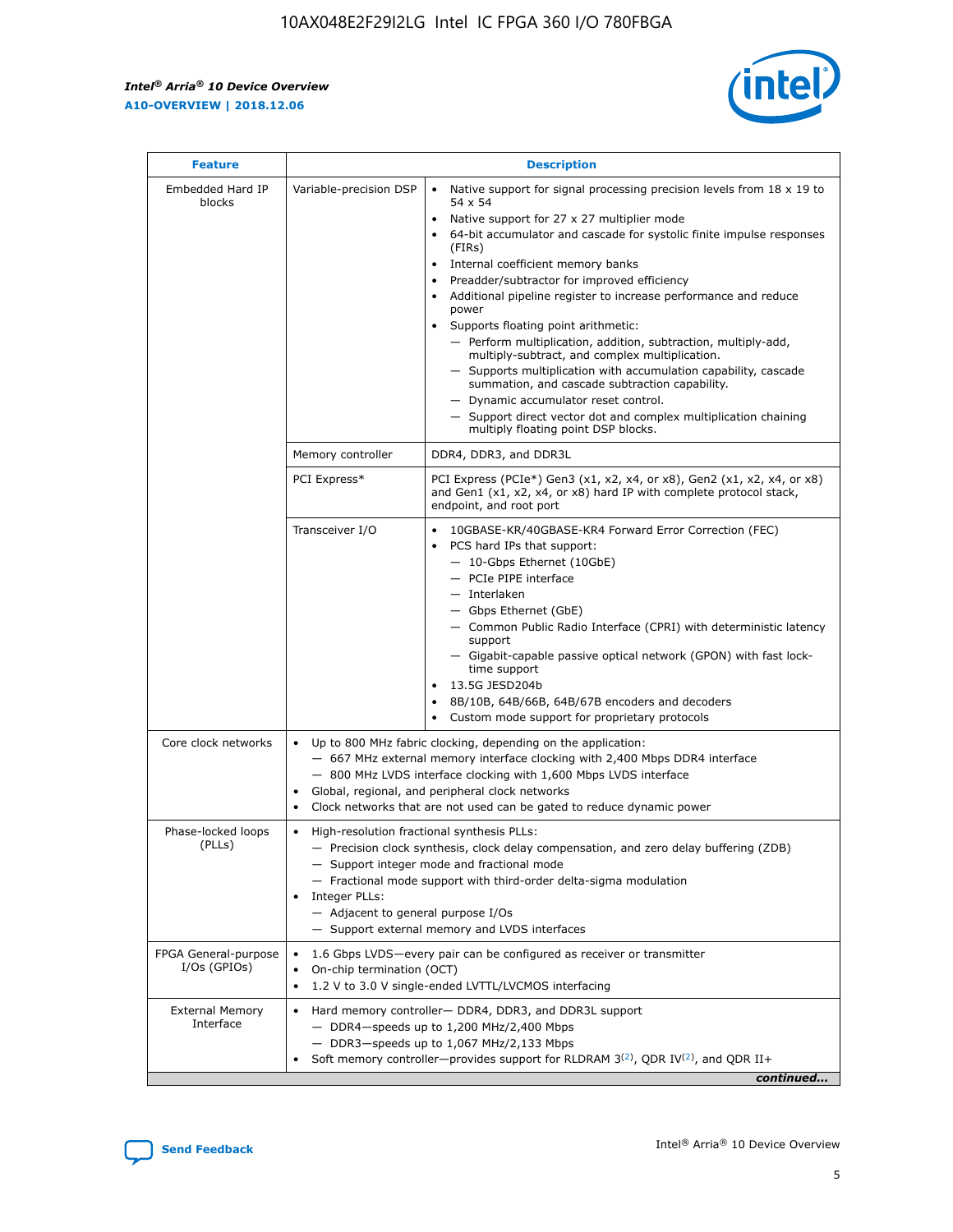

| <b>Feature</b>                                    | <b>Description</b>                                                                                                                                                                                                                                                                                                                                                                                                                                                                                                                                                                                                                                                        |
|---------------------------------------------------|---------------------------------------------------------------------------------------------------------------------------------------------------------------------------------------------------------------------------------------------------------------------------------------------------------------------------------------------------------------------------------------------------------------------------------------------------------------------------------------------------------------------------------------------------------------------------------------------------------------------------------------------------------------------------|
| Low-power serial<br>transceivers                  | • Continuous operating range:<br>- Intel Arria 10 GX-1 Gbps to 17.4 Gbps<br>$-$ Intel Arria 10 GT $-1$ Gbps to 25.8 Gbps<br>Backplane support:<br>$\bullet$<br>$-$ Intel Arria 10 GX-up to 12.5<br>$-$ Intel Arria 10 GT-up to 12.5<br>Extended range down to 125 Mbps with oversampling<br>ATX transmit PLLs with user-configurable fractional synthesis capability<br>Electronic Dispersion Compensation (EDC) support for XFP, SFP+, OSFP, and CFP optical<br>module<br>Adaptive linear and decision feedback equalization<br>$\bullet$<br>Transmitter pre-emphasis and de-emphasis<br>$\bullet$<br>Dynamic partial reconfiguration of individual transceiver channels |
| <b>HPS</b><br>(Intel Arria 10 SX<br>devices only) | Dual-core ARM Cortex-A9 MPCore processor-1.2 GHz CPU with<br>Processor and system<br>$\bullet$<br>1.5 GHz overdrive capability<br>256 KB on-chip RAM and 64 KB on-chip ROM<br>System peripherals-general-purpose timers, watchdog timers, direct<br>memory access (DMA) controller, FPGA configuration manager, and<br>clock and reset managers<br>• Security features—anti-tamper, secure boot, Advanced Encryption<br>Standard (AES) and authentication (SHA)<br>ARM CoreSight* JTAG debug access port, trace port, and on-chip<br>$\bullet$<br>trace storage                                                                                                           |
|                                                   | <b>External interfaces</b><br>Hard memory interface—Hard memory controller (2,400 Mbps DDR4,<br>and 2,133 Mbps DDR3), Quad serial peripheral interface (QSPI) flash<br>controller, NAND flash controller, direct memory access (DMA)<br>controller, Secure Digital/MultiMediaCard (SD/MMC) controller<br>Communication interface-10/100/1000 Ethernet media access<br>$\bullet$<br>control (MAC), USB On-The-GO (OTG) controllers, I <sup>2</sup> C controllers,<br>UART 16550, serial peripheral interface (SPI), and up to 62<br>HPS GPIO interfaces (48 direct-share I/Os)                                                                                             |
|                                                   | Interconnects to core<br>• High-performance ARM AMBA* AXI bus bridges that support<br>simultaneous read and write<br>HPS-FPGA bridges-include the FPGA-to-HPS, HPS-to-FPGA, and<br>$\bullet$<br>lightweight HPS-to-FPGA bridges that allow the FPGA fabric to issue<br>transactions to slaves in the HPS, and vice versa<br>Configuration bridge that allows HPS configuration manager to<br>configure the core logic via dedicated 32-bit configuration port<br>FPGA-to-HPS SDRAM controller bridge-provides configuration<br>interfaces for the multiport front end (MPFE) of the HPS SDRAM<br>controller                                                               |
| Configuration                                     | Tamper protection—comprehensive design protection to protect your valuable IP investments<br>Enhanced 256-bit advanced encryption standard (AES) design security with authentication<br>$\bullet$<br>Configuration via protocol (CvP) using PCIe Gen1, Gen2, or Gen3<br>continued                                                                                                                                                                                                                                                                                                                                                                                         |

<sup>(2)</sup> Intel Arria 10 devices support this external memory interface using hard PHY with soft memory controller.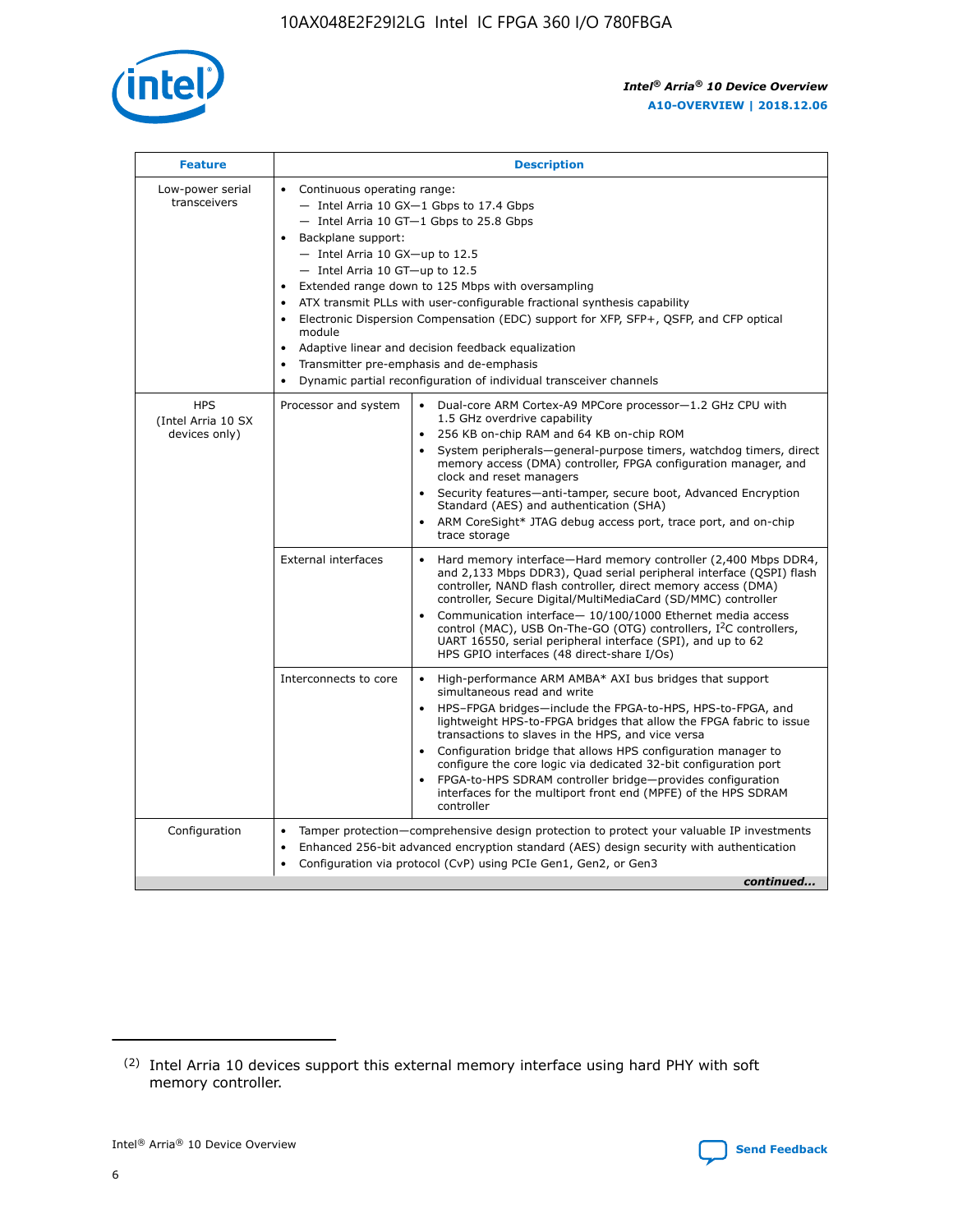

| <b>Feature</b>     | <b>Description</b>                                                                                                                                                                                                    |
|--------------------|-----------------------------------------------------------------------------------------------------------------------------------------------------------------------------------------------------------------------|
|                    | Dynamic reconfiguration of the transceivers and PLLs<br>Fine-grained partial reconfiguration of the core fabric<br>Active Serial x4 Interface<br>٠                                                                    |
| Power management   | SmartVID<br>Low static power device options<br>Programmable Power Technology<br>Intel Quartus <sup>®</sup> Prime integrated power analysis                                                                            |
| Software and tools | Intel Quartus Prime design suite<br>Transceiver toolkit<br>Platform Designer system integration tool<br>٠<br>DSP Builder for Intel FPGAs<br>OpenCL <sup>™</sup> support<br>Intel SoC FPGA Embedded Design Suite (EDS) |

#### **Related Information**

#### [Intel Arria 10 Transceiver PHY Overview](https://www.intel.com/content/www/us/en/programmable/documentation/nik1398707230472.html#nik1398706768037) Provides details on Intel Arria 10 transceivers.

## **Intel Arria 10 Device Variants and Packages**

#### **Table 4. Device Variants for the Intel Arria 10 Device Family**

| <b>Variant</b>    | <b>Description</b>                                                                                                                                                                                                     |
|-------------------|------------------------------------------------------------------------------------------------------------------------------------------------------------------------------------------------------------------------|
| Intel Arria 10 GX | FPGA featuring 17.4 Gbps transceivers for short reach applications with 12.5 backplane driving<br>capability.                                                                                                          |
| Intel Arria 10 GT | FPGA featuring:<br>17.4 Gbps transceivers for short reach applications with 12.5 backplane driving capability.<br>25.8 Gbps transceivers for supporting CAUI-4 and CEI-25G applications with CFP2 and CFP4<br>modules. |
| Intel Arria 10 SX | SoC integrating ARM-based HPS and FPGA featuring 17.4 Gbps transceivers for short reach<br>applications with 12.5 backplane driving capability.                                                                        |

### **Intel Arria 10 GX**

This section provides the available options, maximum resource counts, and package plan for the Intel Arria 10 GX devices.

The information in this section is correct at the time of publication. For the latest information and to get more details, refer to the Intel FPGA Product Selector.

#### **Related Information**

#### [Intel FPGA Product Selector](http://www.altera.com/products/selector/psg-selector.html) Provides the latest information on Intel products.

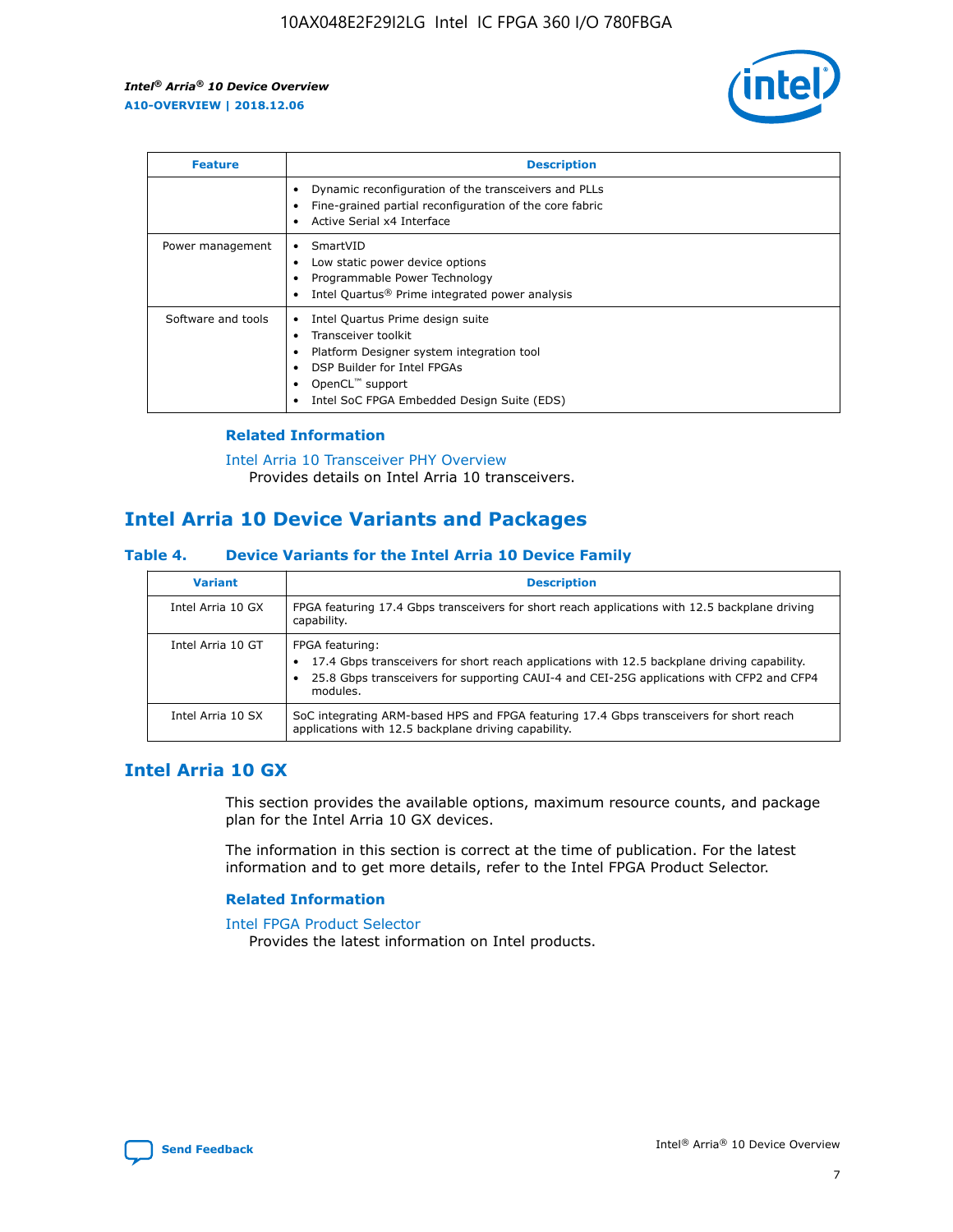

### **Available Options**





#### **Related Information**

[Transceiver Performance for Intel Arria 10 GX/SX Devices](https://www.intel.com/content/www/us/en/programmable/documentation/mcn1413182292568.html#mcn1413213965502) Provides more information about the transceiver speed grade.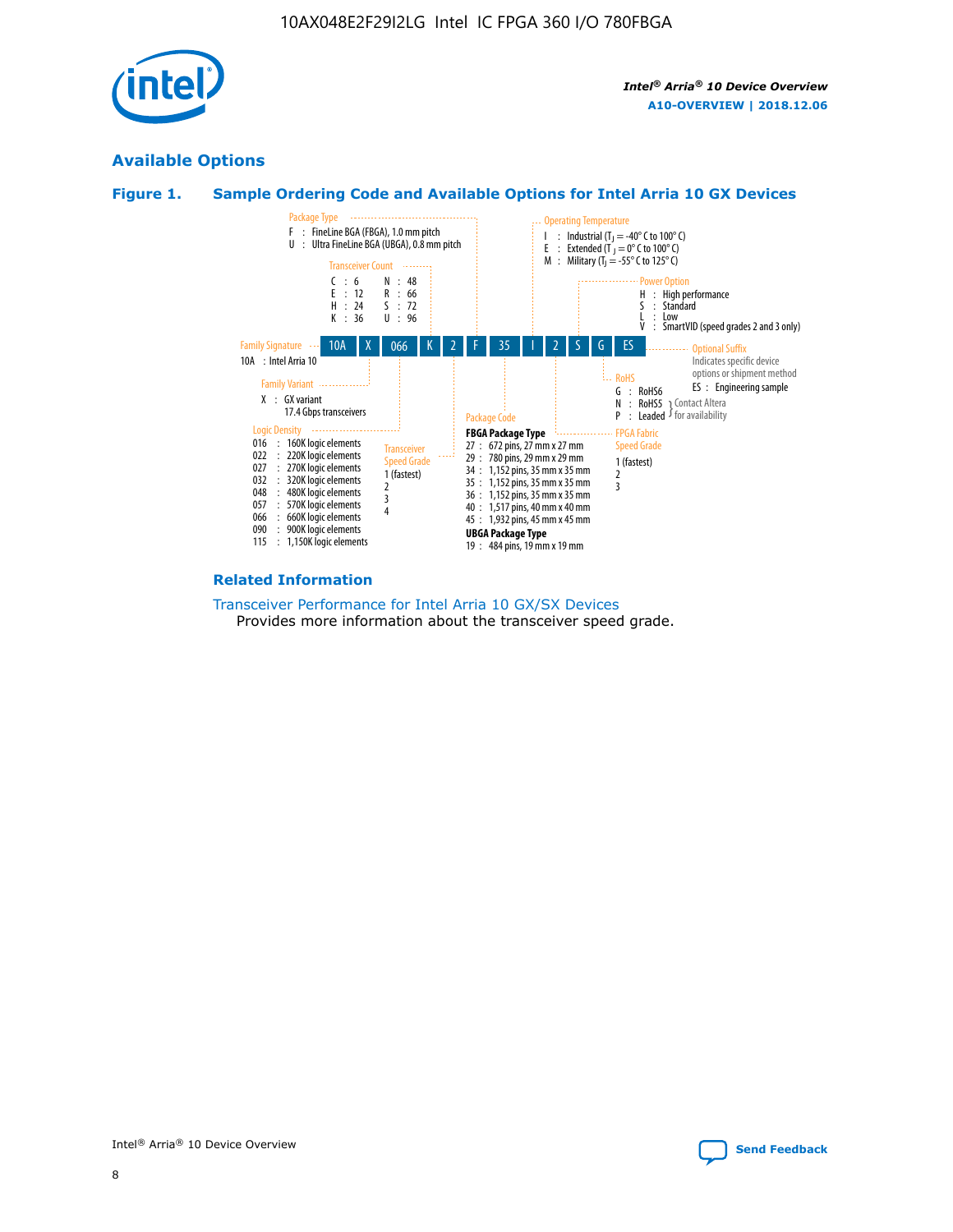

### **Maximum Resources**

#### **Table 5. Maximum Resource Counts for Intel Arria 10 GX Devices (GX 160, GX 220, GX 270, GX 320, and GX 480)**

| <b>Resource</b>              |                         | <b>Product Line</b> |                                                 |                    |                |                |  |  |  |
|------------------------------|-------------------------|---------------------|-------------------------------------------------|--------------------|----------------|----------------|--|--|--|
|                              |                         | <b>GX 160</b>       | <b>GX 220</b><br><b>GX 270</b><br><b>GX 320</b> |                    |                | <b>GX 480</b>  |  |  |  |
| Logic Elements (LE) (K)      |                         | 160                 | 220                                             | 270                | 320            | 480            |  |  |  |
| <b>ALM</b>                   |                         | 61,510              | 80,330                                          | 101,620            | 119,900        | 183,590        |  |  |  |
| Register                     |                         | 246,040             | 321,320                                         | 406,480<br>479,600 |                | 734,360        |  |  |  |
| Memory (Kb)                  | M <sub>20</sub> K       | 8,800               | 11,740                                          | 15,000             | 17,820         | 28,620         |  |  |  |
|                              | <b>MLAB</b>             | 1,050               | 1,690                                           | 2,452              | 2,727          | 4,164          |  |  |  |
| Variable-precision DSP Block |                         | 156                 | 192                                             | 830                | 985<br>1,368   |                |  |  |  |
|                              | 18 x 19 Multiplier      |                     | 384                                             | 1,660              | 1,970          | 2,736          |  |  |  |
| PLL                          | Fractional<br>Synthesis | 6                   | 6                                               | 8                  | 8              | 12             |  |  |  |
|                              | I/O                     | 6                   | 6                                               | 8                  | 8              | 12             |  |  |  |
| 17.4 Gbps Transceiver        |                         | 12                  | 12                                              | 24<br>24           |                | 36             |  |  |  |
| GPIO <sup>(3)</sup>          |                         | 288                 | 288                                             | 384<br>384         |                | 492            |  |  |  |
| LVDS Pair $(4)$              |                         | 120                 | 120                                             | 168                | 168            | 222            |  |  |  |
| PCIe Hard IP Block           |                         | 1                   | 1                                               | 2                  | $\overline{2}$ | $\overline{2}$ |  |  |  |
| Hard Memory Controller       |                         | 6                   | 6                                               | 8                  | 8              | 12             |  |  |  |

<sup>(4)</sup> Each LVDS I/O pair can be used as differential input or output.



<sup>(3)</sup> The number of GPIOs does not include transceiver I/Os. In the Intel Quartus Prime software, the number of user I/Os includes transceiver I/Os.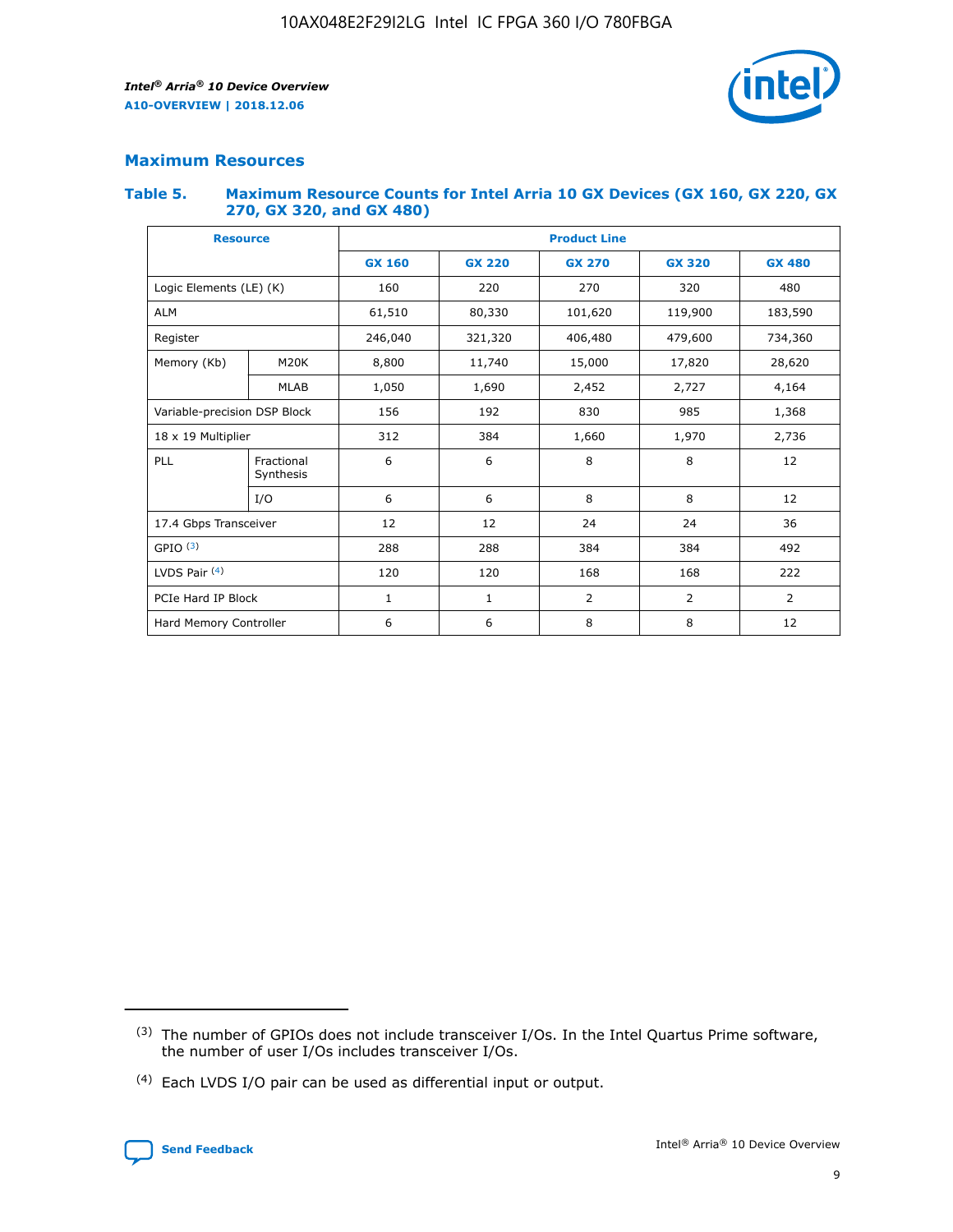

#### **Table 6. Maximum Resource Counts for Intel Arria 10 GX Devices (GX 570, GX 660, GX 900, and GX 1150)**

| <b>Resource</b>              |                         | <b>Product Line</b> |                |                |                |  |  |  |  |
|------------------------------|-------------------------|---------------------|----------------|----------------|----------------|--|--|--|--|
|                              |                         | <b>GX 570</b>       | <b>GX 660</b>  | <b>GX 900</b>  | <b>GX 1150</b> |  |  |  |  |
| Logic Elements (LE) (K)      |                         | 570                 | 660            | 900            | 1,150          |  |  |  |  |
| <b>ALM</b>                   |                         | 217,080             | 251,680        | 339,620        | 427,200        |  |  |  |  |
| Register                     |                         | 868,320             | 1,006,720      | 1,358,480      | 1,708,800      |  |  |  |  |
| Memory (Kb)                  | <b>M20K</b>             | 36,000              | 42,620         | 48,460         | 54,260         |  |  |  |  |
|                              | <b>MLAB</b>             | 5,096               | 5,788          | 9,386          | 12,984         |  |  |  |  |
| Variable-precision DSP Block |                         | 1,523               | 1,687          | 1,518          | 1,518          |  |  |  |  |
| $18 \times 19$ Multiplier    |                         | 3,046               | 3,374          | 3,036          | 3,036          |  |  |  |  |
| PLL                          | Fractional<br>Synthesis | 16                  | 16             | 32             | 32             |  |  |  |  |
|                              | I/O                     | 16                  | 16             | 16             | 16             |  |  |  |  |
| 17.4 Gbps Transceiver        |                         | 48                  | 48             | 96             | 96             |  |  |  |  |
| GPIO <sup>(3)</sup>          |                         | 696                 | 696            | 768            | 768            |  |  |  |  |
| LVDS Pair $(4)$              |                         | 324                 | 324            | 384            | 384            |  |  |  |  |
| PCIe Hard IP Block           |                         | $\overline{2}$      | $\overline{2}$ | $\overline{4}$ | $\overline{4}$ |  |  |  |  |
| Hard Memory Controller       |                         | 16                  | 16             | 16             | 16             |  |  |  |  |

## **Package Plan**

#### **Table 7. Package Plan for Intel Arria 10 GX Devices (U19, F27, and F29)**

Refer to I/O and High Speed I/O in Intel Arria 10 Devices chapter for the number of 3 V I/O, LVDS I/O, and LVDS channels in each device package.

| <b>Product Line</b> | <b>U19</b><br>$(19 \text{ mm} \times 19 \text{ mm})$<br>484-pin UBGA) |          |             |         | <b>F27</b><br>(27 mm × 27 mm,<br>672-pin FBGA) |             | <b>F29</b><br>(29 mm × 29 mm,<br>780-pin FBGA) |          |             |  |
|---------------------|-----------------------------------------------------------------------|----------|-------------|---------|------------------------------------------------|-------------|------------------------------------------------|----------|-------------|--|
|                     | 3 V I/O                                                               | LVDS I/O | <b>XCVR</b> | 3 V I/O | LVDS I/O                                       | <b>XCVR</b> | 3 V I/O                                        | LVDS I/O | <b>XCVR</b> |  |
| GX 160              | 48                                                                    | 192      | 6           | 48      | 192                                            | 12          | 48                                             | 240      | 12          |  |
| GX 220              | 48                                                                    | 192      | 6           | 48      | 192                                            | 12          | 48                                             | 240      | 12          |  |
| GX 270              |                                                                       |          |             | 48      | 192                                            | 12          | 48                                             | 312      | 12          |  |
| GX 320              |                                                                       |          |             | 48      | 192                                            | 12          | 48                                             | 312      | 12          |  |
| GX 480              |                                                                       |          |             |         |                                                |             | 48                                             | 312      | 12          |  |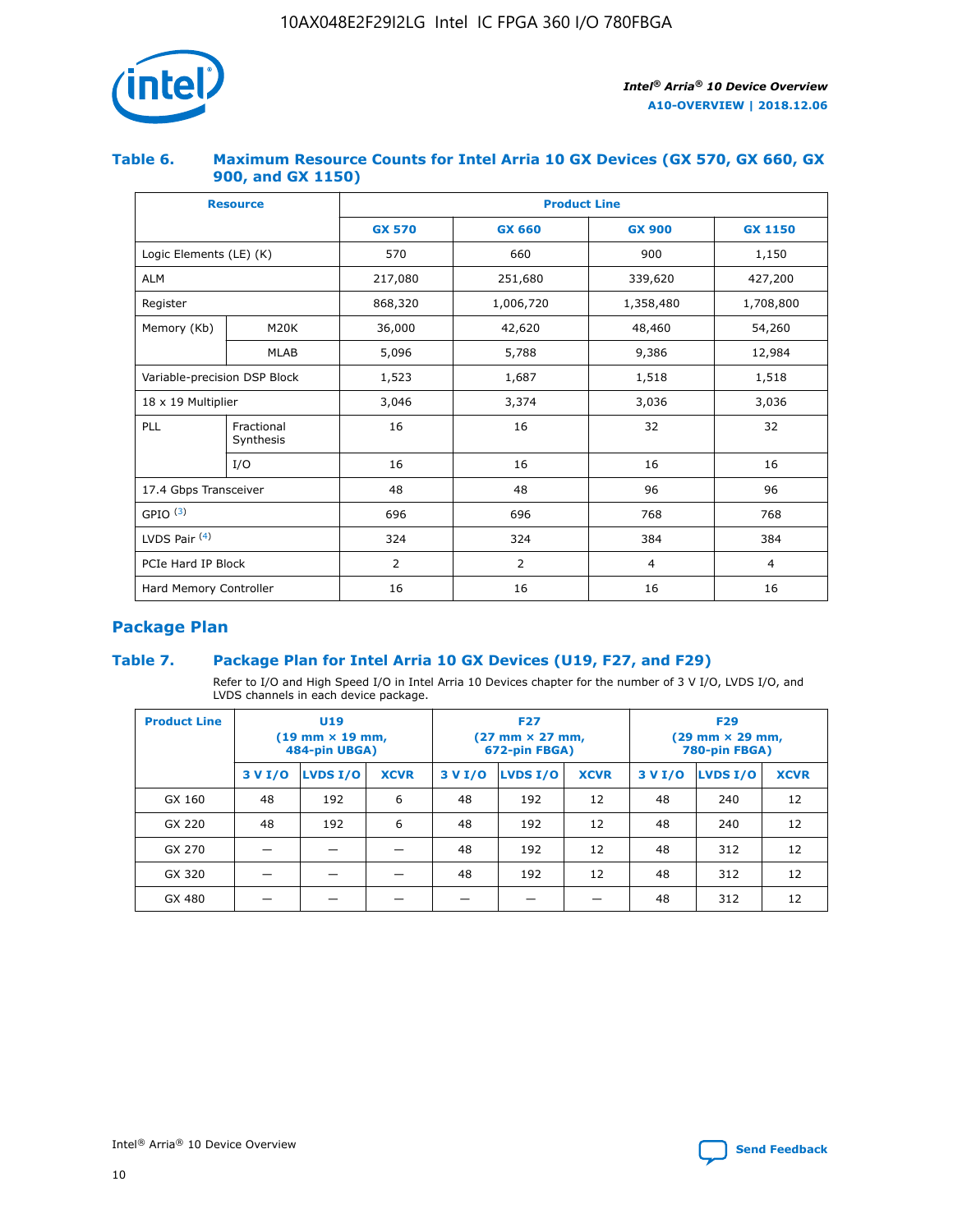

#### **Table 8. Package Plan for Intel Arria 10 GX Devices (F34, F35, NF40, and KF40)**

Refer to I/O and High Speed I/O in Intel Arria 10 Devices chapter for the number of 3 V I/O, LVDS I/O, and LVDS channels in each device package.

| <b>Product Line</b> | <b>F34</b><br>$(35 \text{ mm} \times 35 \text{ mm})$<br>1152-pin FBGA) |                    | <b>F35</b><br>$(35$ mm $\times$ 35 mm,<br>1152-pin FBGA) |           | <b>KF40</b><br>$(40$ mm $\times$ 40 mm,<br>1517-pin FBGA) |             |           | <b>NF40</b><br>$(40$ mm $\times$ 40 mm,<br><b>1517-pin FBGA)</b> |             |            |                    |             |
|---------------------|------------------------------------------------------------------------|--------------------|----------------------------------------------------------|-----------|-----------------------------------------------------------|-------------|-----------|------------------------------------------------------------------|-------------|------------|--------------------|-------------|
|                     | 3V<br>I/O                                                              | <b>LVDS</b><br>I/O | <b>XCVR</b>                                              | 3V<br>I/O | <b>LVDS</b><br>I/O                                        | <b>XCVR</b> | 3V<br>I/O | <b>LVDS</b><br>I/O                                               | <b>XCVR</b> | 3 V<br>I/O | <b>LVDS</b><br>I/O | <b>XCVR</b> |
| GX 270              | 48                                                                     | 336                | 24                                                       | 48        | 336                                                       | 24          |           |                                                                  |             |            |                    |             |
| GX 320              | 48                                                                     | 336                | 24                                                       | 48        | 336                                                       | 24          |           |                                                                  |             |            |                    |             |
| GX 480              | 48                                                                     | 444                | 24                                                       | 48        | 348                                                       | 36          |           |                                                                  |             |            |                    |             |
| GX 570              | 48                                                                     | 444                | 24                                                       | 48        | 348                                                       | 36          | 96        | 600                                                              | 36          | 48         | 540                | 48          |
| GX 660              | 48                                                                     | 444                | 24                                                       | 48        | 348                                                       | 36          | 96        | 600                                                              | 36          | 48         | 540                | 48          |
| GX 900              |                                                                        | 504                | 24                                                       | –         |                                                           | -           |           |                                                                  |             |            | 600                | 48          |
| GX 1150             |                                                                        | 504                | 24                                                       |           |                                                           |             |           |                                                                  |             |            | 600                | 48          |

#### **Table 9. Package Plan for Intel Arria 10 GX Devices (RF40, NF45, SF45, and UF45)**

Refer to I/O and High Speed I/O in Intel Arria 10 Devices chapter for the number of 3 V I/O, LVDS I/O, and LVDS channels in each device package.

| <b>Product Line</b> | <b>RF40</b><br>$(40$ mm $\times$ 40 mm,<br>1517-pin FBGA) |                    |             | <b>NF45</b><br>$(45 \text{ mm} \times 45 \text{ mm})$<br><b>1932-pin FBGA)</b> |                    |             | <b>SF45</b><br>$(45 \text{ mm} \times 45 \text{ mm})$<br><b>1932-pin FBGA)</b> |                    |             | <b>UF45</b><br>$(45 \text{ mm} \times 45 \text{ mm})$<br><b>1932-pin FBGA)</b> |                    |             |
|---------------------|-----------------------------------------------------------|--------------------|-------------|--------------------------------------------------------------------------------|--------------------|-------------|--------------------------------------------------------------------------------|--------------------|-------------|--------------------------------------------------------------------------------|--------------------|-------------|
|                     | 3V<br>I/O                                                 | <b>LVDS</b><br>I/O | <b>XCVR</b> | 3 V<br>I/O                                                                     | <b>LVDS</b><br>I/O | <b>XCVR</b> | 3 V<br>I/O                                                                     | <b>LVDS</b><br>I/O | <b>XCVR</b> | 3V<br>I/O                                                                      | <b>LVDS</b><br>I/O | <b>XCVR</b> |
| GX 900              |                                                           | 342                | 66          | _                                                                              | 768                | 48          |                                                                                | 624                | 72          |                                                                                | 480                | 96          |
| GX 1150             |                                                           | 342                | 66          | _                                                                              | 768                | 48          |                                                                                | 624                | 72          |                                                                                | 480                | 96          |

#### **Related Information**

[I/O and High-Speed Differential I/O Interfaces in Intel Arria 10 Devices chapter, Intel](https://www.intel.com/content/www/us/en/programmable/documentation/sam1403482614086.html#sam1403482030321) [Arria 10 Device Handbook](https://www.intel.com/content/www/us/en/programmable/documentation/sam1403482614086.html#sam1403482030321)

Provides the number of 3 V and LVDS I/Os, and LVDS channels for each Intel Arria 10 device package.

## **Intel Arria 10 GT**

This section provides the available options, maximum resource counts, and package plan for the Intel Arria 10 GT devices.

The information in this section is correct at the time of publication. For the latest information and to get more details, refer to the Intel FPGA Product Selector.

#### **Related Information**

#### [Intel FPGA Product Selector](http://www.altera.com/products/selector/psg-selector.html)

Provides the latest information on Intel products.

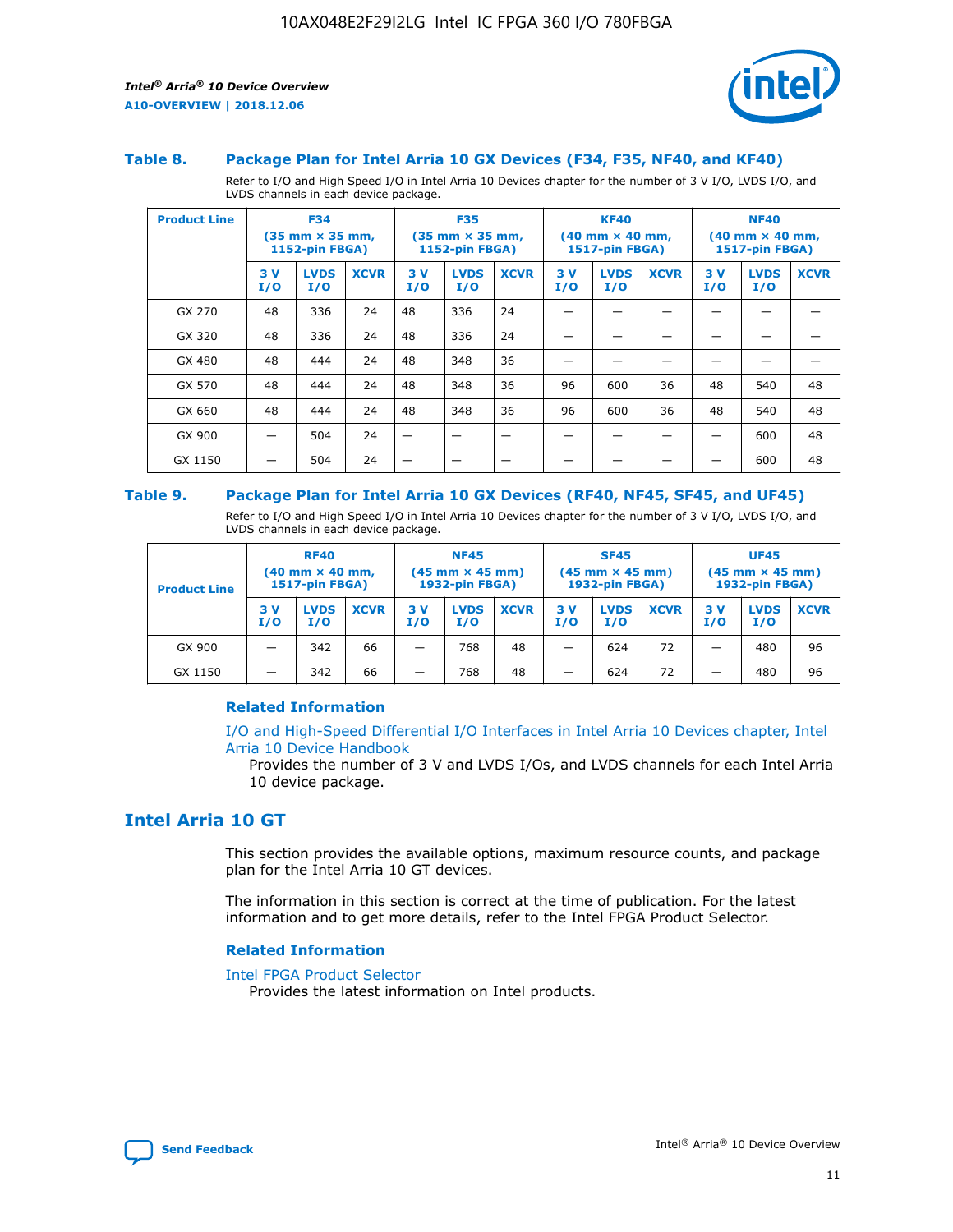

### **Available Options**

#### **Figure 2. Sample Ordering Code and Available Options for Intel Arria 10 GT Devices**

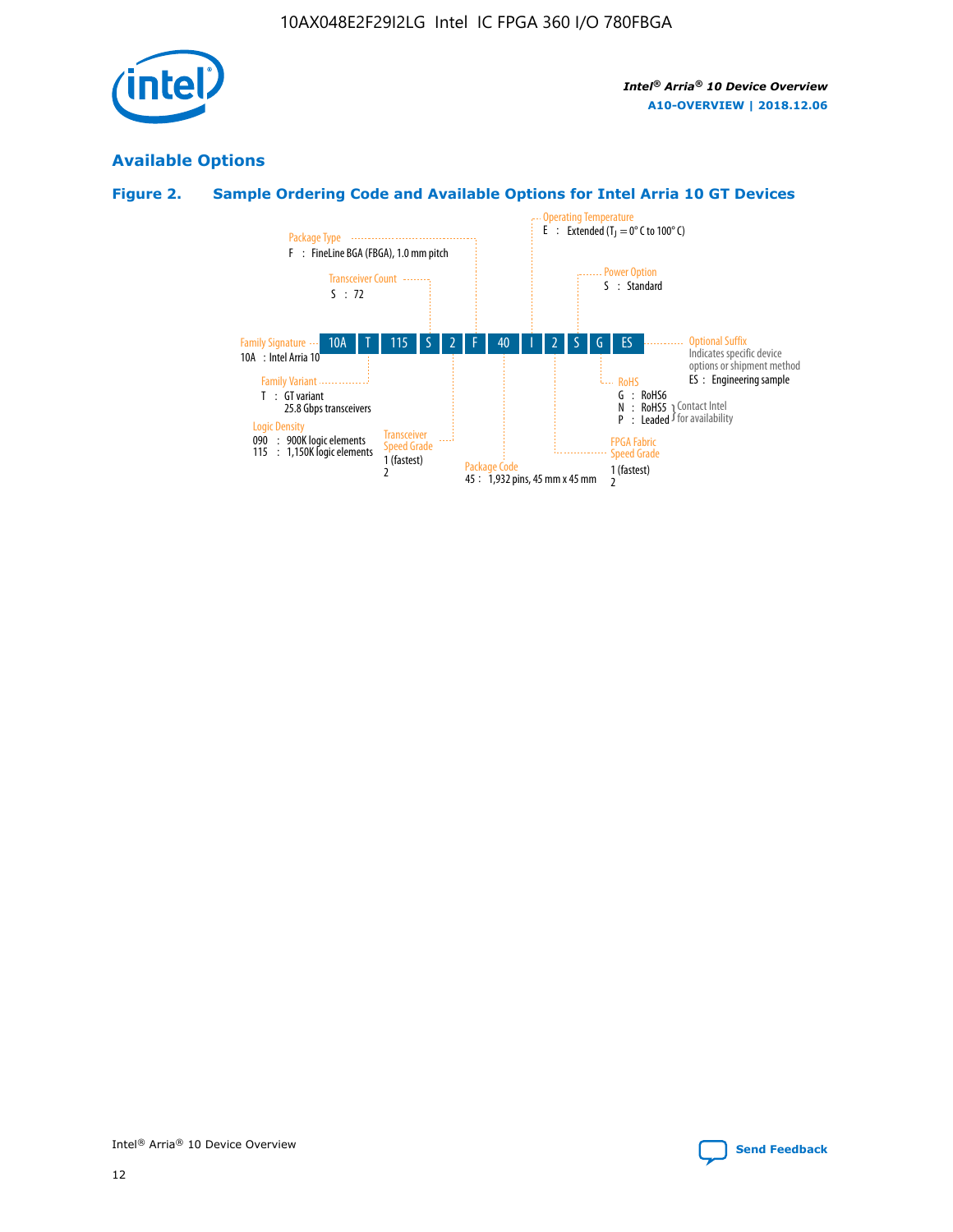

#### **Maximum Resources**

#### **Table 10. Maximum Resource Counts for Intel Arria 10 GT Devices**

| <b>Resource</b>              |                      | <b>Product Line</b> |                |  |
|------------------------------|----------------------|---------------------|----------------|--|
|                              |                      | <b>GT 900</b>       | <b>GT 1150</b> |  |
| Logic Elements (LE) (K)      |                      | 900                 | 1,150          |  |
| <b>ALM</b>                   |                      | 339,620             | 427,200        |  |
| Register                     |                      | 1,358,480           | 1,708,800      |  |
| Memory (Kb)                  | M20K                 | 48,460              | 54,260         |  |
|                              | <b>MLAB</b>          | 9,386               | 12,984         |  |
| Variable-precision DSP Block |                      | 1,518               | 1,518          |  |
| 18 x 19 Multiplier           |                      | 3,036               | 3,036          |  |
| PLL                          | Fractional Synthesis | 32                  | 32             |  |
|                              | I/O                  | 16                  | 16             |  |
| Transceiver                  | 17.4 Gbps            | 72(5)               | 72(5)          |  |
|                              | 25.8 Gbps            | 6                   | 6              |  |
| GPIO <sup>(6)</sup>          |                      | 624                 | 624            |  |
| LVDS Pair $(7)$              |                      | 312                 | 312            |  |
| PCIe Hard IP Block           |                      | $\overline{4}$      | $\overline{4}$ |  |
| Hard Memory Controller       |                      | 16                  | 16             |  |

#### **Related Information**

#### [Intel Arria 10 GT Channel Usage](https://www.intel.com/content/www/us/en/programmable/documentation/nik1398707230472.html#nik1398707008178)

Configuring GT/GX channels in Intel Arria 10 GT devices.

#### **Package Plan**

#### **Table 11. Package Plan for Intel Arria 10 GT Devices**

Refer to I/O and High Speed I/O in Intel Arria 10 Devices chapter for the number of 3 V I/O, LVDS I/O, and LVDS channels in each device package.

| <b>Product Line</b> | <b>SF45</b><br>(45 mm × 45 mm, 1932-pin FBGA) |                 |             |  |  |  |
|---------------------|-----------------------------------------------|-----------------|-------------|--|--|--|
|                     | 3 V I/O                                       | <b>LVDS I/O</b> | <b>XCVR</b> |  |  |  |
| GT 900              |                                               | 624             | 72          |  |  |  |
| GT 1150             |                                               | 624             | 72          |  |  |  |

<sup>(7)</sup> Each LVDS I/O pair can be used as differential input or output.



 $(5)$  If all 6 GT channels are in use, 12 of the GX channels are not usable.

<sup>(6)</sup> The number of GPIOs does not include transceiver I/Os. In the Intel Quartus Prime software, the number of user I/Os includes transceiver I/Os.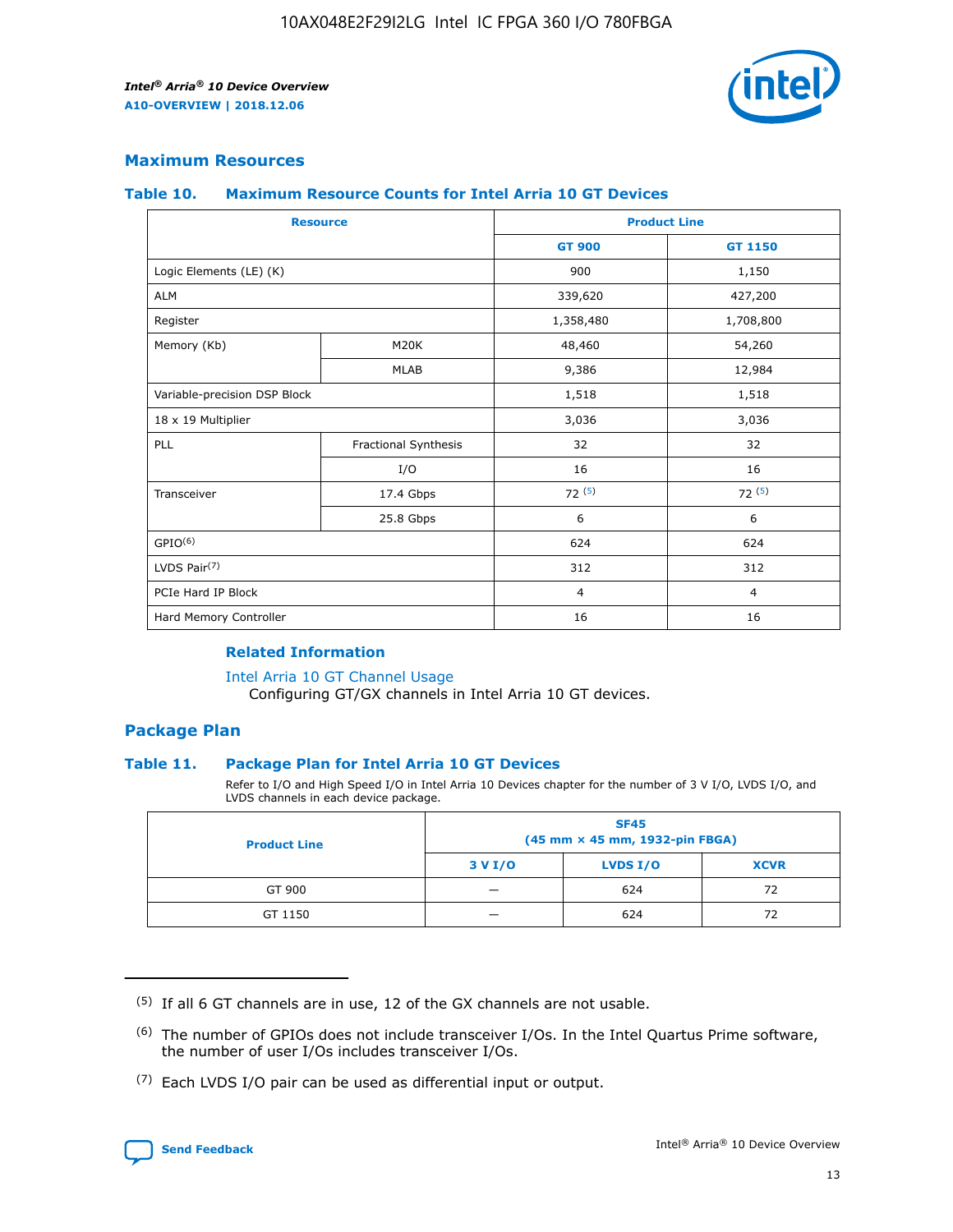

#### **Related Information**

[I/O and High-Speed Differential I/O Interfaces in Intel Arria 10 Devices chapter, Intel](https://www.intel.com/content/www/us/en/programmable/documentation/sam1403482614086.html#sam1403482030321) [Arria 10 Device Handbook](https://www.intel.com/content/www/us/en/programmable/documentation/sam1403482614086.html#sam1403482030321)

Provides the number of 3 V and LVDS I/Os, and LVDS channels for each Intel Arria 10 device package.

#### **Intel Arria 10 SX**

This section provides the available options, maximum resource counts, and package plan for the Intel Arria 10 SX devices.

The information in this section is correct at the time of publication. For the latest information and to get more details, refer to the Intel FPGA Product Selector.

#### **Related Information**

[Intel FPGA Product Selector](http://www.altera.com/products/selector/psg-selector.html) Provides the latest information on Intel products.

#### **Available Options**

#### **Figure 3. Sample Ordering Code and Available Options for Intel Arria 10 SX Devices**



#### **Related Information**

[Transceiver Performance for Intel Arria 10 GX/SX Devices](https://www.intel.com/content/www/us/en/programmable/documentation/mcn1413182292568.html#mcn1413213965502) Provides more information about the transceiver speed grade.

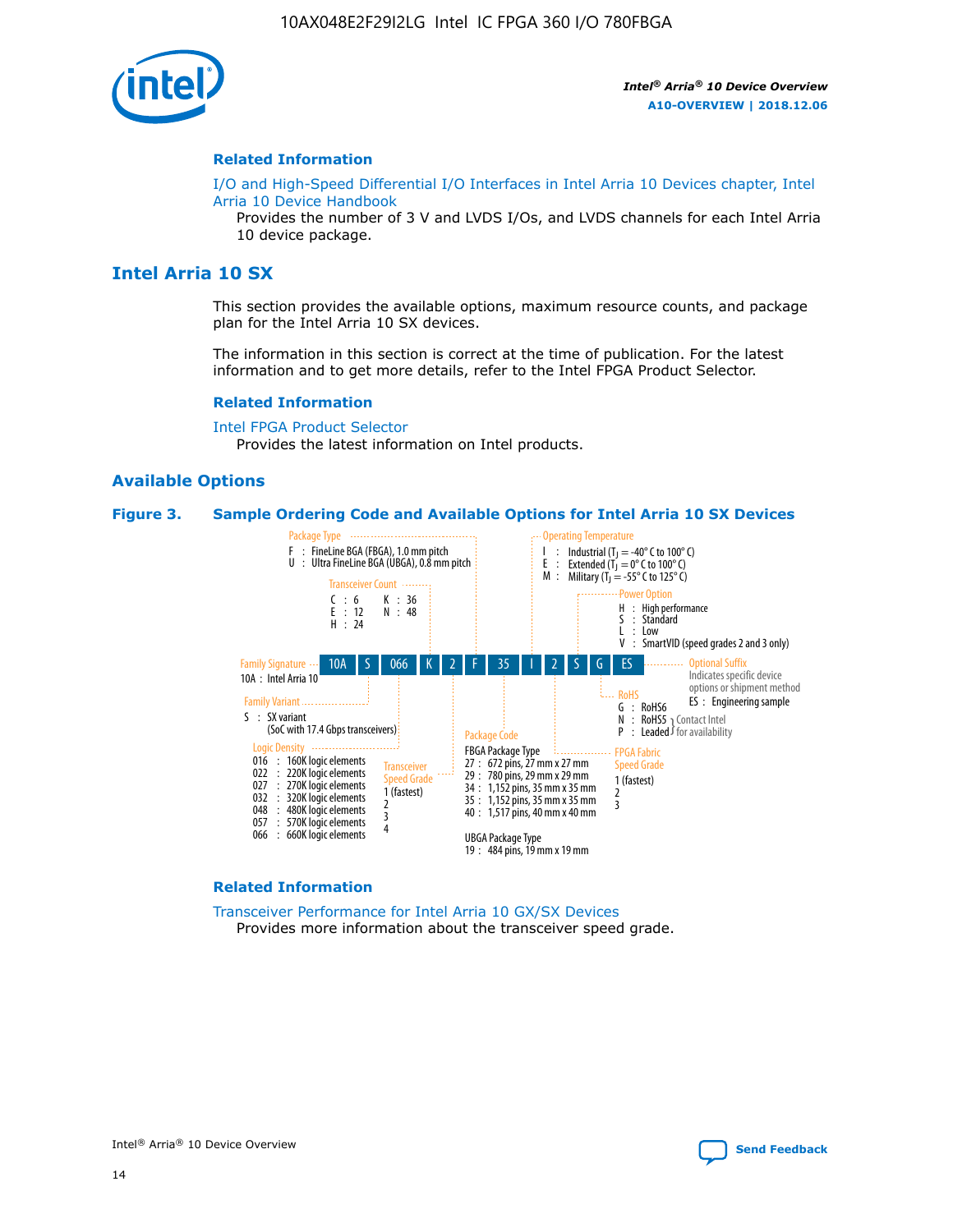

#### **Maximum Resources**

#### **Table 12. Maximum Resource Counts for Intel Arria 10 SX Devices**

|                                   | <b>Resource</b>         | <b>Product Line</b> |               |                |                |                |                |                |  |  |  |
|-----------------------------------|-------------------------|---------------------|---------------|----------------|----------------|----------------|----------------|----------------|--|--|--|
|                                   |                         | <b>SX 160</b>       | <b>SX 220</b> | <b>SX 270</b>  | <b>SX 320</b>  | <b>SX 480</b>  | <b>SX 570</b>  | <b>SX 660</b>  |  |  |  |
| Logic Elements (LE) (K)           |                         | 160                 | 220           | 270            | 320            | 480            | 570            | 660            |  |  |  |
| <b>ALM</b>                        |                         | 61,510              | 80,330        | 101,620        | 119,900        | 183,590        | 217,080        | 251,680        |  |  |  |
| Register                          |                         | 246,040             | 321,320       | 406,480        | 479,600        | 734,360        | 868,320        | 1,006,720      |  |  |  |
| Memory (Kb)                       | M <sub>20</sub> K       | 8,800               | 11,740        | 15,000         | 17,820         | 28,620         | 36,000         | 42,620         |  |  |  |
|                                   | <b>MLAB</b>             | 1,050               | 1,690         | 2,452          | 2,727          | 4,164          | 5,096          | 5,788          |  |  |  |
| Variable-precision DSP Block      |                         | 156                 | 192           | 830            | 985            | 1,368          | 1,523          | 1,687          |  |  |  |
| 18 x 19 Multiplier                |                         | 312                 | 384           | 1,660          | 1,970          | 2,736          | 3,046          | 3,374          |  |  |  |
| <b>PLL</b>                        | Fractional<br>Synthesis | 6                   | 6             | 8              | 8              | 12             | 16             | 16             |  |  |  |
|                                   | I/O                     | 6                   | 6             | 8              | 8              | 12             | 16             | 16             |  |  |  |
| 17.4 Gbps Transceiver             |                         | 12                  | 12            | 24             | 24             | 36             | 48             | 48             |  |  |  |
| GPIO <sup>(8)</sup>               |                         | 288                 | 288           | 384            | 384            | 492            | 696            | 696            |  |  |  |
| LVDS Pair $(9)$                   |                         | 120                 | 120           | 168            | 168            | 174            | 324            | 324            |  |  |  |
| PCIe Hard IP Block                |                         | $\mathbf{1}$        | $\mathbf{1}$  | $\overline{2}$ | $\overline{2}$ | $\overline{2}$ | $\overline{2}$ | $\overline{2}$ |  |  |  |
| Hard Memory Controller            |                         | 6                   | 6             | 8              | 8              | 12             | 16             | 16             |  |  |  |
| ARM Cortex-A9 MPCore<br>Processor |                         | Yes                 | Yes           | Yes            | Yes            | Yes            | Yes            | Yes            |  |  |  |

#### **Package Plan**

#### **Table 13. Package Plan for Intel Arria 10 SX Devices (U19, F27, F29, and F34)**

Refer to I/O and High Speed I/O in Intel Arria 10 Devices chapter for the number of 3 V I/O, LVDS I/O, and LVDS channels in each device package.

| <b>Product Line</b> | <b>U19</b><br>$(19 \text{ mm} \times 19 \text{ mm})$<br>484-pin UBGA) |                    |             | <b>F27</b><br>$(27 \text{ mm} \times 27 \text{ mm})$<br>672-pin FBGA) |                    | <b>F29</b><br>$(29 \text{ mm} \times 29 \text{ mm})$<br>780-pin FBGA) |           |                    | <b>F34</b><br>$(35 \text{ mm} \times 35 \text{ mm})$<br><b>1152-pin FBGA)</b> |           |                    |             |
|---------------------|-----------------------------------------------------------------------|--------------------|-------------|-----------------------------------------------------------------------|--------------------|-----------------------------------------------------------------------|-----------|--------------------|-------------------------------------------------------------------------------|-----------|--------------------|-------------|
|                     | 3V<br>I/O                                                             | <b>LVDS</b><br>I/O | <b>XCVR</b> | 3V<br>I/O                                                             | <b>LVDS</b><br>I/O | <b>XCVR</b>                                                           | 3V<br>I/O | <b>LVDS</b><br>I/O | <b>XCVR</b>                                                                   | 3V<br>I/O | <b>LVDS</b><br>I/O | <b>XCVR</b> |
| SX 160              | 48                                                                    | 144                | 6           | 48                                                                    | 192                | 12                                                                    | 48        | 240                | 12                                                                            | -         |                    |             |
| SX 220              | 48                                                                    | 144                | 6           | 48                                                                    | 192                | 12                                                                    | 48        | 240                | 12                                                                            |           |                    |             |
| SX 270              |                                                                       |                    |             | 48                                                                    | 192                | 12                                                                    | 48        | 312                | 12                                                                            | 48        | 336                | 24          |
| SX 320              |                                                                       |                    |             | 48                                                                    | 192                | 12                                                                    | 48        | 312                | 12                                                                            | 48        | 336                | 24          |
|                     |                                                                       |                    |             |                                                                       |                    |                                                                       |           |                    |                                                                               |           |                    | continued   |

 $(8)$  The number of GPIOs does not include transceiver I/Os. In the Intel Quartus Prime software, the number of user I/Os includes transceiver I/Os.

 $(9)$  Each LVDS I/O pair can be used as differential input or output.

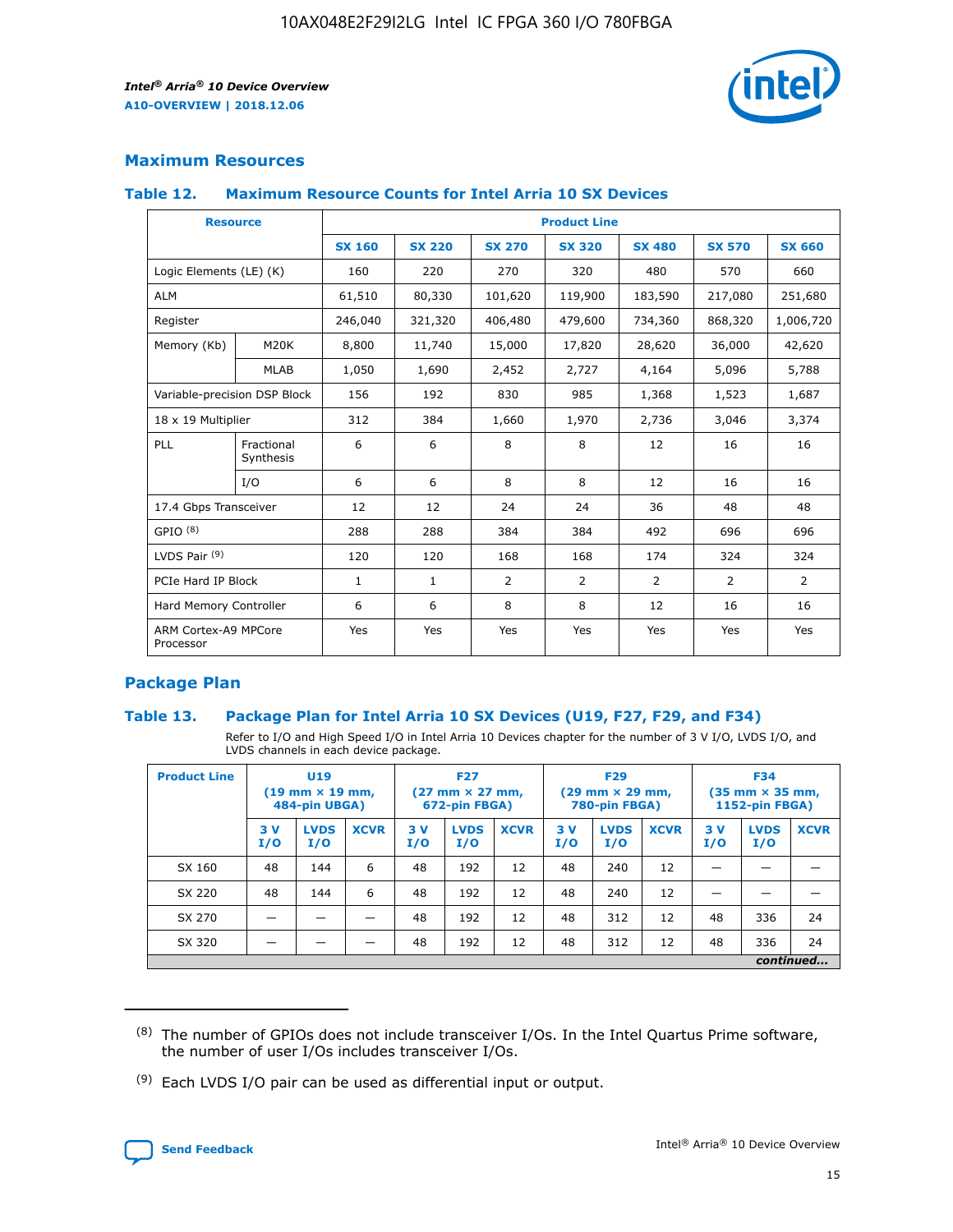

| <b>Product Line</b> | U <sub>19</sub><br>$(19 \text{ mm} \times 19 \text{ mm})$<br>484-pin UBGA) |                    | <b>F27</b><br>$(27 \text{ mm} \times 27 \text{ mm})$<br>672-pin FBGA) |           | <b>F29</b><br>$(29 \text{ mm} \times 29 \text{ mm})$<br>780-pin FBGA) |             |           | <b>F34</b><br>$(35$ mm $\times$ 35 mm,<br><b>1152-pin FBGA)</b> |             |           |                    |             |
|---------------------|----------------------------------------------------------------------------|--------------------|-----------------------------------------------------------------------|-----------|-----------------------------------------------------------------------|-------------|-----------|-----------------------------------------------------------------|-------------|-----------|--------------------|-------------|
|                     | 3V<br>I/O                                                                  | <b>LVDS</b><br>I/O | <b>XCVR</b>                                                           | 3V<br>I/O | <b>LVDS</b><br>I/O                                                    | <b>XCVR</b> | 3V<br>I/O | <b>LVDS</b><br>I/O                                              | <b>XCVR</b> | 3V<br>I/O | <b>LVDS</b><br>I/O | <b>XCVR</b> |
| SX 480              |                                                                            |                    |                                                                       |           |                                                                       |             | 48        | 312                                                             | 12          | 48        | 444                | 24          |
| SX 570              |                                                                            |                    |                                                                       |           |                                                                       |             |           |                                                                 |             | 48        | 444                | 24          |
| SX 660              |                                                                            |                    |                                                                       |           |                                                                       |             |           |                                                                 |             | 48        | 444                | 24          |

#### **Table 14. Package Plan for Intel Arria 10 SX Devices (F35, KF40, and NF40)**

Refer to I/O and High Speed I/O in Intel Arria 10 Devices chapter for the number of 3 V I/O, LVDS I/O, and LVDS channels in each device package.

| <b>Product Line</b> | <b>F35</b><br>$(35 \text{ mm} \times 35 \text{ mm})$<br><b>1152-pin FBGA)</b> |          |             |                                           | <b>KF40</b><br>(40 mm × 40 mm,<br>1517-pin FBGA) |    | <b>NF40</b><br>$(40 \text{ mm} \times 40 \text{ mm})$<br>1517-pin FBGA) |          |             |  |
|---------------------|-------------------------------------------------------------------------------|----------|-------------|-------------------------------------------|--------------------------------------------------|----|-------------------------------------------------------------------------|----------|-------------|--|
|                     | 3 V I/O                                                                       | LVDS I/O | <b>XCVR</b> | <b>LVDS I/O</b><br><b>XCVR</b><br>3 V I/O |                                                  |    | 3 V I/O                                                                 | LVDS I/O | <b>XCVR</b> |  |
| SX 270              | 48                                                                            | 336      | 24          |                                           |                                                  |    |                                                                         |          |             |  |
| SX 320              | 48                                                                            | 336      | 24          |                                           |                                                  |    |                                                                         |          |             |  |
| SX 480              | 48                                                                            | 348      | 36          |                                           |                                                  |    |                                                                         |          |             |  |
| SX 570              | 48                                                                            | 348      | 36          | 96                                        | 600                                              | 36 | 48                                                                      | 540      | 48          |  |
| SX 660              | 48                                                                            | 348      | 36          | 96                                        | 600                                              | 36 | 48                                                                      | 540      | 48          |  |

#### **Related Information**

[I/O and High-Speed Differential I/O Interfaces in Intel Arria 10 Devices chapter, Intel](https://www.intel.com/content/www/us/en/programmable/documentation/sam1403482614086.html#sam1403482030321) [Arria 10 Device Handbook](https://www.intel.com/content/www/us/en/programmable/documentation/sam1403482614086.html#sam1403482030321)

Provides the number of 3 V and LVDS I/Os, and LVDS channels for each Intel Arria 10 device package.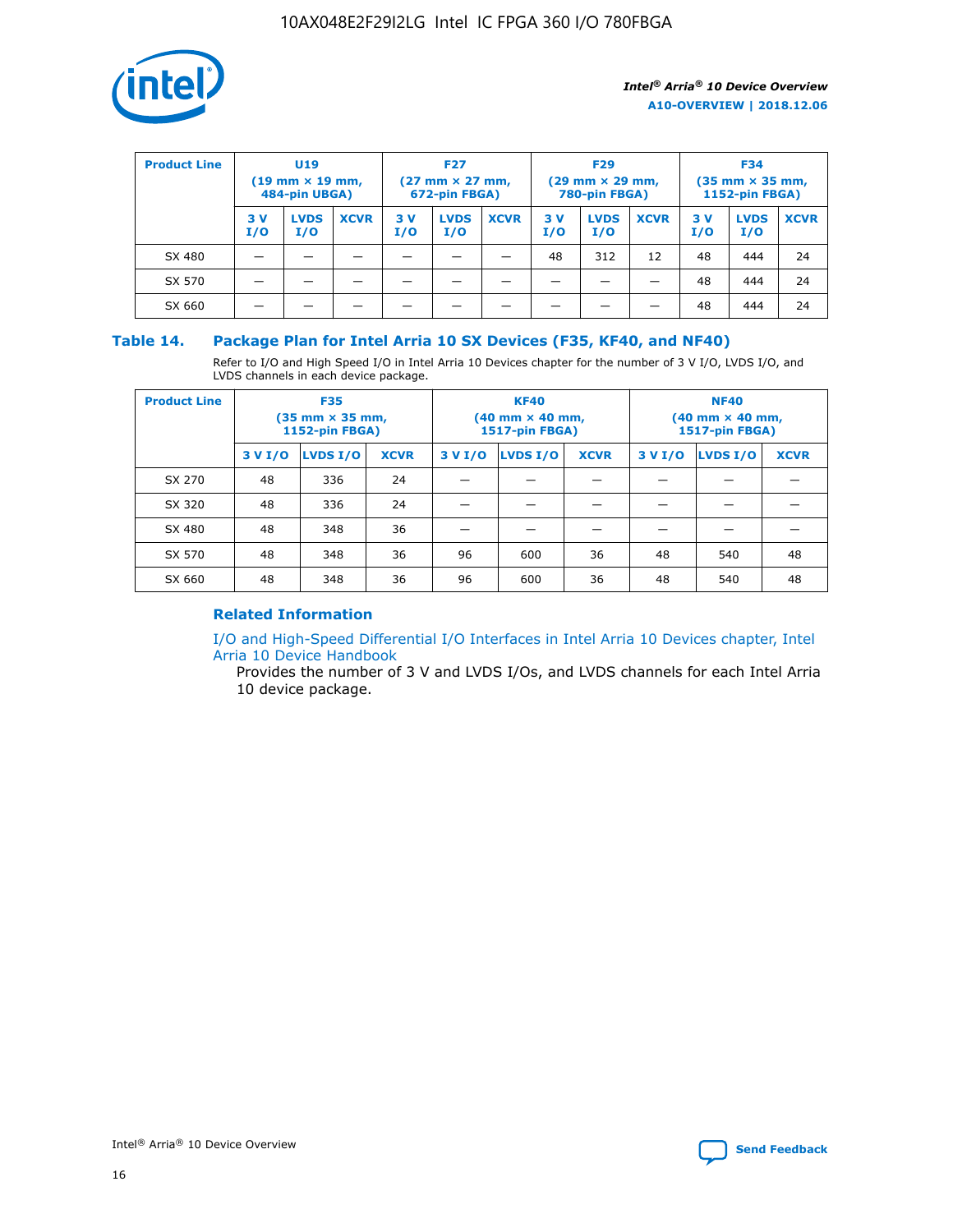

## **I/O Vertical Migration for Intel Arria 10 Devices**

#### **Figure 4. Migration Capability Across Intel Arria 10 Product Lines**

- The arrows indicate the migration paths. The devices included in each vertical migration path are shaded. Devices with fewer resources in the same path have lighter shades.
- To achieve the full I/O migration across product lines in the same migration path, restrict I/Os and transceivers usage to match the product line with the lowest I/O and transceiver counts.
- An LVDS I/O bank in the source device may be mapped to a 3 V I/O bank in the target device. To use memory interface clock frequency higher than 533 MHz, assign external memory interface pins only to banks that are LVDS I/O in both devices.
- There may be nominal 0.15 mm package height difference between some product lines in the same package type.
	- **Variant Product Line Package U19 F27 F29 F34 F35 KF40 NF40 RF40 NF45 SF45 UF45** Intel® Arria® 10 GX GX 160 GX 220 GX 270 GX 320 GX 480 GX 570 GX 660 GX 900 GX 1150 Intel Arria 10 GT GT 900 GT 1150 Intel Arria 10 SX SX 160 SX 220 SX 270 SX 320 SX 480 SX 570 SX 660
- Some migration paths are not shown in the Intel Quartus Prime software **Pin Migration View**.

*Note:* To verify the pin migration compatibility, use the **Pin Migration View** window in the Intel Quartus Prime software Pin Planner.

## **Adaptive Logic Module**

Intel Arria 10 devices use a 20 nm ALM as the basic building block of the logic fabric.

The ALM architecture is the same as the previous generation FPGAs, allowing for efficient implementation of logic functions and easy conversion of IP between the device generations.

The ALM, as shown in following figure, uses an 8-input fracturable look-up table (LUT) with four dedicated registers to help improve timing closure in register-rich designs and achieve an even higher design packing capability than the traditional two-register per LUT architecture.

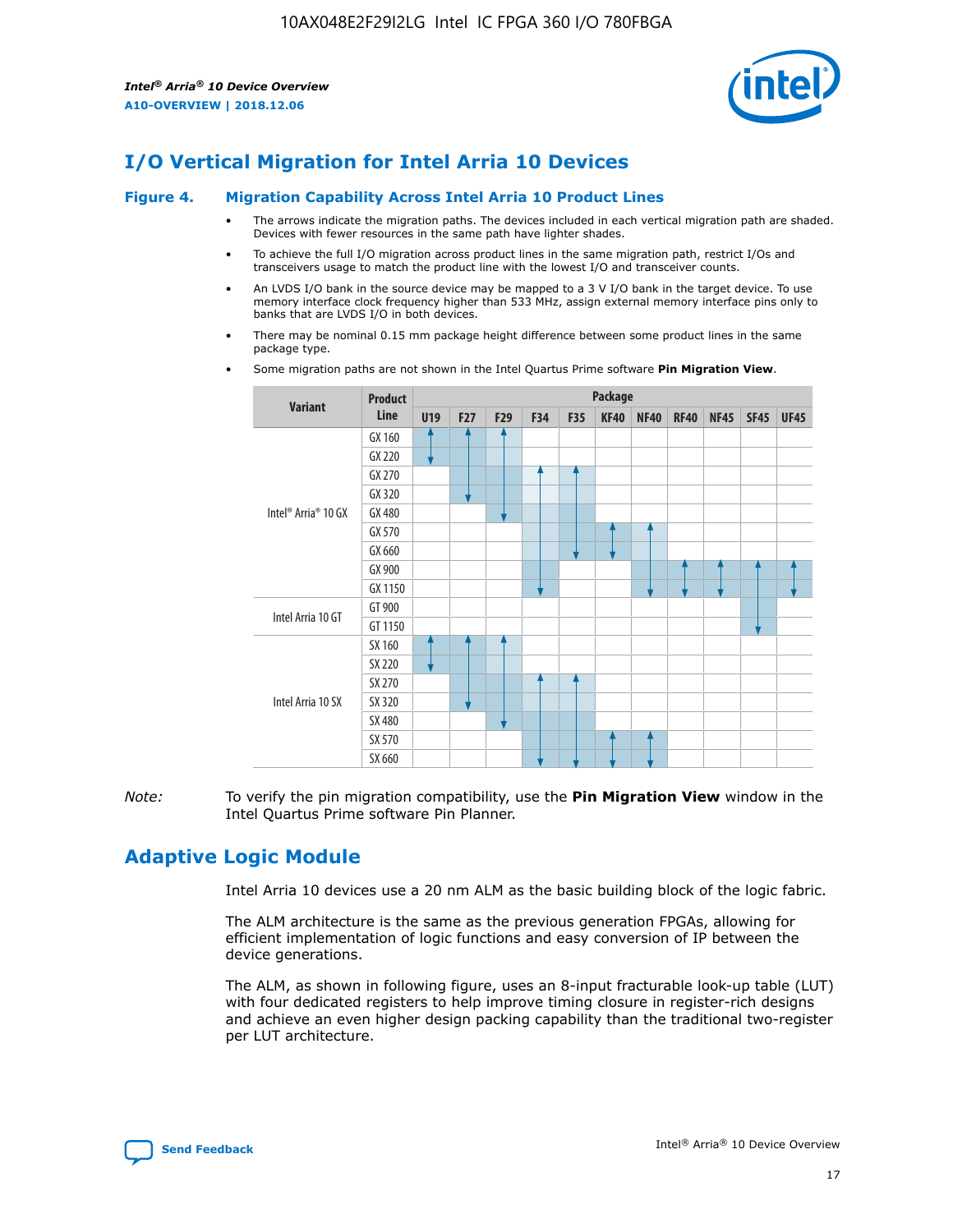

**Figure 5. ALM for Intel Arria 10 Devices**



The Intel Quartus Prime software optimizes your design according to the ALM logic structure and automatically maps legacy designs into the Intel Arria 10 ALM architecture.

## **Variable-Precision DSP Block**

The Intel Arria 10 variable precision DSP blocks support fixed-point arithmetic and floating-point arithmetic.

Features for fixed-point arithmetic:

- High-performance, power-optimized, and fully registered multiplication operations
- 18-bit and 27-bit word lengths
- Two 18 x 19 multipliers or one 27 x 27 multiplier per DSP block
- Built-in addition, subtraction, and 64-bit double accumulation register to combine multiplication results
- Cascading 19-bit or 27-bit when pre-adder is disabled and cascading 18-bit when pre-adder is used to form the tap-delay line for filtering applications
- Cascading 64-bit output bus to propagate output results from one block to the next block without external logic support
- Hard pre-adder supported in 19-bit and 27-bit modes for symmetric filters
- Internal coefficient register bank in both 18-bit and 27-bit modes for filter implementation
- 18-bit and 27-bit systolic finite impulse response (FIR) filters with distributed output adder
- Biased rounding support

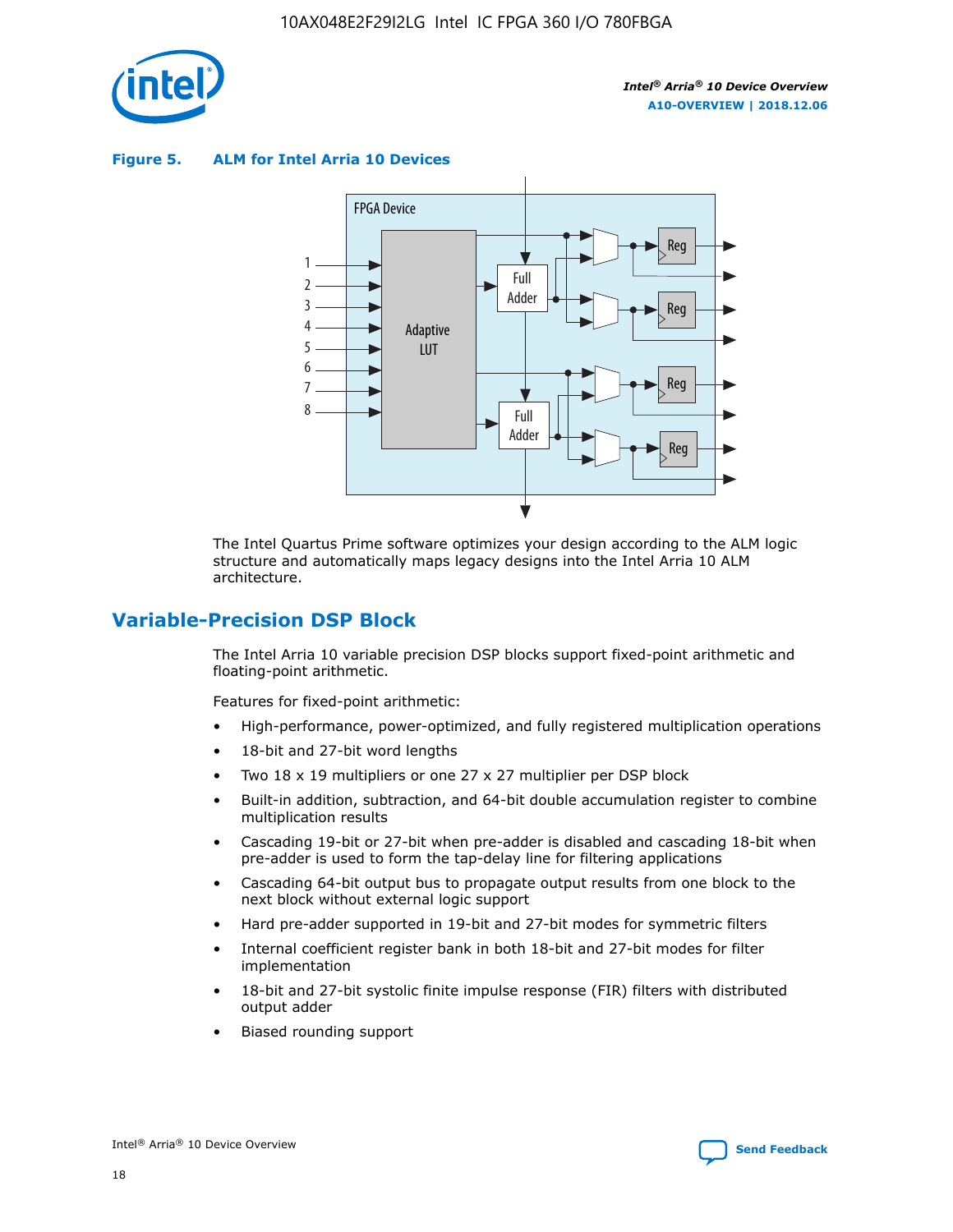

Features for floating-point arithmetic:

- A completely hardened architecture that supports multiplication, addition, subtraction, multiply-add, and multiply-subtract
- Multiplication with accumulation capability and a dynamic accumulator reset control
- Multiplication with cascade summation capability
- Multiplication with cascade subtraction capability
- Complex multiplication
- Direct vector dot product
- Systolic FIR filter

#### **Table 15. Variable-Precision DSP Block Configurations for Intel Arria 10 Devices**

| <b>Usage Example</b>                                       | <b>Multiplier Size (Bit)</b>    | <b>DSP Block Resources</b> |
|------------------------------------------------------------|---------------------------------|----------------------------|
| Medium precision fixed point                               | Two 18 x 19                     |                            |
| High precision fixed or Single precision<br>floating point | One 27 x 27                     |                            |
| Fixed point FFTs                                           | One 19 x 36 with external adder |                            |
| Very high precision fixed point                            | One 36 x 36 with external adder |                            |
| Double precision floating point                            | One 54 x 54 with external adder | 4                          |

#### **Table 16. Resources for Fixed-Point Arithmetic in Intel Arria 10 Devices**

The table lists the variable-precision DSP resources by bit precision for each Intel Arria 10 device.

| <b>Variant</b>  | <b>Product Line</b> | Variable-<br>precision<br><b>DSP Block</b> | <b>Independent Input and Output</b><br><b>Multiplications Operator</b> |                                     | 18 x 19<br><b>Multiplier</b><br><b>Adder Sum</b> | $18 \times 18$<br><b>Multiplier</b><br><b>Adder</b> |
|-----------------|---------------------|--------------------------------------------|------------------------------------------------------------------------|-------------------------------------|--------------------------------------------------|-----------------------------------------------------|
|                 |                     |                                            | 18 x 19<br><b>Multiplier</b>                                           | $27 \times 27$<br><b>Multiplier</b> | <b>Mode</b>                                      | <b>Summed with</b><br>36 bit Input                  |
| AIntel Arria 10 | GX 160              | 156                                        | 312                                                                    | 156                                 | 156                                              | 156                                                 |
| GX              | GX 220              | 192                                        | 384                                                                    | 192                                 | 192                                              | 192                                                 |
|                 | GX 270              | 830                                        | 1,660                                                                  | 830                                 | 830                                              | 830                                                 |
|                 | GX 320              | 984                                        | 1,968                                                                  | 984                                 | 984                                              | 984                                                 |
|                 | GX 480              | 1,368                                      | 2,736                                                                  | 1,368                               | 1,368                                            | 1,368                                               |
|                 | GX 570              | 1,523                                      | 3,046                                                                  | 1,523                               | 1,523                                            | 1,523                                               |
|                 | GX 660              | 1,687                                      | 3,374                                                                  | 1,687                               | 1,687                                            | 1,687                                               |
|                 | GX 900              | 1,518                                      | 3,036                                                                  | 1,518                               | 1,518                                            | 1,518                                               |
|                 | GX 1150             | 1,518                                      | 3,036                                                                  | 1,518                               | 1,518                                            | 1,518                                               |
| Intel Arria 10  | GT 900              | 1,518                                      | 3,036                                                                  | 1,518                               | 1,518                                            | 1,518                                               |
| GT              | GT 1150             | 1,518                                      | 3,036                                                                  | 1,518                               | 1,518                                            | 1,518                                               |
| Intel Arria 10  | SX 160              | 156                                        | 312                                                                    | 156                                 | 156                                              | 156                                                 |
| <b>SX</b>       | SX 220              | 192                                        | 384                                                                    | 192                                 | 192                                              | 192                                                 |
|                 | SX 270              | 830                                        | 1,660                                                                  | 830                                 | 830                                              | 830                                                 |
|                 |                     |                                            |                                                                        |                                     |                                                  | continued                                           |

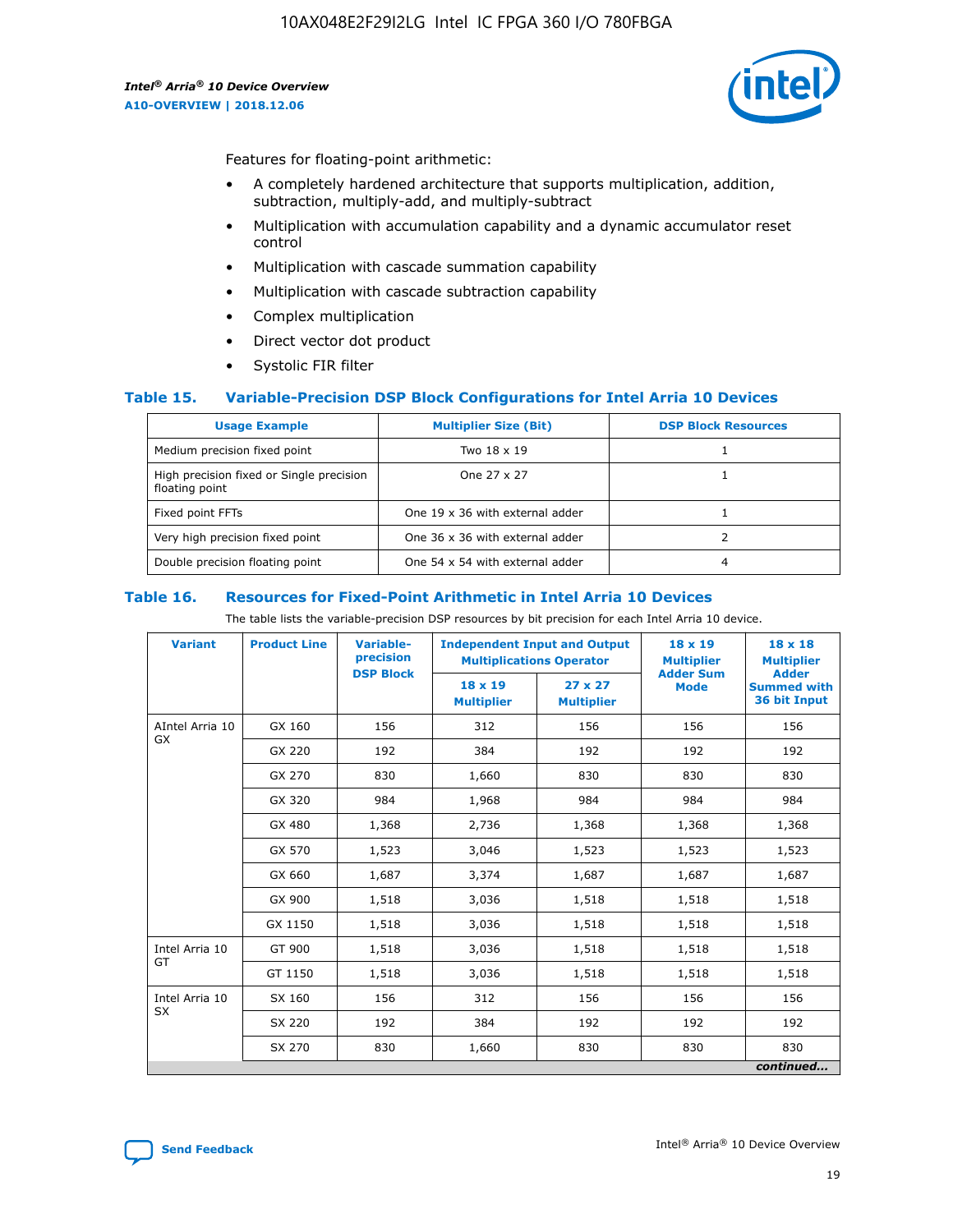

| <b>Variant</b> | <b>Product Line</b> | Variable-<br>precision | <b>Independent Input and Output</b><br><b>Multiplications Operator</b> |                                     | $18 \times 19$<br><b>Multiplier</b> | $18 \times 18$<br><b>Multiplier</b><br><b>Adder</b> |  |
|----------------|---------------------|------------------------|------------------------------------------------------------------------|-------------------------------------|-------------------------------------|-----------------------------------------------------|--|
|                |                     | <b>DSP Block</b>       | $18 \times 19$<br><b>Multiplier</b>                                    | $27 \times 27$<br><b>Multiplier</b> | <b>Adder Sum</b><br><b>Mode</b>     | <b>Summed with</b><br>36 bit Input                  |  |
|                | SX 320              | 984                    | 1,968                                                                  | 984                                 | 984                                 | 984                                                 |  |
|                | SX 480              | 1,368                  | 2,736                                                                  | 1,368                               | 1,368                               | 1,368                                               |  |
|                | SX 570              | 1,523                  | 3,046                                                                  | 1,523                               | 1,523                               | 1,523                                               |  |
|                | SX 660              | 1,687                  | 3,374                                                                  | 1,687                               | 1,687                               | 1,687                                               |  |

#### **Table 17. Resources for Floating-Point Arithmetic in Intel Arria 10 Devices**

The table lists the variable-precision DSP resources by bit precision for each Intel Arria 10 device.

| <b>Variant</b> | <b>Product Line</b> | <b>Variable-</b><br>precision<br><b>DSP Block</b> | <b>Single</b><br><b>Precision</b><br><b>Floating-Point</b><br><b>Multiplication</b><br><b>Mode</b> | <b>Single-Precision</b><br><b>Floating-Point</b><br><b>Adder Mode</b> | Single-<br><b>Precision</b><br><b>Floating-Point</b><br><b>Multiply</b><br><b>Accumulate</b><br><b>Mode</b> | <b>Peak</b><br><b>Giga Floating-</b><br><b>Point</b><br><b>Operations</b><br>per Second<br>(GFLOPs) |
|----------------|---------------------|---------------------------------------------------|----------------------------------------------------------------------------------------------------|-----------------------------------------------------------------------|-------------------------------------------------------------------------------------------------------------|-----------------------------------------------------------------------------------------------------|
| Intel Arria 10 | GX 160              | 156                                               | 156                                                                                                | 156                                                                   | 156                                                                                                         | 140                                                                                                 |
| GX             | GX 220              | 192                                               | 192                                                                                                | 192                                                                   | 192                                                                                                         | 173                                                                                                 |
|                | GX 270              | 830                                               | 830                                                                                                | 830                                                                   | 830                                                                                                         | 747                                                                                                 |
|                | GX 320              | 984                                               | 984                                                                                                | 984                                                                   | 984                                                                                                         | 886                                                                                                 |
|                | GX 480              | 1,369                                             | 1,368                                                                                              | 1,368                                                                 | 1,368                                                                                                       | 1,231                                                                                               |
|                | GX 570              | 1,523                                             | 1,523                                                                                              | 1,523                                                                 | 1,523                                                                                                       | 1,371                                                                                               |
|                | GX 660              | 1,687                                             | 1,687                                                                                              | 1,687                                                                 | 1,687                                                                                                       | 1,518                                                                                               |
|                | GX 900              | 1,518                                             | 1,518                                                                                              | 1,518                                                                 | 1,518                                                                                                       | 1,366                                                                                               |
|                | GX 1150             | 1,518                                             | 1,518                                                                                              | 1,518                                                                 | 1,518                                                                                                       | 1,366                                                                                               |
| Intel Arria 10 | GT 900              | 1,518                                             | 1,518                                                                                              | 1,518                                                                 | 1,518                                                                                                       | 1,366                                                                                               |
| GT             | GT 1150             | 1,518                                             | 1,518                                                                                              | 1,518                                                                 | 1,518                                                                                                       | 1,366                                                                                               |
| Intel Arria 10 | SX 160              | 156                                               | 156                                                                                                | 156                                                                   | 156                                                                                                         | 140                                                                                                 |
| <b>SX</b>      | SX 220              | 192                                               | 192                                                                                                | 192                                                                   | 192                                                                                                         | 173                                                                                                 |
|                | SX 270              | 830                                               | 830                                                                                                | 830                                                                   | 830                                                                                                         | 747                                                                                                 |
|                | SX 320              | 984                                               | 984                                                                                                | 984                                                                   | 984                                                                                                         | 886                                                                                                 |
|                | SX 480              | 1,369                                             | 1,368                                                                                              | 1,368                                                                 | 1,368                                                                                                       | 1,231                                                                                               |
|                | SX 570              | 1,523                                             | 1,523                                                                                              | 1,523                                                                 | 1,523                                                                                                       | 1,371                                                                                               |
|                | SX 660              | 1,687                                             | 1,687                                                                                              | 1,687                                                                 | 1,687                                                                                                       | 1,518                                                                                               |

## **Embedded Memory Blocks**

The embedded memory blocks in the devices are flexible and designed to provide an optimal amount of small- and large-sized memory arrays to fit your design requirements.

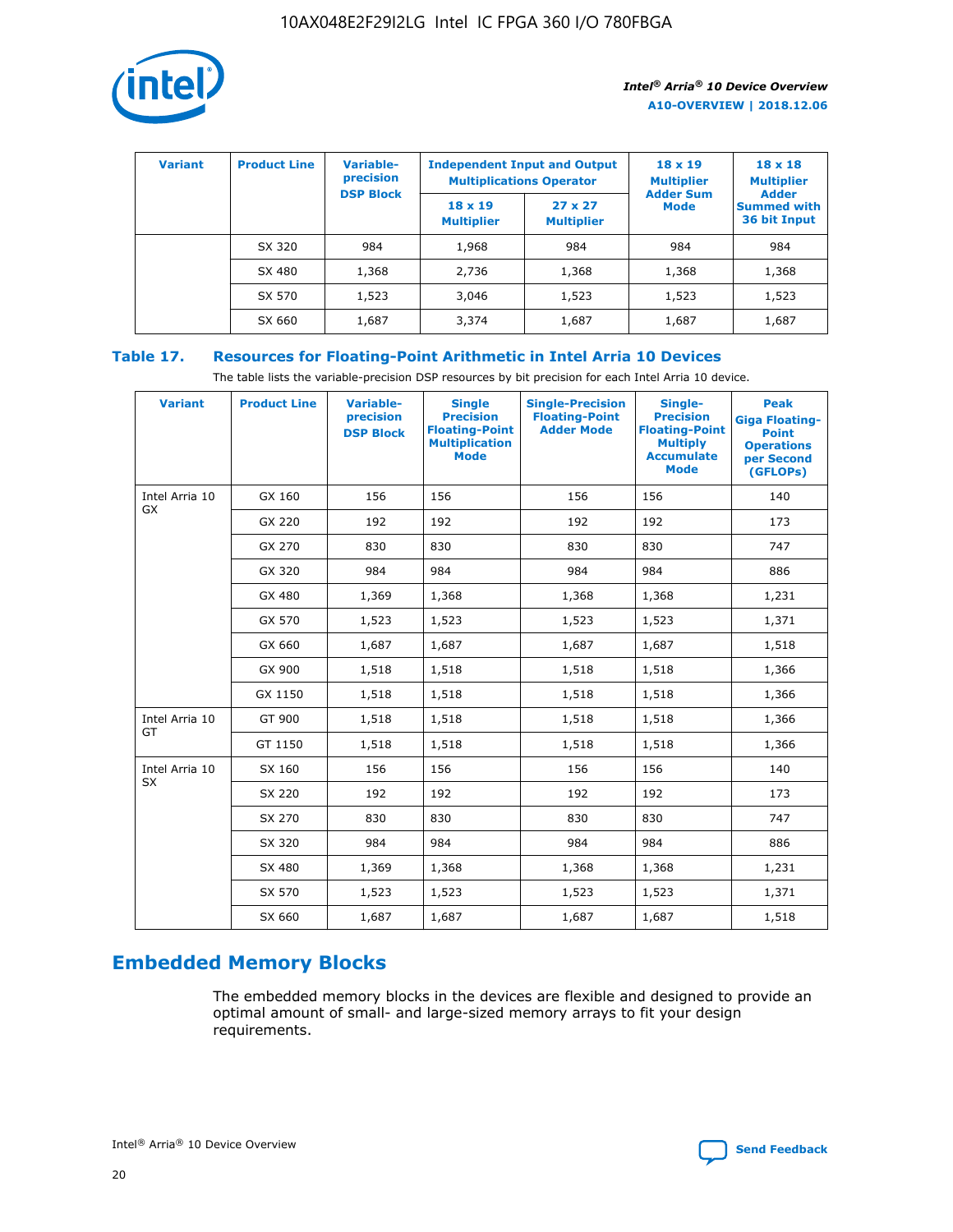

## **Types of Embedded Memory**

The Intel Arria 10 devices contain two types of memory blocks:

- 20 Kb M20K blocks—blocks of dedicated memory resources. The M20K blocks are ideal for larger memory arrays while still providing a large number of independent ports.
- 640 bit memory logic array blocks (MLABs)—enhanced memory blocks that are configured from dual-purpose logic array blocks (LABs). The MLABs are ideal for wide and shallow memory arrays. The MLABs are optimized for implementation of shift registers for digital signal processing (DSP) applications, wide and shallow FIFO buffers, and filter delay lines. Each MLAB is made up of ten adaptive logic modules (ALMs). In the Intel Arria 10 devices, you can configure these ALMs as ten 32 x 2 blocks, giving you one 32 x 20 simple dual-port SRAM block per MLAB.

## **Embedded Memory Capacity in Intel Arria 10 Devices**

|                   | <b>Product</b> |              | <b>M20K</b>         | <b>MLAB</b>  |                     | <b>Total RAM Bit</b> |
|-------------------|----------------|--------------|---------------------|--------------|---------------------|----------------------|
| <b>Variant</b>    | Line           | <b>Block</b> | <b>RAM Bit (Kb)</b> | <b>Block</b> | <b>RAM Bit (Kb)</b> | (Kb)                 |
| Intel Arria 10 GX | GX 160         | 440          | 8,800               | 1,680        | 1,050               | 9,850                |
|                   | GX 220         | 587          | 11,740              | 2,703        | 1,690               | 13,430               |
|                   | GX 270         | 750          | 15,000              | 3,922        | 2,452               | 17,452               |
|                   | GX 320         | 891          | 17,820              | 4,363        | 2,727               | 20,547               |
|                   | GX 480         | 1,431        | 28,620              | 6,662        | 4,164               | 32,784               |
|                   | GX 570         | 1,800        | 36,000              | 8,153        | 5,096               | 41,096               |
|                   | GX 660         | 2,131        | 42,620              | 9,260        | 5,788               | 48,408               |
|                   | GX 900         | 2,423        | 48,460              | 15,017       | 9,386               | 57,846               |
|                   | GX 1150        | 2,713        | 54,260              | 20,774       | 12,984              | 67,244               |
| Intel Arria 10 GT | GT 900         | 2,423        | 48,460              | 15,017       | 9,386               | 57,846               |
|                   | GT 1150        | 2,713        | 54,260              | 20,774       | 12,984              | 67,244               |
| Intel Arria 10 SX | SX 160         | 440          | 8,800               | 1,680        | 1,050               | 9,850                |
|                   | SX 220         | 587          | 11,740              | 2,703        | 1,690               | 13,430               |
|                   | SX 270         | 750          | 15,000              | 3,922        | 2,452               | 17,452               |
|                   | SX 320         | 891          | 17,820              | 4,363        | 2,727               | 20,547               |
|                   | SX 480         | 1,431        | 28,620              | 6,662        | 4,164               | 32,784               |
|                   | SX 570         | 1,800        | 36,000              | 8,153        | 5,096               | 41,096               |
|                   | SX 660         | 2,131        | 42,620              | 9,260        | 5,788               | 48,408               |

#### **Table 18. Embedded Memory Capacity and Distribution in Intel Arria 10 Devices**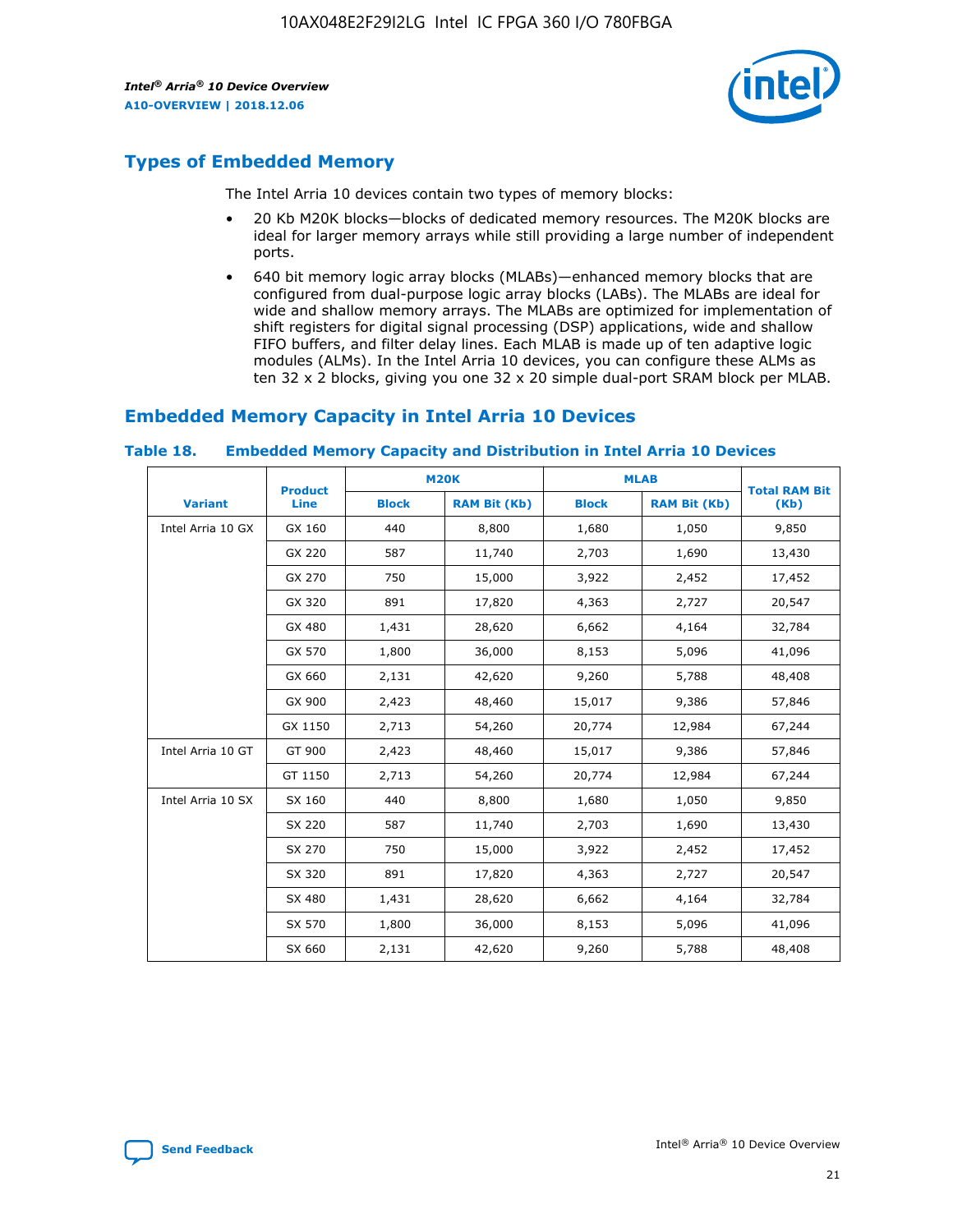

## **Embedded Memory Configurations for Single-port Mode**

#### **Table 19. Single-port Embedded Memory Configurations for Intel Arria 10 Devices**

This table lists the maximum configurations supported for single-port RAM and ROM modes.

| <b>Memory Block</b> | Depth (bits) | <b>Programmable Width</b> |
|---------------------|--------------|---------------------------|
| MLAB                | 32           | x16, x18, or x20          |
|                     | 64(10)       | x8, x9, x10               |
| M20K                | 512          | x40, x32                  |
|                     | 1K           | x20, x16                  |
|                     | 2K           | x10, x8                   |
|                     | 4K           | x5, x4                    |
|                     | 8K           | x2                        |
|                     | 16K          | x1                        |

## **Clock Networks and PLL Clock Sources**

The clock network architecture is based on Intel's global, regional, and peripheral clock structure. This clock structure is supported by dedicated clock input pins, fractional clock synthesis PLLs, and integer I/O PLLs.

#### **Clock Networks**

The Intel Arria 10 core clock networks are capable of up to 800 MHz fabric operation across the full industrial temperature range. For the external memory interface, the clock network supports the hard memory controller with speeds up to 2,400 Mbps in a quarter-rate transfer.

To reduce power consumption, the Intel Quartus Prime software identifies all unused sections of the clock network and powers them down.

#### **Fractional Synthesis and I/O PLLs**

Intel Arria 10 devices contain up to 32 fractional synthesis PLLs and up to 16 I/O PLLs that are available for both specific and general purpose uses in the core:

- Fractional synthesis PLLs—located in the column adjacent to the transceiver blocks
- I/O PLLs—located in each bank of the 48 I/Os

#### **Fractional Synthesis PLLs**

You can use the fractional synthesis PLLs to:

- Reduce the number of oscillators that are required on your board
- Reduce the number of clock pins that are used in the device by synthesizing multiple clock frequencies from a single reference clock source

<sup>(10)</sup> Supported through software emulation and consumes additional MLAB blocks.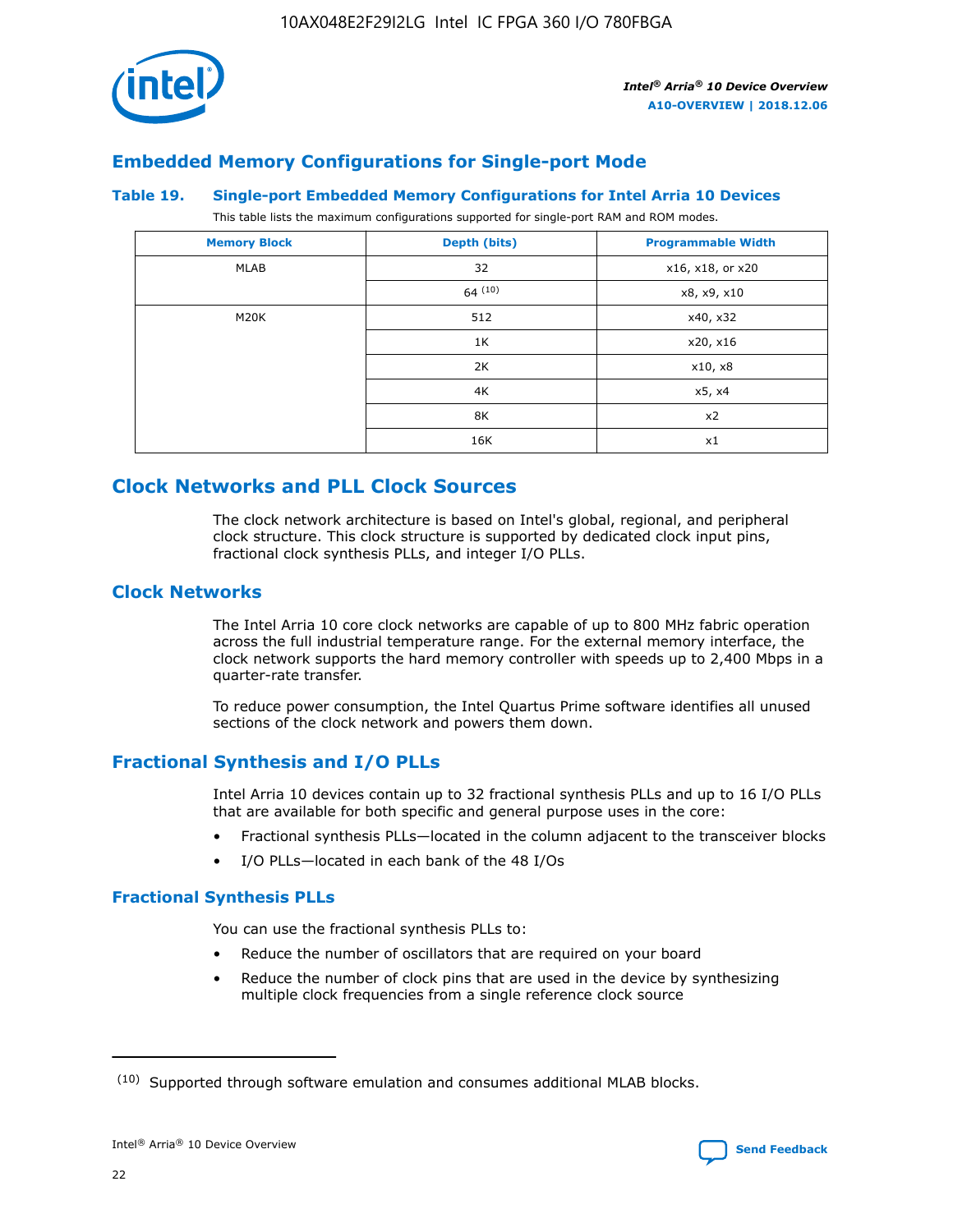

The fractional synthesis PLLs support the following features:

- Reference clock frequency synthesis for transceiver CMU and Advanced Transmit (ATX) PLLs
- Clock network delay compensation
- Zero-delay buffering
- Direct transmit clocking for transceivers
- Independently configurable into two modes:
	- Conventional integer mode equivalent to the general purpose PLL
	- Enhanced fractional mode with third order delta-sigma modulation
- PLL cascading

#### **I/O PLLs**

The integer mode I/O PLLs are located in each bank of 48 I/Os. You can use the I/O PLLs to simplify the design of external memory and high-speed LVDS interfaces.

In each I/O bank, the I/O PLLs are adjacent to the hard memory controllers and LVDS SERDES. Because these PLLs are tightly coupled with the I/Os that need to use them, it makes it easier to close timing.

You can use the I/O PLLs for general purpose applications in the core such as clock network delay compensation and zero-delay buffering.

Intel Arria 10 devices support PLL-to-PLL cascading.

## **FPGA General Purpose I/O**

Intel Arria 10 devices offer highly configurable GPIOs. Each I/O bank contains 48 general purpose I/Os and a high-efficiency hard memory controller.

The following list describes the features of the GPIOs:

- Consist of 3 V I/Os for high-voltage application and LVDS I/Os for differential signaling
	- Up to two 3 V I/O banks, available in some devices, that support up to 3 V I/O standards
	- LVDS I/O banks that support up to 1.8 V I/O standards
- Support a wide range of single-ended and differential I/O interfaces
- LVDS speeds up to 1.6 Gbps
- Each LVDS pair of pins has differential input and output buffers, allowing you to configure the LVDS direction for each pair.
- Programmable bus hold and weak pull-up
- Programmable differential output voltage  $(V_{OD})$  and programmable pre-emphasis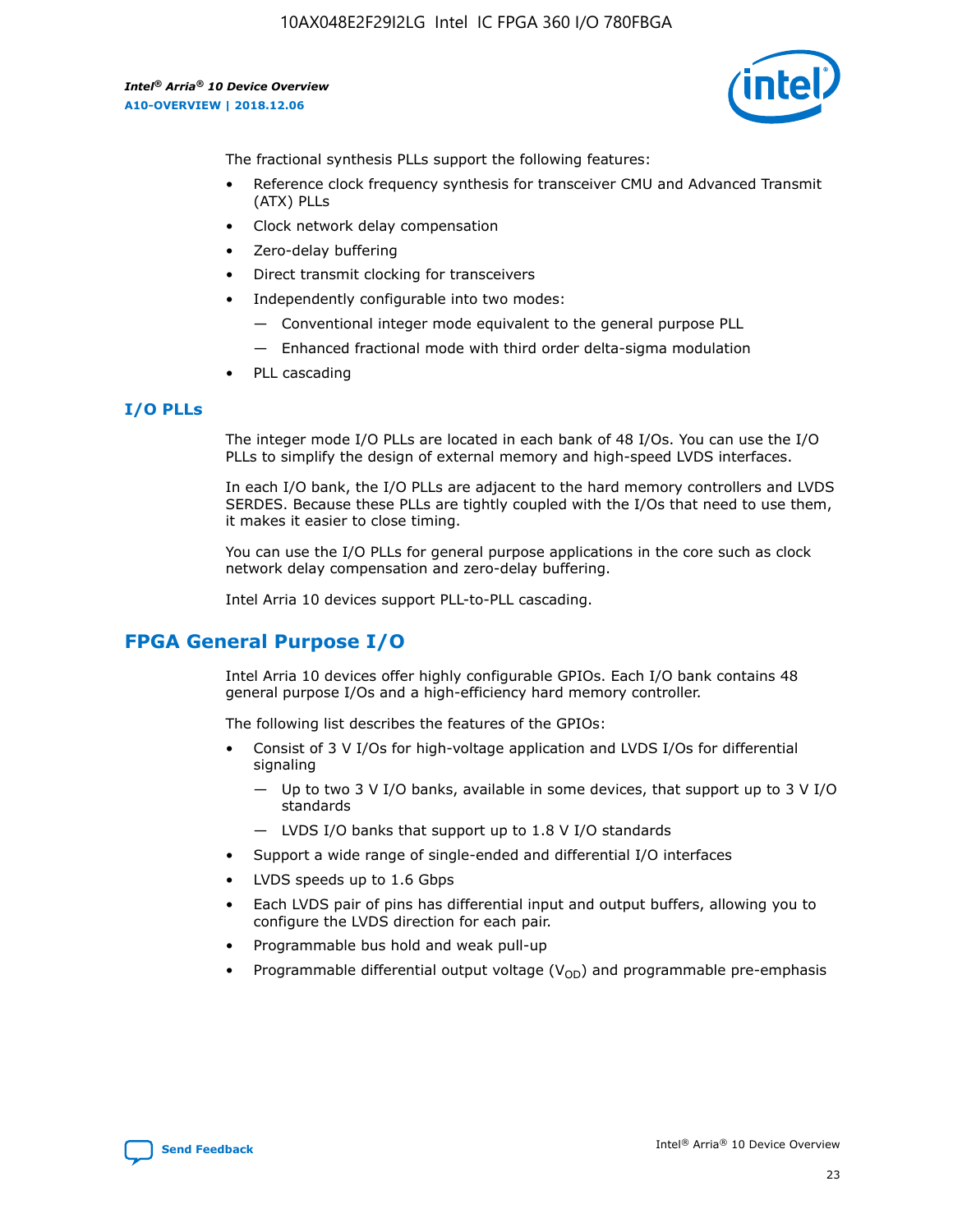

- Series (R<sub>S</sub>) and parallel (R<sub>T</sub>) on-chip termination (OCT) for all I/O banks with OCT calibration to limit the termination impedance variation
- On-chip dynamic termination that has the ability to swap between series and parallel termination, depending on whether there is read or write on a common bus for signal integrity
- Easy timing closure support using the hard read FIFO in the input register path, and delay-locked loop (DLL) delay chain with fine and coarse architecture

## **External Memory Interface**

Intel Arria 10 devices offer massive external memory bandwidth, with up to seven 32 bit DDR4 memory interfaces running at up to 2,400 Mbps. This bandwidth provides additional ease of design, lower power, and resource efficiencies of hardened highperformance memory controllers.

The memory interface within Intel Arria 10 FPGAs and SoCs delivers the highest performance and ease of use. You can configure up to a maximum width of 144 bits when using the hard or soft memory controllers. If required, you can bypass the hard memory controller and use a soft controller implemented in the user logic.

Each I/O contains a hardened DDR read/write path (PHY) capable of performing key memory interface functionality such as read/write leveling, FIFO buffering to lower latency and improve margin, timing calibration, and on-chip termination.

The timing calibration is aided by the inclusion of hard microcontrollers based on Intel's Nios® II technology, specifically tailored to control the calibration of multiple memory interfaces. This calibration allows the Intel Arria 10 device to compensate for any changes in process, voltage, or temperature either within the Intel Arria 10 device itself, or within the external memory device. The advanced calibration algorithms ensure maximum bandwidth and robust timing margin across all operating conditions.

In addition to parallel memory interfaces, Intel Arria 10 devices support serial memory technologies such as the Hybrid Memory Cube (HMC). The HMC is supported by the Intel Arria 10 high-speed serial transceivers which connect up to four HMC links, with each link running at data rates up to 15 Gbps.

#### **Related Information**

#### [External Memory Interface Spec Estimator](http://www.altera.com/technology/memory/estimator/mem-emif-index.html)

Provides a parametric tool that allows you to find and compare the performance of the supported external memory interfaces in IntelFPGAs.

## **Memory Standards Supported by Intel Arria 10 Devices**

The I/Os are designed to provide high performance support for existing and emerging external memory standards.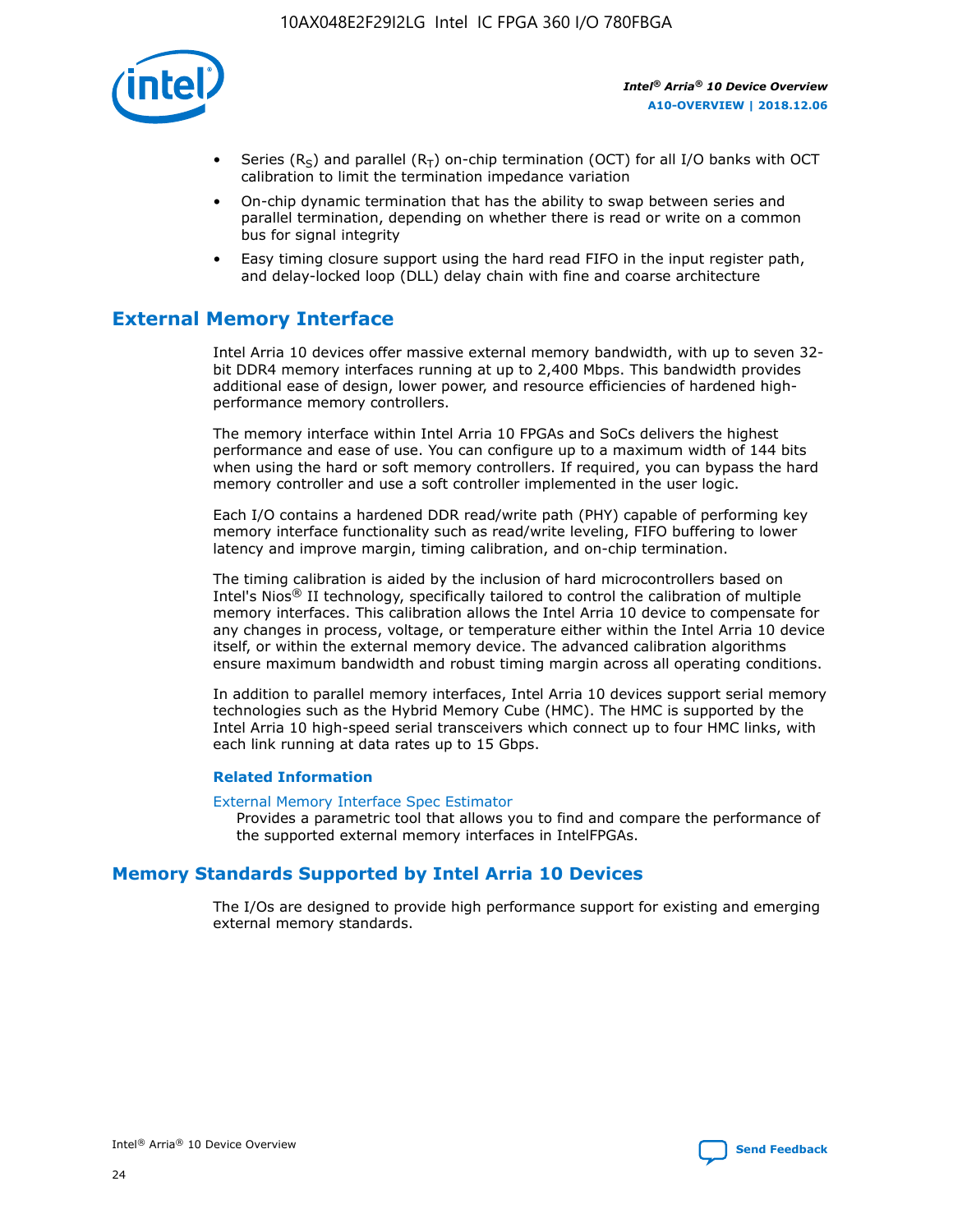

#### **Table 20. Memory Standards Supported by the Hard Memory Controller**

This table lists the overall capability of the hard memory controller. For specific details, refer to the External Memory Interface Spec Estimator and Intel Arria 10 Device Datasheet.

| <b>Memory Standard</b> | <b>Rate Support</b> | <b>Ping Pong PHY Support</b> | <b>Maximum Frequency</b><br>(MHz) |
|------------------------|---------------------|------------------------------|-----------------------------------|
| <b>DDR4 SDRAM</b>      | Quarter rate        | Yes                          | 1,067                             |
|                        |                     |                              | 1,200                             |
| DDR3 SDRAM             | Half rate           | Yes                          | 533                               |
|                        |                     |                              | 667                               |
|                        | Quarter rate        | Yes                          | 1,067                             |
|                        |                     |                              | 1,067                             |
| <b>DDR3L SDRAM</b>     | Half rate           | Yes                          | 533                               |
|                        |                     |                              | 667                               |
|                        | Quarter rate        | Yes                          | 933                               |
|                        |                     |                              | 933                               |
| LPDDR3 SDRAM           | Half rate           |                              | 533                               |
|                        | Quarter rate        |                              | 800                               |

#### **Table 21. Memory Standards Supported by the Soft Memory Controller**

| <b>Memory Standard</b>      | <b>Rate Support</b> | <b>Maximum Frequency</b><br>(MHz) |
|-----------------------------|---------------------|-----------------------------------|
| <b>RLDRAM 3 (11)</b>        | Quarter rate        | 1,200                             |
| ODR IV SRAM <sup>(11)</sup> | Quarter rate        | 1,067                             |
| <b>ODR II SRAM</b>          | Full rate           | 333                               |
|                             | Half rate           | 633                               |
| <b>ODR II+ SRAM</b>         | Full rate           | 333                               |
|                             | Half rate           | 633                               |
| <b>ODR II+ Xtreme SRAM</b>  | Full rate           | 333                               |
|                             | Half rate           | 633                               |

#### **Table 22. Memory Standards Supported by the HPS Hard Memory Controller**

The hard processor system (HPS) is available in Intel Arria 10 SoC devices only.

| <b>Memory Standard</b> | <b>Rate Support</b> | <b>Maximum Frequency</b><br>(MHz) |
|------------------------|---------------------|-----------------------------------|
| <b>DDR4 SDRAM</b>      | Half rate           | 1,200                             |
| <b>DDR3 SDRAM</b>      | Half rate           | 1,067                             |
| <b>DDR3L SDRAM</b>     | Half rate           | 933                               |

<sup>(11)</sup> Intel Arria 10 devices support this external memory interface using hard PHY with soft memory controller.

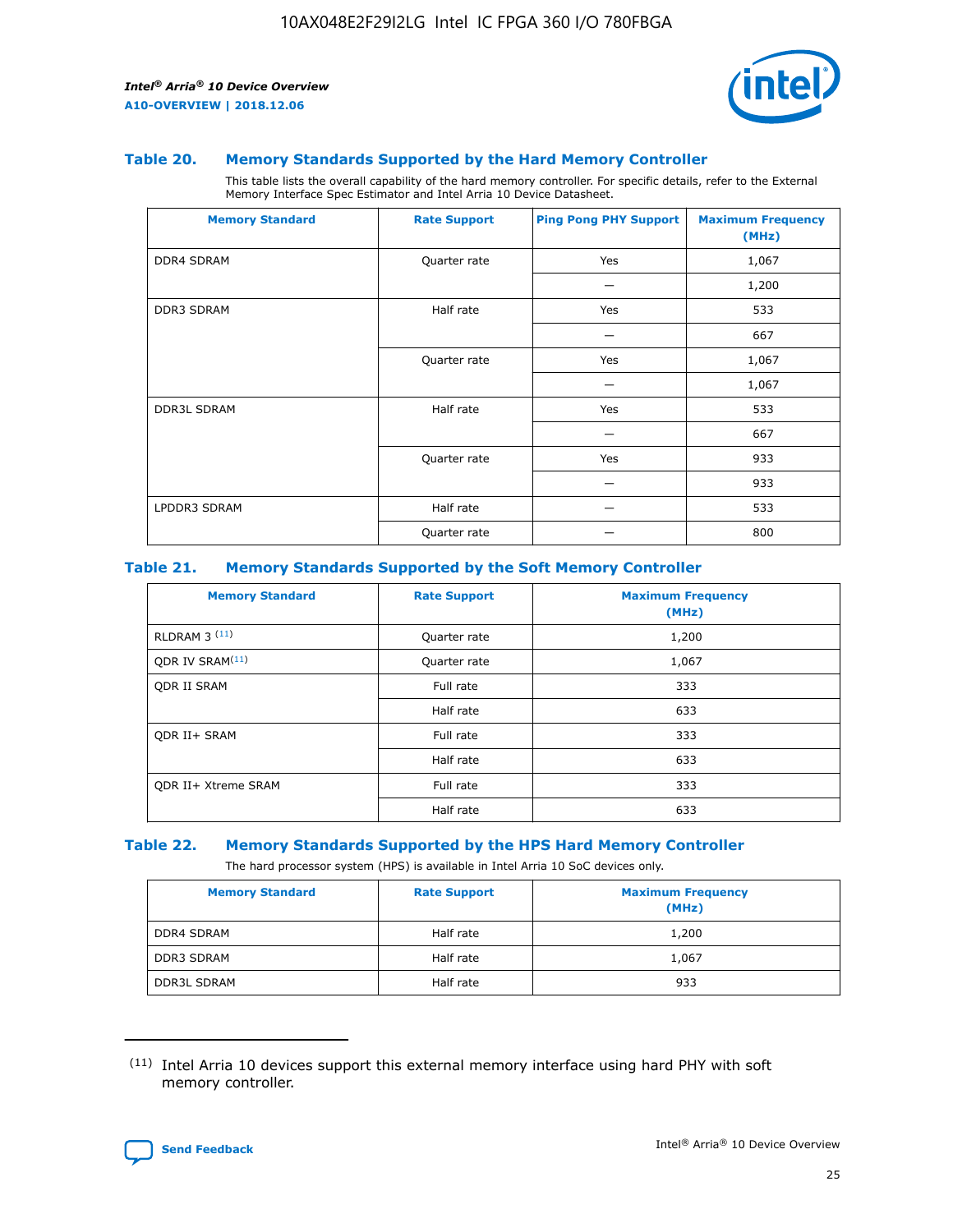

#### **Related Information**

#### [Intel Arria 10 Device Datasheet](https://www.intel.com/content/www/us/en/programmable/documentation/mcn1413182292568.html#mcn1413182153340)

Lists the memory interface performance according to memory interface standards, rank or chip select configurations, and Intel Arria 10 device speed grades.

## **PCIe Gen1, Gen2, and Gen3 Hard IP**

Intel Arria 10 devices contain PCIe hard IP that is designed for performance and ease-of-use:

- Includes all layers of the PCIe stack—transaction, data link and physical layers.
- Supports PCIe Gen3, Gen2, and Gen1 Endpoint and Root Port in x1, x2, x4, or x8 lane configuration.
- Operates independently from the core logic—optional configuration via protocol (CvP) allows the PCIe link to power up and complete link training in less than 100 ms while the Intel Arria 10 device completes loading the programming file for the rest of the FPGA.
- Provides added functionality that makes it easier to support emerging features such as Single Root I/O Virtualization (SR-IOV) and optional protocol extensions.
- Provides improved end-to-end datapath protection using ECC.
- Supports FPGA configuration via protocol (CvP) using PCIe at Gen3, Gen2, or Gen1 speed.

#### **Related Information**

PCS Features on page 30

## **Enhanced PCS Hard IP for Interlaken and 10 Gbps Ethernet**

## **Interlaken Support**

The Intel Arria 10 enhanced PCS hard IP provides integrated Interlaken PCS supporting rates up to 25.8 Gbps per lane.

The Interlaken PCS is based on the proven functionality of the PCS developed for Intel's previous generation FPGAs, which demonstrated interoperability with Interlaken ASSP vendors and third-party IP suppliers. The Interlaken PCS is present in every transceiver channel in Intel Arria 10 devices.

#### **Related Information**

PCS Features on page 30

#### **10 Gbps Ethernet Support**

The Intel Arria 10 enhanced PCS hard IP supports 10GBASE-R PCS compliant with IEEE 802.3 10 Gbps Ethernet (10GbE). The integrated hard IP support for 10GbE and the 10 Gbps transceivers save external PHY cost, board space, and system power.

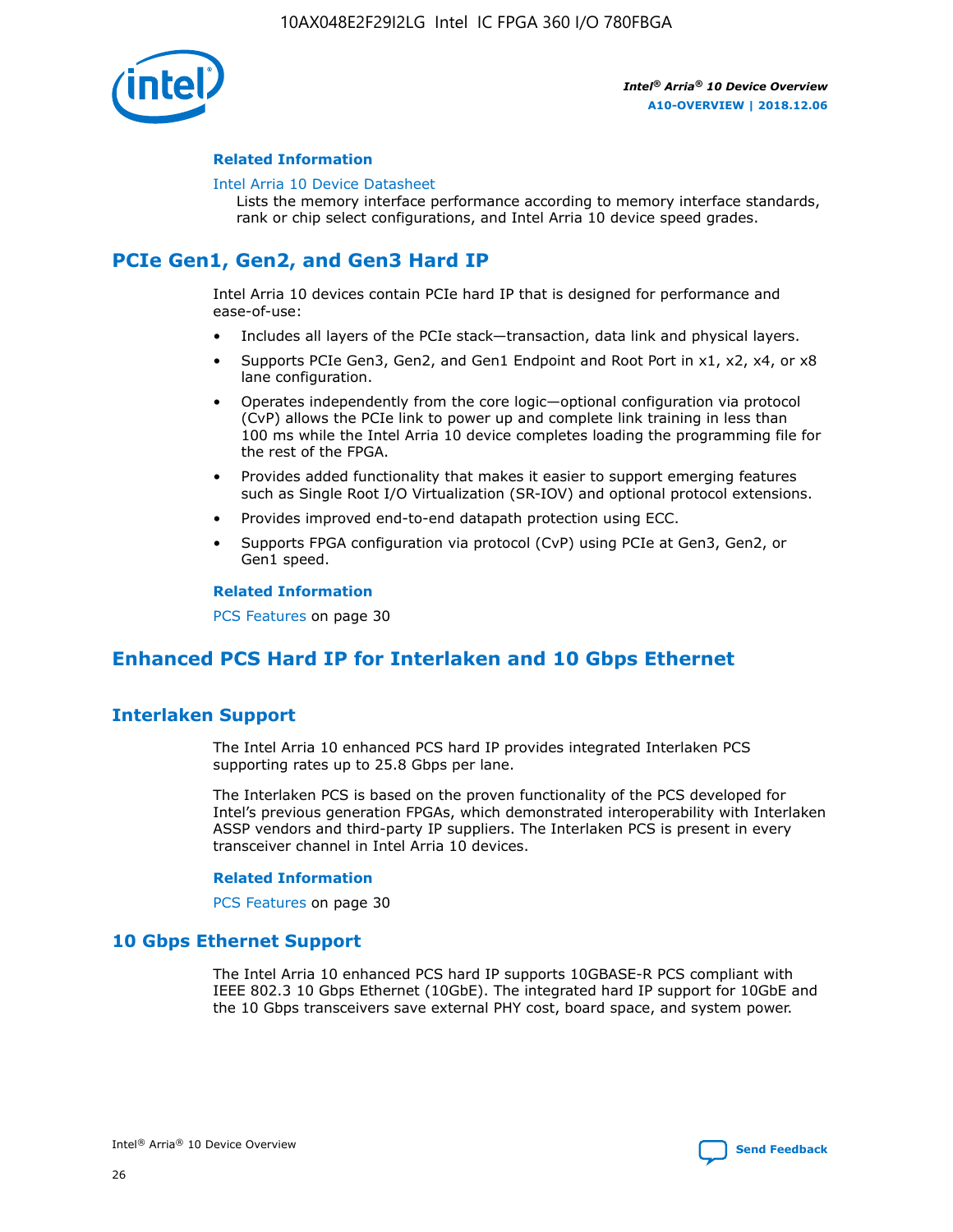

The scalable hard IP supports multiple independent 10GbE ports while using a single PLL for all the 10GBASE-R PCS instantiations, which saves on core logic resources and clock networks:

- Simplifies multiport 10GbE systems compared to XAUI interfaces that require an external XAUI-to-10G PHY.
- Incorporates Electronic Dispersion Compensation (EDC), which enables direct connection to standard 10 Gbps XFP and SFP+ pluggable optical modules.
- Supports backplane Ethernet applications and includes a hard 10GBASE-KR Forward Error Correction (FEC) circuit that you can use for 10 Gbps and 40 Gbps applications.

The 10 Gbps Ethernet PCS hard IP and 10GBASE-KR FEC are present in every transceiver channel.

#### **Related Information**

PCS Features on page 30

## **Low Power Serial Transceivers**

Intel Arria 10 FPGAs and SoCs include lowest power transceivers that deliver high bandwidth, throughput and low latency.

Intel Arria 10 devices deliver the industry's lowest power consumption per transceiver channel:

- 12.5 Gbps transceivers at as low as 242 mW
- 10 Gbps transceivers at as low as 168 mW
- 6 Gbps transceivers at as low as 117 mW

Intel Arria 10 transceivers support various data rates according to application:

- Chip-to-chip and chip-to-module applications—from 1 Gbps up to 25.8 Gbps
- Long reach and backplane applications—from 1 Gbps up to 12.5 with advanced adaptive equalization
- Critical power sensitive applications—from 1 Gbps up to 11.3 Gbps using lower power modes

The combination of 20 nm process technology and architectural advances provide the following benefits:

- Significant reduction in die area and power consumption
- Increase of up to two times in transceiver I/O density compared to previous generation devices while maintaining optimal signal integrity
- Up to 72 total transceiver channels—you can configure up to 6 of these channels to run as fast as 25.8 Gbps
- All channels feature continuous data rate support up to the maximum rated speed

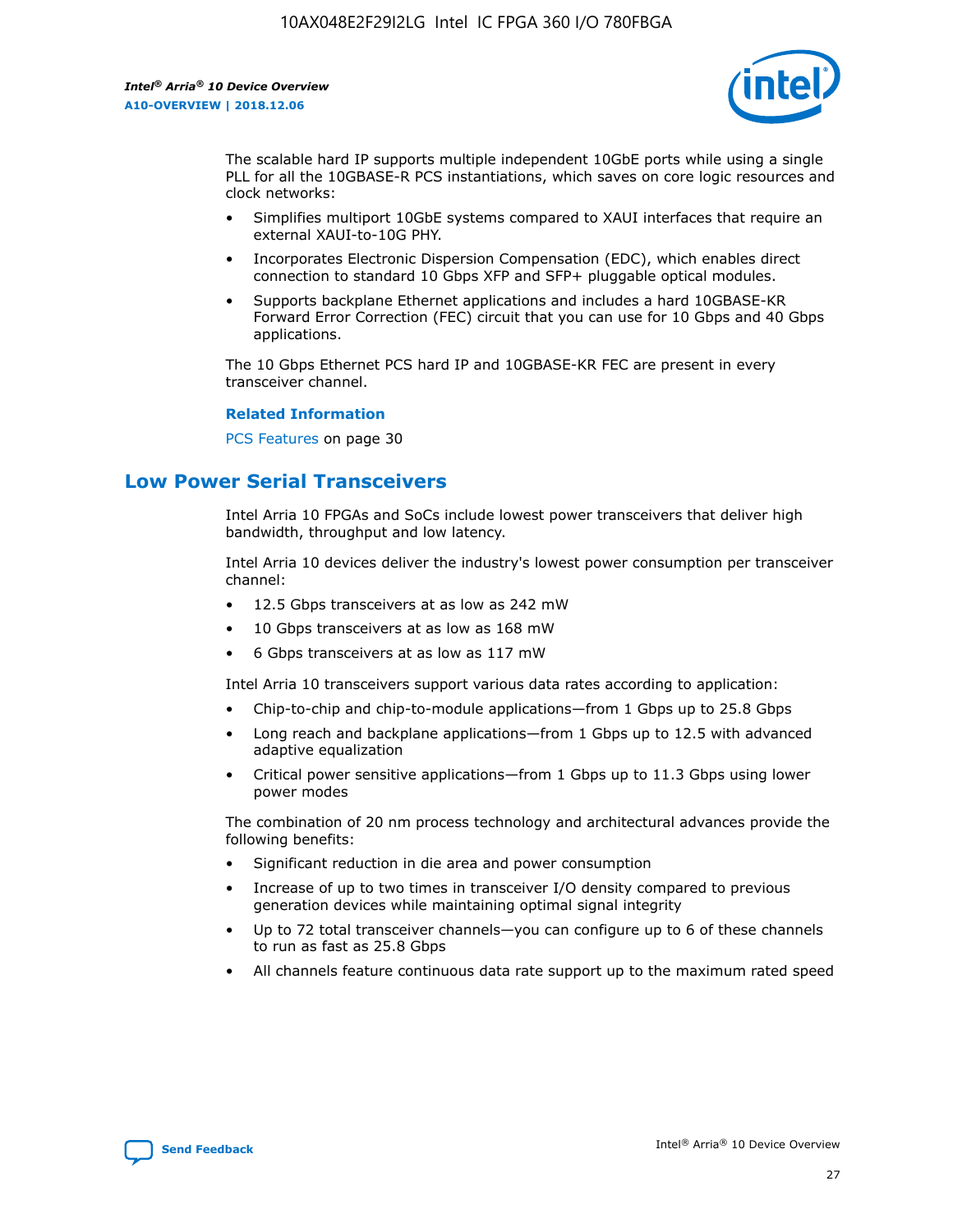





## **Transceiver Channels**

All transceiver channels feature a dedicated Physical Medium Attachment (PMA) and a hardened Physical Coding Sublayer (PCS).

- The PMA provides primary interfacing capabilities to physical channels.
- The PCS typically handles encoding/decoding, word alignment, and other preprocessing functions before transferring data to the FPGA core fabric.

A transceiver channel consists of a PMA and a PCS block. Most transceiver banks have 6 channels. There are some transceiver banks that contain only 3 channels.

A wide variety of bonded and non-bonded data rate configurations is possible using a highly configurable clock distribution network. Up to 80 independent transceiver data rates can be configured.

The following figures are graphical representations of top views of the silicon die, which correspond to reverse views for flip chip packages. Different Intel Arria 10 devices may have different floorplans than the ones shown in the figures.

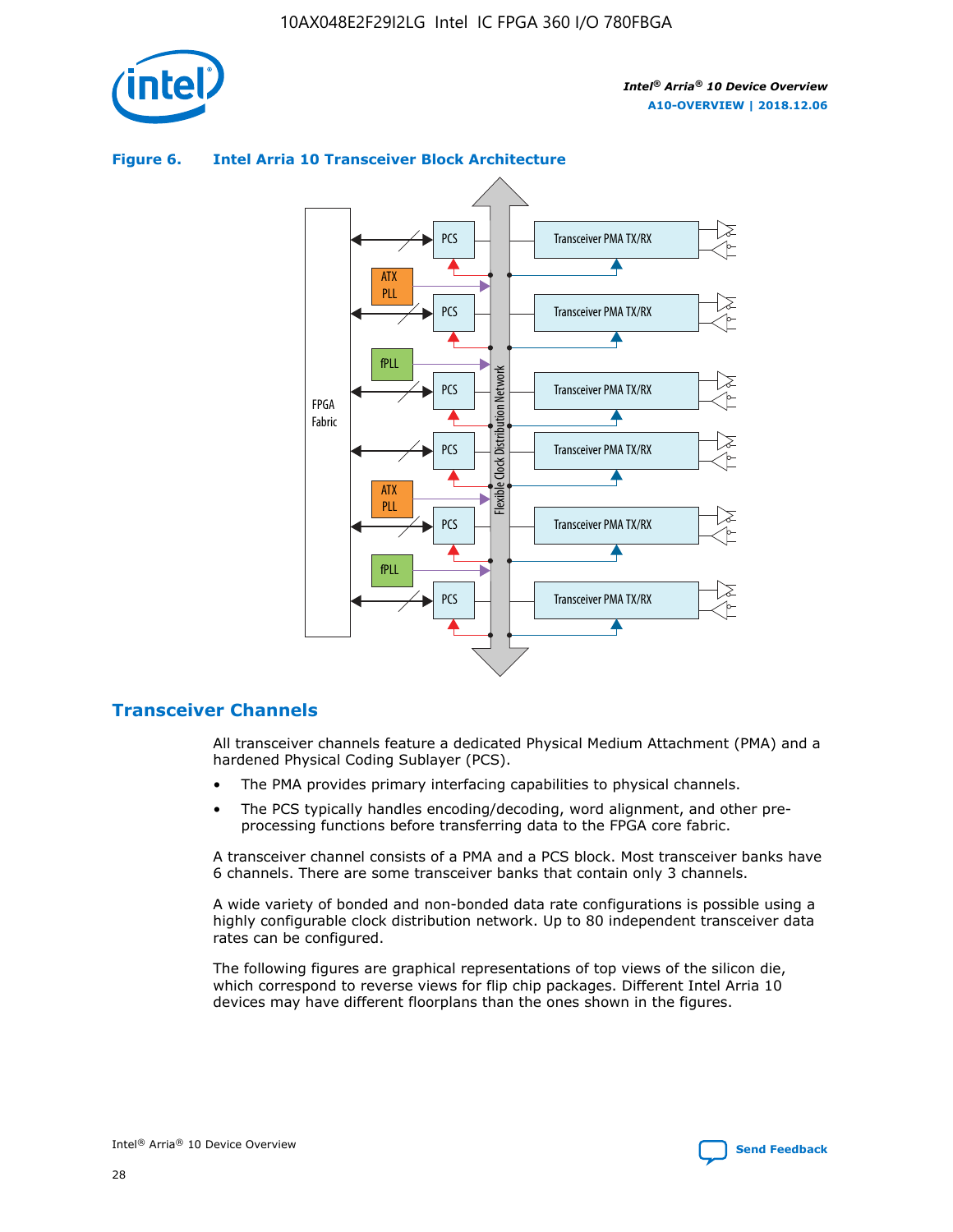

#### **Figure 7. Device Chip Overview for Intel Arria 10 GX and GT Devices**



#### **PMA Features**

Intel Arria 10 transceivers provide exceptional signal integrity at data rates up to 25.8 Gbps. Clocking options include ultra-low jitter ATX PLLs (LC tank based), clock multiplier unit (CMU) PLLs, and fractional PLLs.



Hard PCS Hard PCS Hard PCS Hard PCS Hard PCS

ATX (LC) Transmi PLL fPLL ATX (LC) **Transmit** PLL

Transceiver PMA Transceiver PMA Transceiver PMA

Transceiver PMA Transceiver PMA

Unused transceiver chann can be used as additional transceiver transmit PLLs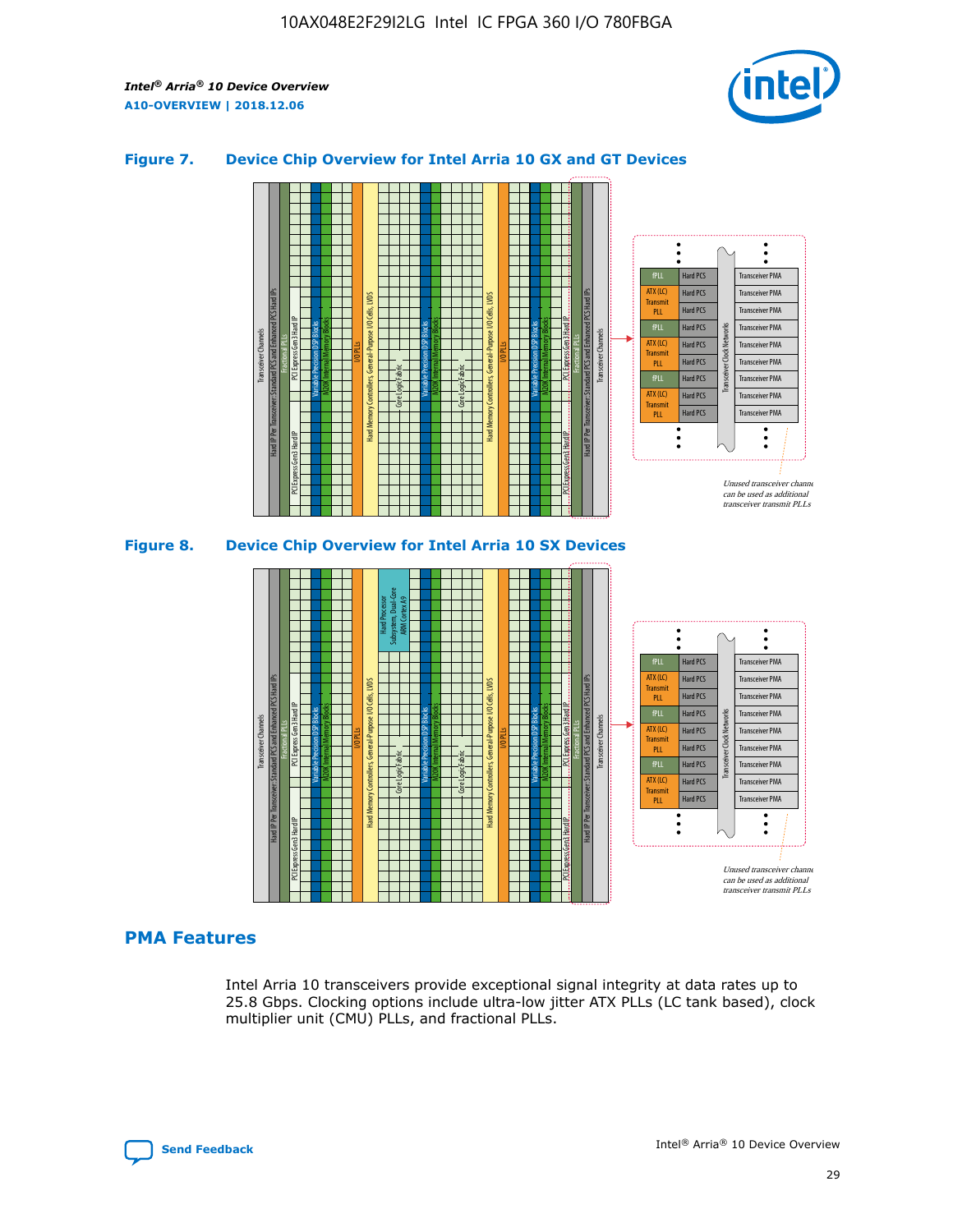

Each transceiver channel contains a channel PLL that can be used as the CMU PLL or clock data recovery (CDR) PLL. In CDR mode, the channel PLL recovers the receiver clock and data in the transceiver channel. Up to 80 independent data rates can be configured on a single Intel Arria 10 device.

#### **Table 23. PMA Features of the Transceivers in Intel Arria 10 Devices**

| <b>Feature</b>                                             | <b>Capability</b>                                                                                                                                                                                                             |
|------------------------------------------------------------|-------------------------------------------------------------------------------------------------------------------------------------------------------------------------------------------------------------------------------|
| Chip-to-Chip Data Rates                                    | 1 Gbps to 17.4 Gbps (Intel Arria 10 GX devices)<br>1 Gbps to 25.8 Gbps (Intel Arria 10 GT devices)                                                                                                                            |
| <b>Backplane Support</b>                                   | Drive backplanes at data rates up to 12.5 Gbps                                                                                                                                                                                |
| <b>Optical Module Support</b>                              | SFP+/SFP, XFP, CXP, QSFP/QSFP28, CFP/CFP2/CFP4                                                                                                                                                                                |
| Cable Driving Support                                      | SFP+ Direct Attach, PCI Express over cable, eSATA                                                                                                                                                                             |
| Transmit Pre-Emphasis                                      | 4-tap transmit pre-emphasis and de-emphasis to compensate for system channel loss                                                                                                                                             |
| Continuous Time Linear<br>Equalizer (CTLE)                 | Dual mode, high-gain, and high-data rate, linear receive equalization to compensate for<br>system channel loss                                                                                                                |
| Decision Feedback Equalizer<br>(DFE)                       | 7-fixed and 4-floating tap DFE to equalize backplane channel loss in the presence of<br>crosstalk and noisy environments                                                                                                      |
| Variable Gain Amplifier                                    | Optimizes the signal amplitude prior to the CDR sampling and operates in fixed and<br>adaptive modes                                                                                                                          |
| Altera Digital Adaptive<br>Parametric Tuning (ADAPT)       | Fully digital adaptation engine to automatically adjust all link equalization parameters-<br>including CTLE, DFE, and variable gain amplifier blocks—that provide optimal link margin<br>without intervention from user logic |
| Precision Signal Integrity<br>Calibration Engine (PreSICE) | Hardened calibration controller to quickly calibrate all transceiver control parameters on<br>power-up, which provides the optimal signal integrity and jitter performance                                                    |
| Advanced Transmit (ATX)<br>PLL                             | Low jitter ATX (LC tank based) PLLs with continuous tuning range to cover a wide range of<br>standard and proprietary protocols                                                                                               |
| <b>Fractional PLLs</b>                                     | On-chip fractional frequency synthesizers to replace on-board crystal oscillators and reduce<br>system cost                                                                                                                   |
| Digitally Assisted Analog<br><b>CDR</b>                    | Superior jitter tolerance with fast lock time                                                                                                                                                                                 |
| Dynamic Partial<br>Reconfiguration                         | Allows independent control of the Avalon memory-mapped interface of each transceiver<br>channel for the highest transceiver flexibility                                                                                       |
| Multiple PCS-PMA and PCS-<br>PLD interface widths          | 8-, 10-, 16-, 20-, 32-, 40-, or 64-bit interface widths for flexibility of deserialization width,<br>encoding, and reduced latency                                                                                            |

## **PCS Features**

This table summarizes the Intel Arria 10 transceiver PCS features. You can use the transceiver PCS to support a wide range of protocols ranging from 1 Gbps to 25.8 Gbps.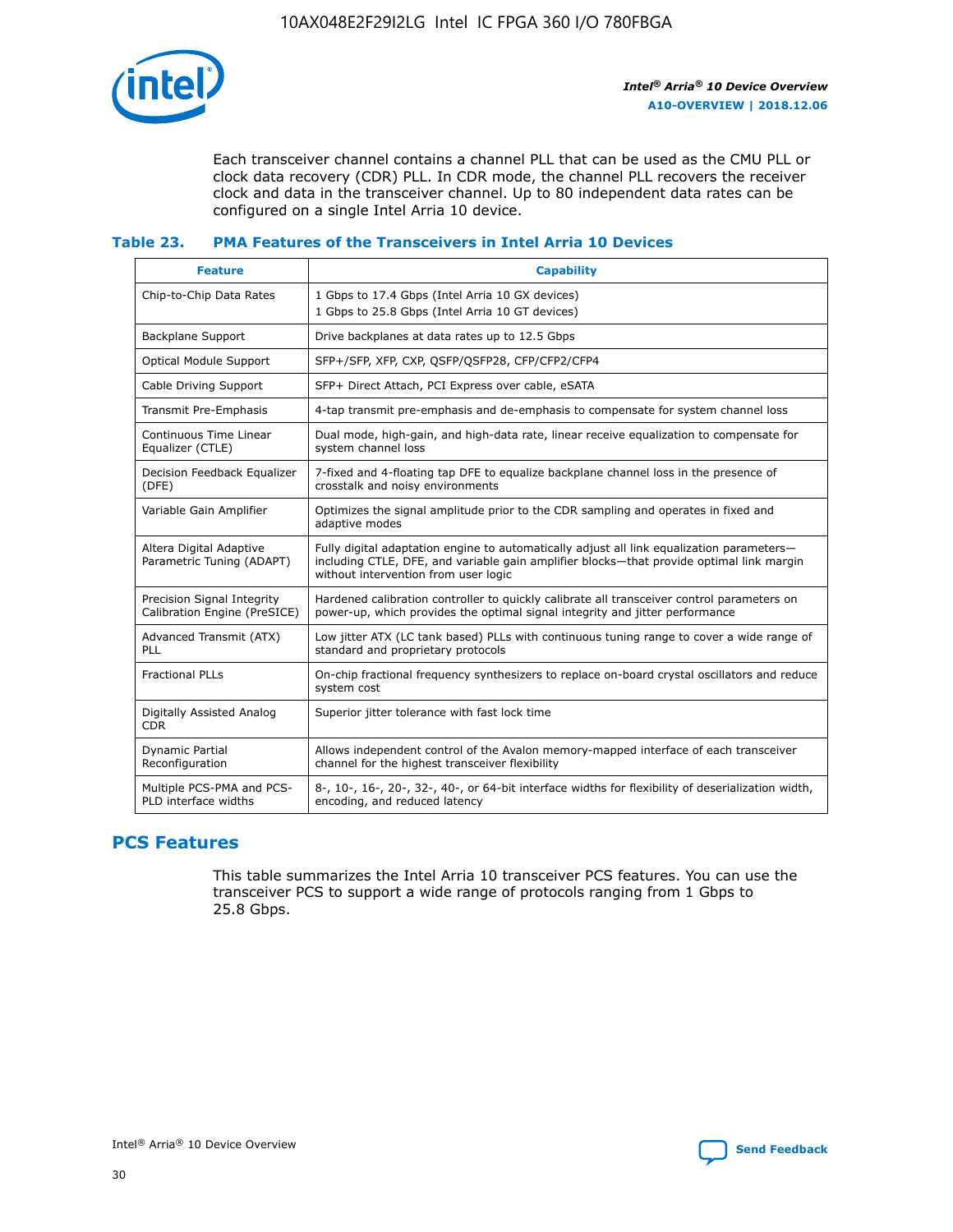

| <b>PCS</b>          | <b>Description</b>                                                                                                                                                                                                                                                                                                                                                                                             |
|---------------------|----------------------------------------------------------------------------------------------------------------------------------------------------------------------------------------------------------------------------------------------------------------------------------------------------------------------------------------------------------------------------------------------------------------|
| Standard PCS        | Operates at a data rate up to 12 Gbps<br>Supports protocols such as PCI-Express, CPRI 4.2+, GigE, IEEE 1588 in Hard PCS<br>Implements other protocols using Basic/Custom (Standard PCS) transceiver<br>configuration rules.                                                                                                                                                                                    |
| <b>Enhanced PCS</b> | Performs functions common to most serial data industry standards, such as word<br>alignment, encoding/decoding, and framing, before data is sent or received off-chip<br>through the PMA<br>• Handles data transfer to and from the FPGA fabric<br>Handles data transfer internally to and from the PMA<br>Provides frequency compensation<br>Performs channel bonding for multi-channel low skew applications |
| PCIe Gen3 PCS       | Supports the seamless switching of Data and Clock between the Gen1, Gen2, and Gen3<br>data rates<br>Provides support for PIPE 3.0 features<br>Supports the PIPE interface with the Hard IP enabled, as well as with the Hard IP<br>bypassed                                                                                                                                                                    |

#### **Related Information**

- PCIe Gen1, Gen2, and Gen3 Hard IP on page 26
- Interlaken Support on page 26
- 10 Gbps Ethernet Support on page 26

#### **PCS Protocol Support**

This table lists some of the protocols supported by the Intel Arria 10 transceiver PCS. For more information about the blocks in the transmitter and receiver data paths, refer to the related information.

| <b>Protocol</b>                                 | <b>Data Rate</b><br>(Gbps) | <b>Transceiver IP</b>       | <b>PCS Support</b>                      |
|-------------------------------------------------|----------------------------|-----------------------------|-----------------------------------------|
| PCIe Gen3 x1, x2, x4, x8                        | 8.0                        | Native PHY (PIPE)           | Standard PCS and PCIe<br>Gen3 PCS       |
| PCIe Gen2 x1, x2, x4, x8                        | 5.0                        | Native PHY (PIPE)           | <b>Standard PCS</b>                     |
| PCIe Gen1 x1, x2, x4, x8                        | 2.5                        | Native PHY (PIPE)           | Standard PCS                            |
| 1000BASE-X Gigabit Ethernet                     | 1.25                       | Native PHY                  | <b>Standard PCS</b>                     |
| 1000BASE-X Gigabit Ethernet with<br>IEEE 1588v2 | 1.25                       | Native PHY                  | Standard PCS                            |
| 10GBASE-R                                       | 10.3125                    | Native PHY                  | <b>Enhanced PCS</b>                     |
| 10GBASE-R with IEEE 1588v2                      | 10.3125                    | Native PHY                  | <b>Enhanced PCS</b>                     |
| 10GBASE-R with KR FEC                           | 10.3125                    | Native PHY                  | <b>Enhanced PCS</b>                     |
| 10GBASE-KR and 1000BASE-X                       | 10.3125                    | 1G/10GbE and 10GBASE-KR PHY | Standard PCS and<br><b>Enhanced PCS</b> |
| Interlaken (CEI-6G/11G)                         | 3.125 to 17.4              | Native PHY                  | <b>Enhanced PCS</b>                     |
| SFI-S/SFI-5.2                                   | 11.2                       | Native PHY                  | <b>Enhanced PCS</b>                     |
| $10G$ SDI                                       | 10.692                     | Native PHY                  | <b>Enhanced PCS</b>                     |
|                                                 |                            |                             | continued                               |

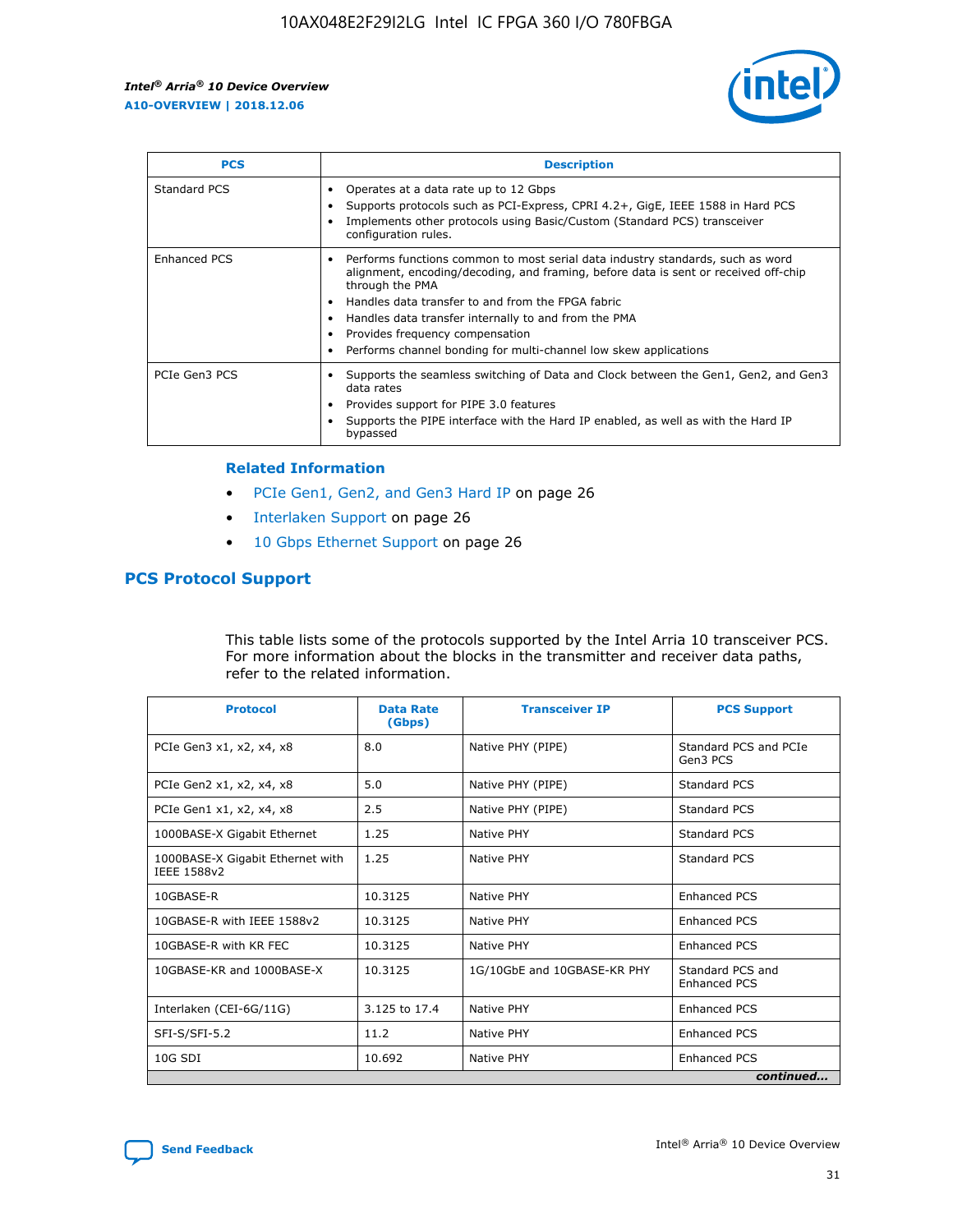

| <b>Protocol</b>      | <b>Data Rate</b><br>(Gbps) | <b>Transceiver IP</b> | <b>PCS Support</b> |
|----------------------|----------------------------|-----------------------|--------------------|
| CPRI 6.0 (64B/66B)   | 0.6144 to<br>10.1376       | Native PHY            | Enhanced PCS       |
| CPRI 4.2 (8B/10B)    | $0.6144$ to<br>9.8304      | Native PHY            | Standard PCS       |
| OBSAI RP3 v4.2       | 0.6144 to 6.144            | Native PHY            | Standard PCS       |
| SD-SDI/HD-SDI/3G-SDI | $0.143(12)$ to<br>2.97     | Native PHY            | Standard PCS       |

#### **Related Information**

#### [Intel Arria 10 Transceiver PHY User Guide](https://www.intel.com/content/www/us/en/programmable/documentation/nik1398707230472.html#nik1398707091164)

Provides more information about the supported transceiver protocols and PHY IP, the PMA architecture, and the standard, enhanced, and PCIe Gen3 PCS architecture.

## **SoC with Hard Processor System**

Each SoC device combines an FPGA fabric and a hard processor system (HPS) in a single device. This combination delivers the flexibility of programmable logic with the power and cost savings of hard IP in these ways:

- Reduces board space, system power, and bill of materials cost by eliminating a discrete embedded processor
- Allows you to differentiate the end product in both hardware and software, and to support virtually any interface standard
- Extends the product life and revenue through in-field hardware and software updates

 $(12)$  The 0.143 Gbps data rate is supported using oversampling of user logic that you must implement in the FPGA fabric.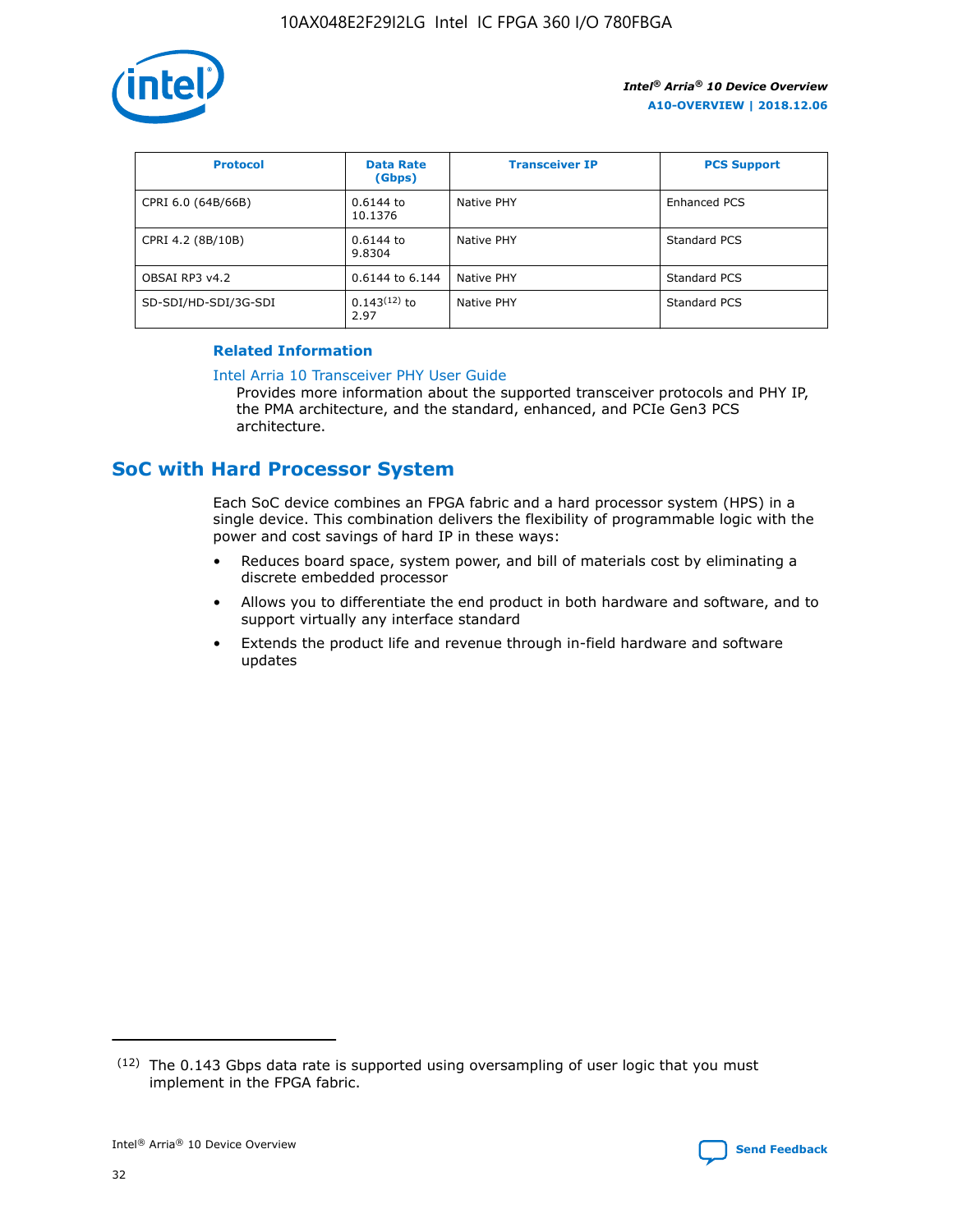

#### **Figure 9. HPS Block Diagram**

This figure shows a block diagram of the HPS with the dual ARM Cortex-A9 MPCore processor.



#### **Key Advantages of 20-nm HPS**

The 20-nm HPS strikes a balance between enabling maximum software compatibility with 28-nm SoCs while still improving upon the 28-nm HPS architecture. These improvements address the requirements of the next generation target markets such as wireless and wireline communications, compute and storage equipment, broadcast and military in terms of performance, memory bandwidth, connectivity via backplane and security.

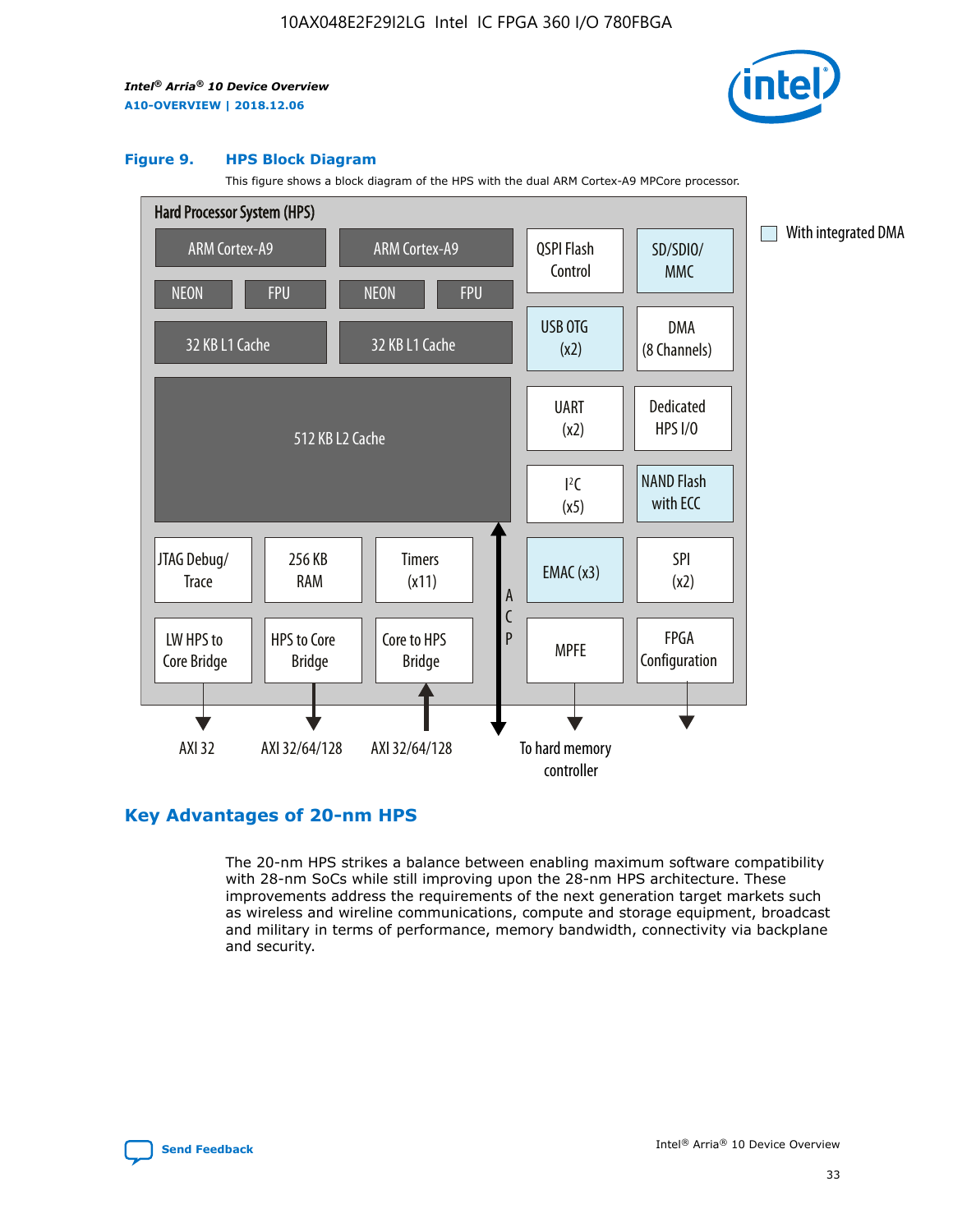

#### **Table 24. Improvements in 20 nm HPS**

This table lists the key improvements of the 20 nm HPS compared to the 28 nm HPS.

| Advantages/<br><b>Improvements</b>                          | <b>Description</b>                                                                                                                                                                                                                                                                                                                                                                                                                                                                                                                                                                                                                                                                                                                                                                                                                                                                                                      |
|-------------------------------------------------------------|-------------------------------------------------------------------------------------------------------------------------------------------------------------------------------------------------------------------------------------------------------------------------------------------------------------------------------------------------------------------------------------------------------------------------------------------------------------------------------------------------------------------------------------------------------------------------------------------------------------------------------------------------------------------------------------------------------------------------------------------------------------------------------------------------------------------------------------------------------------------------------------------------------------------------|
| Increased performance and<br>overdrive capability           | While the nominal processor frequency is 1.2 GHz, the 20 nm HPS offers an "overdrive"<br>feature which enables a higher processor operating frequency. This requires a higher supply<br>voltage value that is unique to the HPS and may require a separate regulator.                                                                                                                                                                                                                                                                                                                                                                                                                                                                                                                                                                                                                                                   |
| Increased processor memory<br>bandwidth and DDR4<br>support | Up to 64-bit DDR4 memory at 2,400 Mbps support is available for the processor. The hard<br>memory controller for the HPS comprises a multi-port front end that manages connections<br>to a single port memory controller. The multi-port front end allows logic core and the HPS<br>to share ports and thereby the available bandwidth of the memory controller.                                                                                                                                                                                                                                                                                                                                                                                                                                                                                                                                                        |
| Flexible I/O sharing                                        | An advanced I/O pin muxing scheme allows improved sharing of I/O between the HPS and<br>the core logic. The following types of I/O are available for SoC:<br>17 dedicated I/Os-physically located inside the HPS block and are not accessible to<br>logic within the core. The 17 dedicated I/Os are used for HPS clock, resets, and<br>interfacing with boot devices, QSPI, and SD/MMC.<br>48 direct shared I/O-located closest to the HPS block and are ideal for high speed HPS<br>peripherals such as EMAC, USB, and others. There is one bank of 48 I/Os that supports<br>direct sharing where the 48 I/Os can be shared 12 I/Os at a time.<br>Standard (shared) I/O-all standard I/Os can be shared by the HPS peripherals and any<br>logic within the core. For designs where more than 48 I/Os are required to fully use all<br>the peripherals in the HPS, these I/Os can be connected through the core logic. |
| <b>EMAC</b> core                                            | Three EMAC cores are available in the HPS. The EMAC cores enable an application to<br>support two redundant Ethernet connections; for example, backplane, or two EMAC cores<br>for managing IEEE 1588 time stamp information while allowing a third EMAC core for debug<br>and configuration. All three EMACs can potentially share the same time stamps, simplifying<br>the 1588 time stamping implementation. A new serial time stamp interface allows core<br>logic to access and read the time stamp values. The integrated EMAC controllers can be<br>connected to external Ethernet PHY through the provided MDIO or I <sup>2</sup> C interface.                                                                                                                                                                                                                                                                  |
| On-chip memory                                              | The on-chip memory is updated to 256 KB support and can support larger data sets and<br>real time algorithms.                                                                                                                                                                                                                                                                                                                                                                                                                                                                                                                                                                                                                                                                                                                                                                                                           |
| <b>ECC</b> enhancements                                     | Improvements in L2 Cache ECC management allow identification of errors down to the<br>address level. ECC enhancements also enable improved error injection and status reporting<br>via the introduction of new memory mapped access to syndrome and data signals.                                                                                                                                                                                                                                                                                                                                                                                                                                                                                                                                                                                                                                                       |
| HPS to FPGA Interconnect<br><b>Backbone</b>                 | Although the HPS and the Logic Core can operate independently, they are tightly coupled<br>via a high-bandwidth system interconnect built from high-performance ARM AMBA AXI bus<br>bridges. IP bus masters in the FPGA fabric have access to HPS bus slaves via the FPGA-to-<br>HPS interconnect. Similarly, HPS bus masters have access to bus slaves in the core fabric<br>via the HPS-to-FPGA bridge. Both bridges are AMBA AXI-3 compliant and support<br>simultaneous read and write transactions. Up to three masters within the core fabric can<br>share the HPS SDRAM controller with the processor. Additionally, the processor can be used<br>to configure the core fabric under program control via a dedicated 32-bit configuration port.                                                                                                                                                                  |
| FPGA configuration and HPS<br>booting                       | The FPGA fabric and HPS in the SoCs are powered independently. You can reduce the clock<br>frequencies or gate the clocks to reduce dynamic power.<br>You can configure the FPGA fabric and boot the HPS independently, in any order, providing<br>you with more design flexibility.                                                                                                                                                                                                                                                                                                                                                                                                                                                                                                                                                                                                                                    |
| Security                                                    | New security features have been introduced for anti-tamper management, secure boot,<br>encryption (AES), and authentication (SHA).                                                                                                                                                                                                                                                                                                                                                                                                                                                                                                                                                                                                                                                                                                                                                                                      |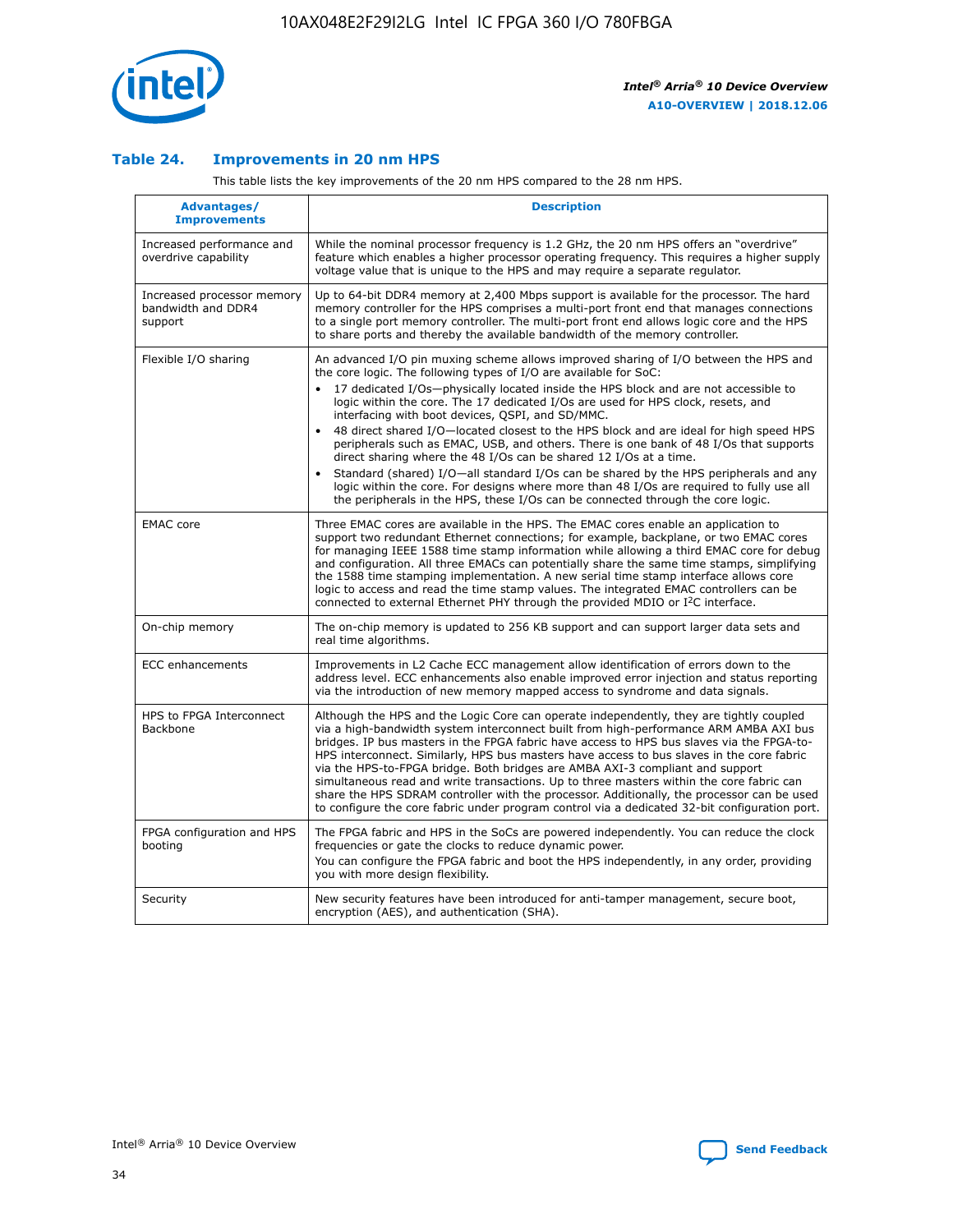

## **Features of the HPS**

The HPS has the following features:

- 1.2-GHz, dual-core ARM Cortex-A9 MPCore processor with up to 1.5-GHz via overdrive
	- ARMv7-A architecture that runs 32-bit ARM instructions, 16-bit and 32-bit Thumb instructions, and 8-bit Java byte codes in Jazelle style
	- Superscalar, variable length, out-of-order pipeline with dynamic branch prediction
	- Instruction Efficiency 2.5 MIPS/MHz, which provides total performance of 7500 MIPS at 1.5 GHz
- Each processor core includes:
	- 32 KB of L1 instruction cache, 32 KB of L1 data cache
	- Single- and double-precision floating-point unit and NEON media engine
	- CoreSight debug and trace technology
	- Snoop Control Unit (SCU) and Acceleration Coherency Port (ACP)
- 512 KB of shared L2 cache
- 256 KB of scratch RAM
- Hard memory controller with support for DDR3, DDR4 and optional error correction code (ECC) support
- Multiport Front End (MPFE) Scheduler interface to the hard memory controller
- 8-channel direct memory access (DMA) controller
- QSPI flash controller with SIO, DIO, QIO SPI Flash support
- NAND flash controller (ONFI 1.0 or later) with DMA and ECC support, updated to support 8 and 16-bit Flash devices and new command DMA to offload CPU for fast power down recovery
- Updated SD/SDIO/MMC controller to eMMC 4.5 with DMA with CE-ATA digital command support
- 3 10/100/1000 Ethernet media access control (MAC) with DMA
- 2 USB On-the-Go (OTG) controllers with DMA
- $\bullet$  5 I<sup>2</sup>C controllers (3 can be used by EMAC for MIO to external PHY)
- 2 UART 16550 Compatible controllers
- 4 serial peripheral interfaces (SPI) (2 Master, 2 Slaves)
- 62 programmable general-purpose I/Os, which includes 48 direct share I/Os that allows the HPS peripherals to connect directly to the FPGA I/Os
- 7 general-purpose timers
- 4 watchdog timers
- Anti-tamper, Secure Boot, Encryption (AES) and Authentication (SHA)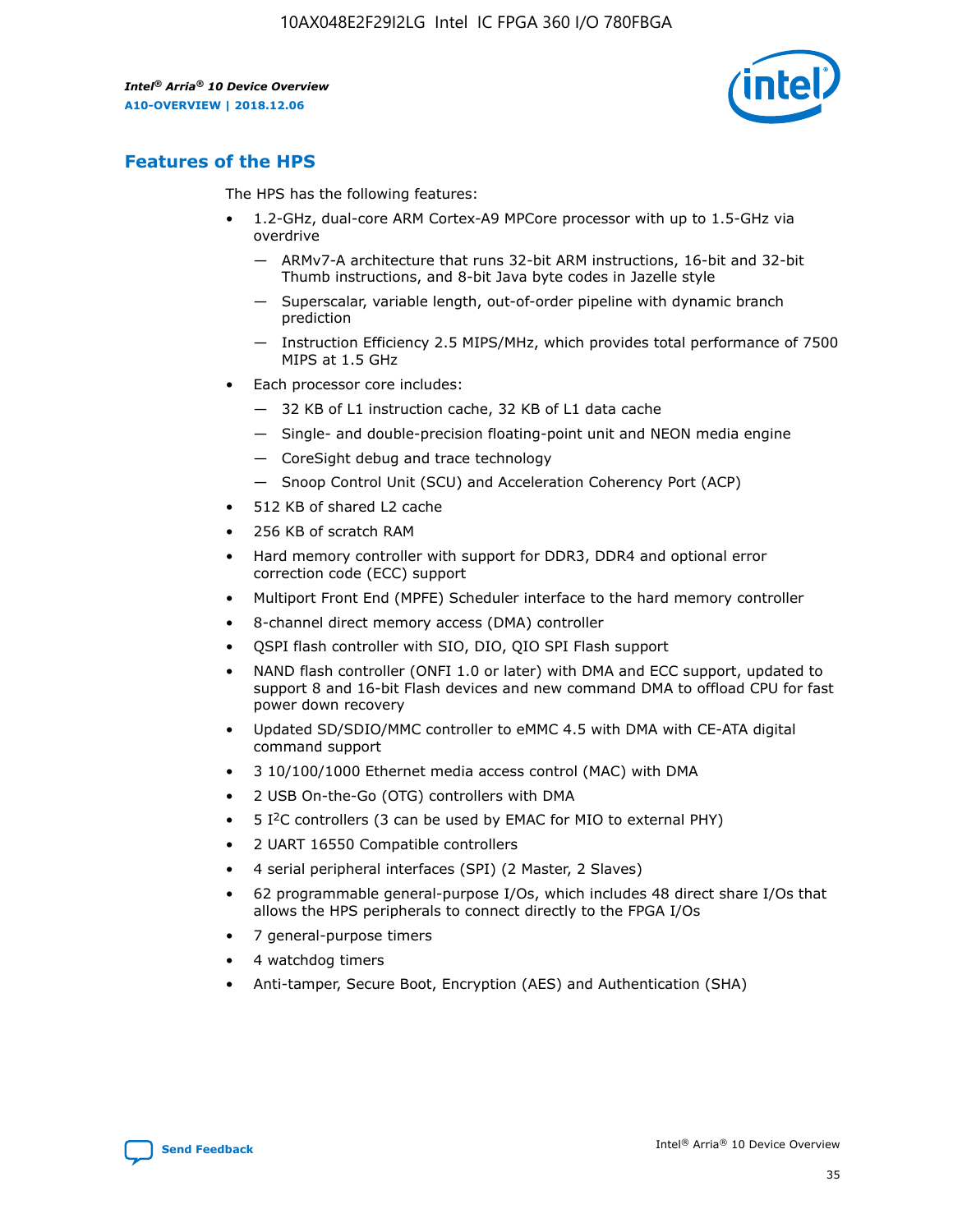

#### **System Peripherals and Debug Access Port**

Each Ethernet MAC, USB OTG, NAND flash controller, and SD/MMC controller module has an integrated DMA controller. For modules without an integrated DMA controller, an additional DMA controller module provides up to eight channels of high-bandwidth data transfers. Peripherals that communicate off-chip are multiplexed with other peripherals at the HPS pin level. This allows you to choose which peripherals interface with other devices on your PCB.

The debug access port provides interfaces to industry standard JTAG debug probes and supports ARM CoreSight debug and core traces to facilitate software development.

#### **HPS–FPGA AXI Bridges**

The HPS–FPGA bridges, which support the Advanced Microcontroller Bus Architecture (AMBA) Advanced eXtensible Interface (AXI™) specifications, consist of the following bridges:

- FPGA-to-HPS AMBA AXI bridge—a high-performance bus supporting 32, 64, and 128 bit data widths that allows the FPGA fabric to issue transactions to slaves in the HPS.
- HPS-to-FPGA Avalon/AMBA AXI bridge—a high-performance bus supporting 32, 64, and 128 bit data widths that allows the HPS to issue transactions to slaves in the FPGA fabric.
- Lightweight HPS-to-FPGA AXI bridge—a lower latency 32 bit width bus that allows the HPS to issue transactions to soft peripherals in the FPGA fabric. This bridge is primarily used for control and status register (CSR) accesses to peripherals in the FPGA fabric.

The HPS–FPGA AXI bridges allow masters in the FPGA fabric to communicate with slaves in the HPS logic, and vice versa. For example, the HPS-to-FPGA AXI bridge allows you to share memories instantiated in the FPGA fabric with one or both microprocessors in the HPS, while the FPGA-to-HPS AXI bridge allows logic in the FPGA fabric to access the memory and peripherals in the HPS.

Each HPS–FPGA bridge also provides asynchronous clock crossing for data transferred between the FPGA fabric and the HPS.

#### **HPS SDRAM Controller Subsystem**

The HPS SDRAM controller subsystem contains a multiport SDRAM controller and DDR PHY that are shared between the FPGA fabric (through the FPGA-to-HPS SDRAM interface), the level 2 (L2) cache, and the level 3 (L3) system interconnect. The FPGA-to-HPS SDRAM interface supports AMBA AXI and Avalon® Memory-Mapped (Avalon-MM) interface standards, and provides up to six individual ports for access by masters implemented in the FPGA fabric.

The HPS SDRAM controller supports up to 3 masters (command ports), 3x 64-bit read data ports and 3x 64-bit write data ports.

To maximize memory performance, the SDRAM controller subsystem supports command and data reordering, deficit round-robin arbitration with aging, and high-priority bypass features.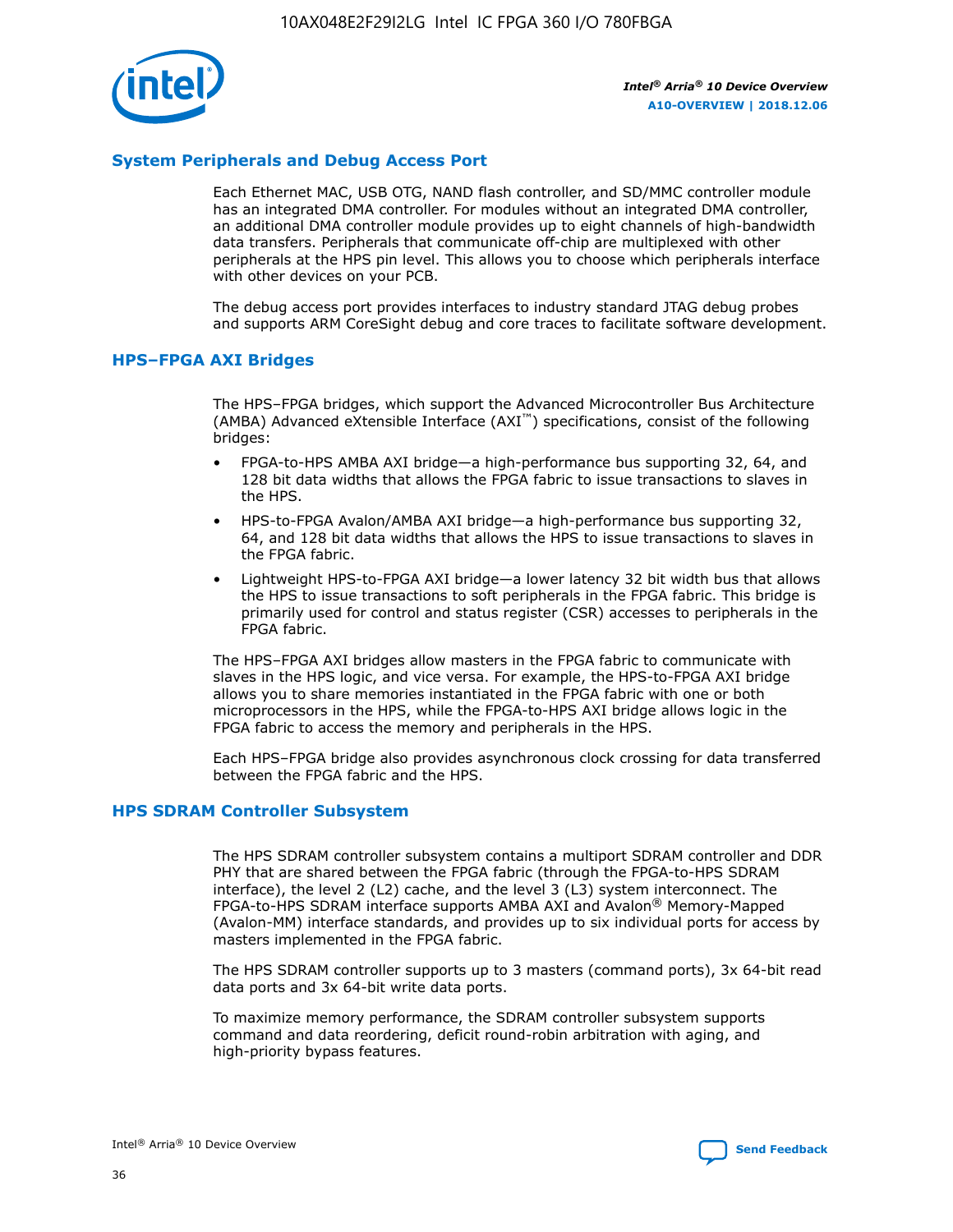

### **FPGA Configuration and HPS Booting**

The FPGA fabric and HPS in the SoC FPGA must be powered at the same time. You can reduce the clock frequencies or gate the clocks to reduce dynamic power.

Once powered, the FPGA fabric and HPS can be configured independently thus providing you with more design flexibility:

- You can boot the HPS independently. After the HPS is running, the HPS can fully or partially reconfigure the FPGA fabric at any time under software control. The HPS can also configure other FPGAs on the board through the FPGA configuration controller.
- Configure the FPGA fabric first, and then boot the HPS from memory accessible to the FPGA fabric.

#### **Hardware and Software Development**

For hardware development, you can configure the HPS and connect your soft logic in the FPGA fabric to the HPS interfaces using the Platform Designer system integration tool in the Intel Quartus Prime software.

For software development, the ARM-based SoC FPGA devices inherit the rich software development ecosystem available for the ARM Cortex-A9 MPCore processor. The software development process for Intel SoC FPGAs follows the same steps as those for other SoC devices from other manufacturers. Support for Linux\*, VxWorks\*, and other operating systems are available for the SoC FPGAs. For more information on the operating systems support availability, contact the Intel FPGA sales team.

You can begin device-specific firmware and software development on the Intel SoC FPGA Virtual Target. The Virtual Target is a fast PC-based functional simulation of a target development system—a model of a complete development board. The Virtual Target enables the development of device-specific production software that can run unmodified on actual hardware.

## **Dynamic and Partial Reconfiguration**

The Intel Arria 10 devices support dynamic and partial reconfiguration. You can use dynamic and partial reconfiguration simultaneously to enable seamless reconfiguration of both the device core and transceivers.

#### **Dynamic Reconfiguration**

You can reconfigure the PMA and PCS blocks while the device continues to operate. This feature allows you to change the data rates, protocol, and analog settings of a channel in a transceiver bank without affecting on-going data transfer in other transceiver banks. This feature is ideal for applications that require dynamic multiprotocol or multirate support.

## **Partial Reconfiguration**

Using partial reconfiguration, you can reconfigure some parts of the device while keeping the device in operation.

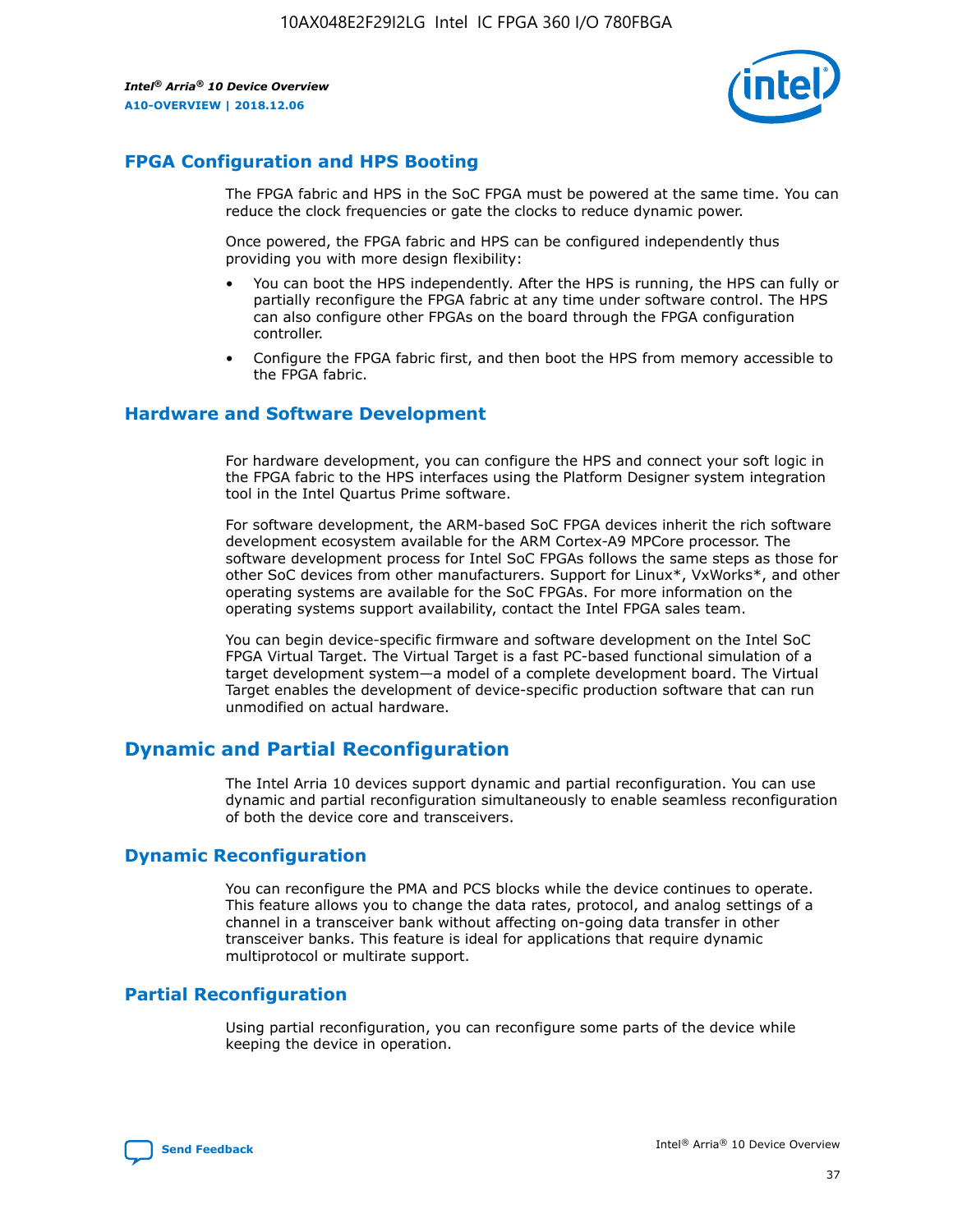

Instead of placing all device functions in the FPGA fabric, you can store some functions that do not run simultaneously in external memory and load them only when required. This capability increases the effective logic density of the device, and lowers cost and power consumption.

In the Intel solution, you do not have to worry about intricate device architecture to perform a partial reconfiguration. The partial reconfiguration capability is built into the Intel Quartus Prime design software, making such time-intensive task simple.

Intel Arria 10 devices support partial reconfiguration in the following configuration options:

- Using an internal host:
	- All supported configuration modes where the FPGA has access to external memory devices such as serial and parallel flash memory.
	- Configuration via Protocol [CvP (PCIe)]
- Using an external host—passive serial (PS), fast passive parallel (FPP) x8, FPP x16, and FPP x32 I/O interface.

## **Enhanced Configuration and Configuration via Protocol**

#### **Table 25. Configuration Schemes and Features of Intel Arria 10 Devices**

Intel Arria 10 devices support 1.8 V programming voltage and several configuration schemes.

| <b>Scheme</b>                                                          | <b>Data</b><br><b>Width</b> | <b>Max Clock</b><br>Rate<br>(MHz) | <b>Max Data</b><br>Rate<br>(Mbps)<br>(13) | <b>Decompression</b> | <b>Design</b><br>Security <sup>(1</sup><br>4) | <b>Partial</b><br>Reconfiguration<br>(15) | <b>Remote</b><br><b>System</b><br><b>Update</b> |
|------------------------------------------------------------------------|-----------------------------|-----------------------------------|-------------------------------------------|----------------------|-----------------------------------------------|-------------------------------------------|-------------------------------------------------|
| <b>JTAG</b>                                                            | 1 bit                       | 33                                | 33                                        |                      |                                               | Yes <sup>(16)</sup>                       |                                                 |
| Active Serial (AS)<br>through the<br>EPCO-L<br>configuration<br>device | 1 bit,<br>4 bits            | 100                               | 400                                       | Yes                  | Yes                                           | Yes(16)                                   | Yes                                             |
| Passive serial (PS)<br>through CPLD or<br>external<br>microcontroller  | 1 bit                       | 100                               | 100                                       | Yes                  | Yes                                           | Yes(16)                                   | Parallel<br>Flash<br>Loader<br>(PFL) IP<br>core |
|                                                                        |                             |                                   |                                           |                      |                                               |                                           | continued                                       |

<sup>(13)</sup> Enabling either compression or design security features affects the maximum data rate. Refer to the Intel Arria 10 Device Datasheet for more information.

<sup>(14)</sup> Encryption and compression cannot be used simultaneously.

 $<sup>(15)</sup>$  Partial reconfiguration is an advanced feature of the device family. If you are interested in</sup> using partial reconfiguration, contact Intel for support.

 $(16)$  Partial configuration can be performed only when it is configured as internal host.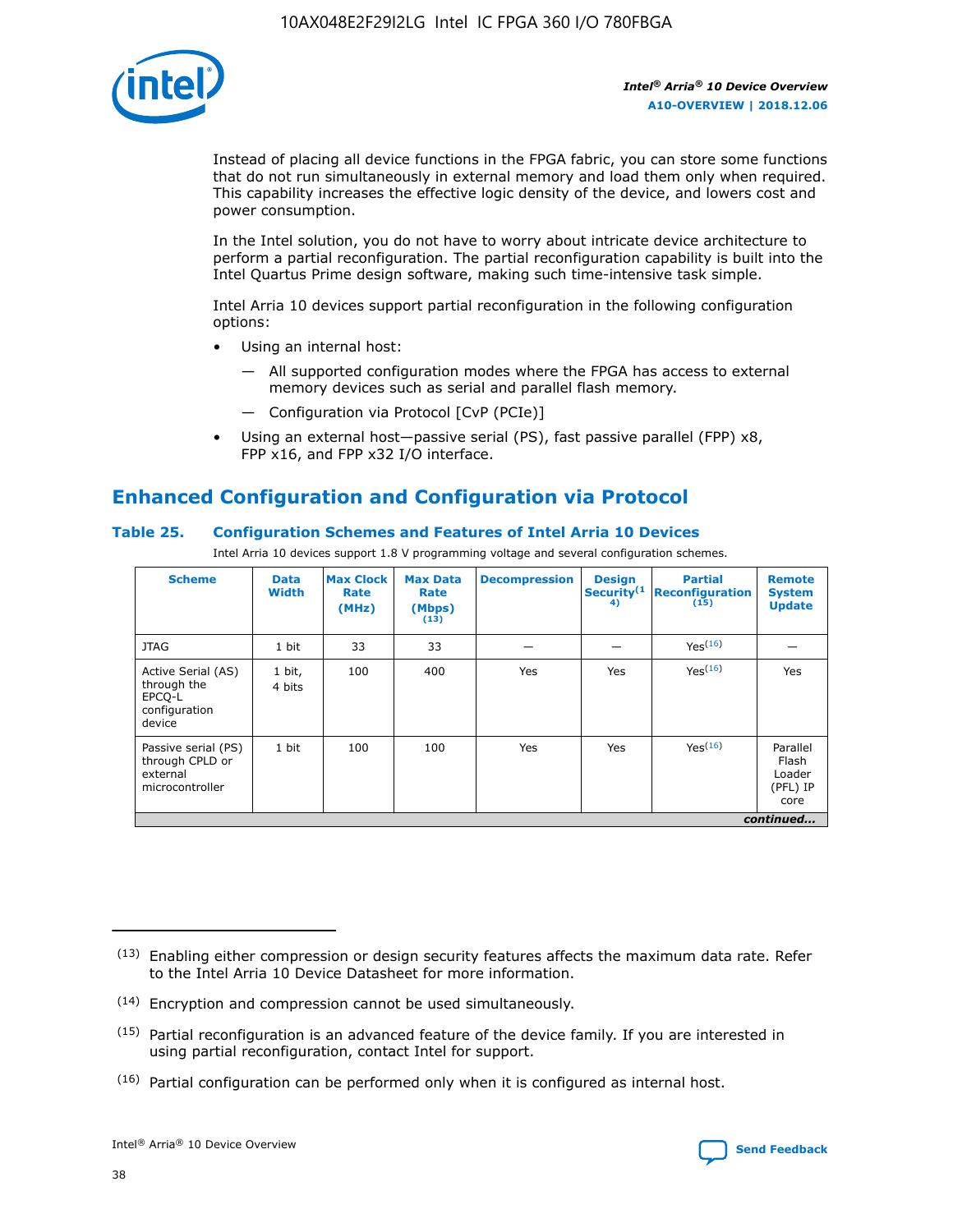

| <b>Scheme</b>                                   | <b>Data</b><br><b>Width</b> | <b>Max Clock</b><br>Rate<br>(MHz) | <b>Max Data</b><br>Rate<br>(Mbps)<br>(13) | <b>Decompression</b> | <b>Design</b><br>Security <sup>(1</sup><br>4) | <b>Partial</b><br><b>Reconfiguration</b><br>(15) | <b>Remote</b><br><b>System</b><br><b>Update</b> |
|-------------------------------------------------|-----------------------------|-----------------------------------|-------------------------------------------|----------------------|-----------------------------------------------|--------------------------------------------------|-------------------------------------------------|
| Fast passive                                    | 8 bits                      | 100                               | 3200                                      | Yes                  | Yes                                           | Yes(17)                                          | PFL IP                                          |
| parallel (FPP)<br>through CPLD or               | 16 bits                     |                                   |                                           | Yes                  | Yes                                           |                                                  | core                                            |
| external<br>microcontroller                     | 32 bits                     |                                   |                                           | Yes                  | Yes                                           |                                                  |                                                 |
| Configuration via                               | 16 bits                     | 100                               | 3200                                      | Yes                  | Yes                                           | Yes <sup>(17)</sup>                              |                                                 |
| <b>HPS</b>                                      | 32 bits                     |                                   |                                           | Yes                  | Yes                                           |                                                  |                                                 |
| Configuration via<br>Protocol [CvP<br>$(PCIe*)$ | x1, x2,<br>x4, x8<br>lanes  |                                   | 8000                                      | Yes                  | Yes                                           | Yes(16)                                          |                                                 |

You can configure Intel Arria 10 devices through PCIe using Configuration via Protocol (CvP). The Intel Arria 10 CvP implementation conforms to the PCIe 100 ms power-up-to-active time requirement.

#### **Related Information**

[Configuration via Protocol \(CvP\) Implementation in Intel FPGAs User Guide](https://www.intel.com/content/www/us/en/programmable/documentation/dsu1441819344145.html#dsu1442269728522) Provides more information about the CvP configuration scheme.

## **SEU Error Detection and Correction**

Intel Arria 10 devices offer robust and easy-to-use single-event upset (SEU) error detection and correction circuitry.

The detection and correction circuitry includes protection for Configuration RAM (CRAM) programming bits and user memories. The CRAM is protected by a continuously running CRC error detection circuit with integrated ECC that automatically corrects one or two errors and detects higher order multi-bit errors. When more than two errors occur, correction is available through reloading of the core programming file, providing a complete design refresh while the FPGA continues to operate.

The physical layout of the Intel Arria 10 CRAM array is optimized to make the majority of multi-bit upsets appear as independent single-bit or double-bit errors which are automatically corrected by the integrated CRAM ECC circuitry. In addition to the CRAM protection, the M20K memory blocks also include integrated ECC circuitry and are layout-optimized for error detection and correction. The MLAB does not have ECC.

(14) Encryption and compression cannot be used simultaneously.

<sup>(17)</sup> Supported at a maximum clock rate of 100 MHz.



 $(13)$  Enabling either compression or design security features affects the maximum data rate. Refer to the Intel Arria 10 Device Datasheet for more information.

 $(15)$  Partial reconfiguration is an advanced feature of the device family. If you are interested in using partial reconfiguration, contact Intel for support.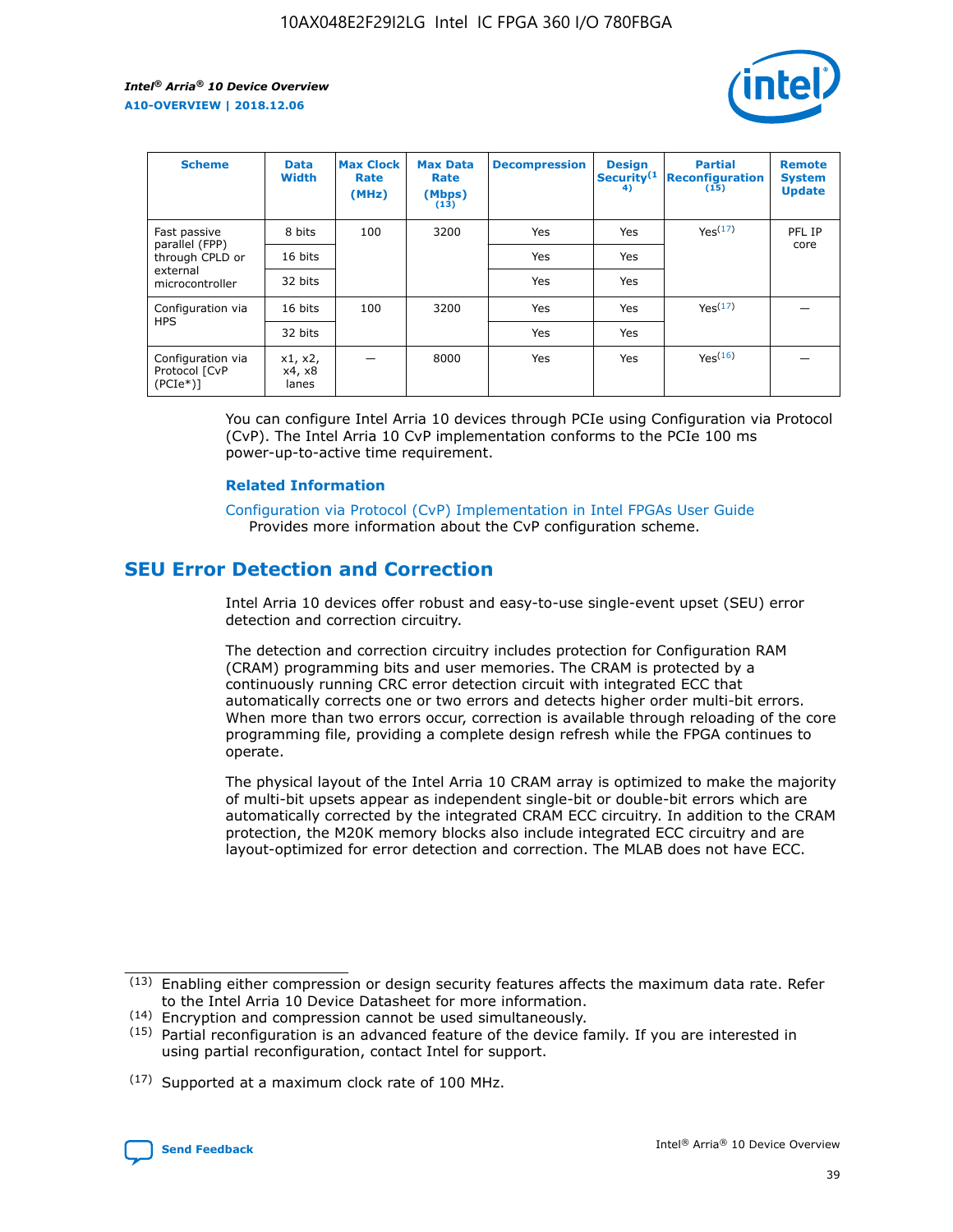

## **Power Management**

Intel Arria 10 devices leverage the advanced 20 nm process technology, a low 0.9 V core power supply, an enhanced core architecture, and several optional power reduction techniques to reduce total power consumption by as much as 40% compared to Arria V devices and as much as 60% compared to Stratix V devices.

The optional power reduction techniques in Intel Arria 10 devices include:

- **SmartVID**—a code is programmed into each device during manufacturing that allows a smart regulator to operate the device at lower core  $V_{CC}$  while maintaining performance
- **Programmable Power Technology**—non-critical timing paths are identified by the Intel Quartus Prime software and the logic in these paths is biased for low power instead of high performance
- **Low Static Power Options**—devices are available with either standard static power or low static power while maintaining performance

Furthermore, Intel Arria 10 devices feature Intel's industry-leading low power transceivers and include a number of hard IP blocks that not only reduce logic resources but also deliver substantial power savings compared to soft implementations. In general, hard IP blocks consume up to 90% less power than the equivalent soft logic implementations.

## **Incremental Compilation**

The Intel Quartus Prime software incremental compilation feature reduces compilation time and helps preserve performance to ease timing closure. The incremental compilation feature enables the partial reconfiguration flow for Intel Arria 10 devices.

Incremental compilation supports top-down, bottom-up, and team-based design flows. This feature facilitates modular, hierarchical, and team-based design flows where different designers compile their respective design sections in parallel. Furthermore, different designers or IP providers can develop and optimize different blocks of the design independently. These blocks can then be imported into the top level project.

## **Document Revision History for Intel Arria 10 Device Overview**

| <b>Document</b><br><b>Version</b> | <b>Changes</b>                                                                                                                                                                                                                                                              |
|-----------------------------------|-----------------------------------------------------------------------------------------------------------------------------------------------------------------------------------------------------------------------------------------------------------------------------|
| 2018.12.06                        | Added links to Intel Arria 10 device errata documents.<br>Removed automotive temperature option from the Intel Arria 10 GX devices.<br>Removed -3 fabric speed grade from the Intel Arria 10 GT devices.<br>Updated power options for the Intel Arria 10 GX and GT devices. |
| 2018.04.09                        | Updated the lowest $V_{CC}$ from 0.83 V to 0.82 V in the topic listing a summary of the device features.                                                                                                                                                                    |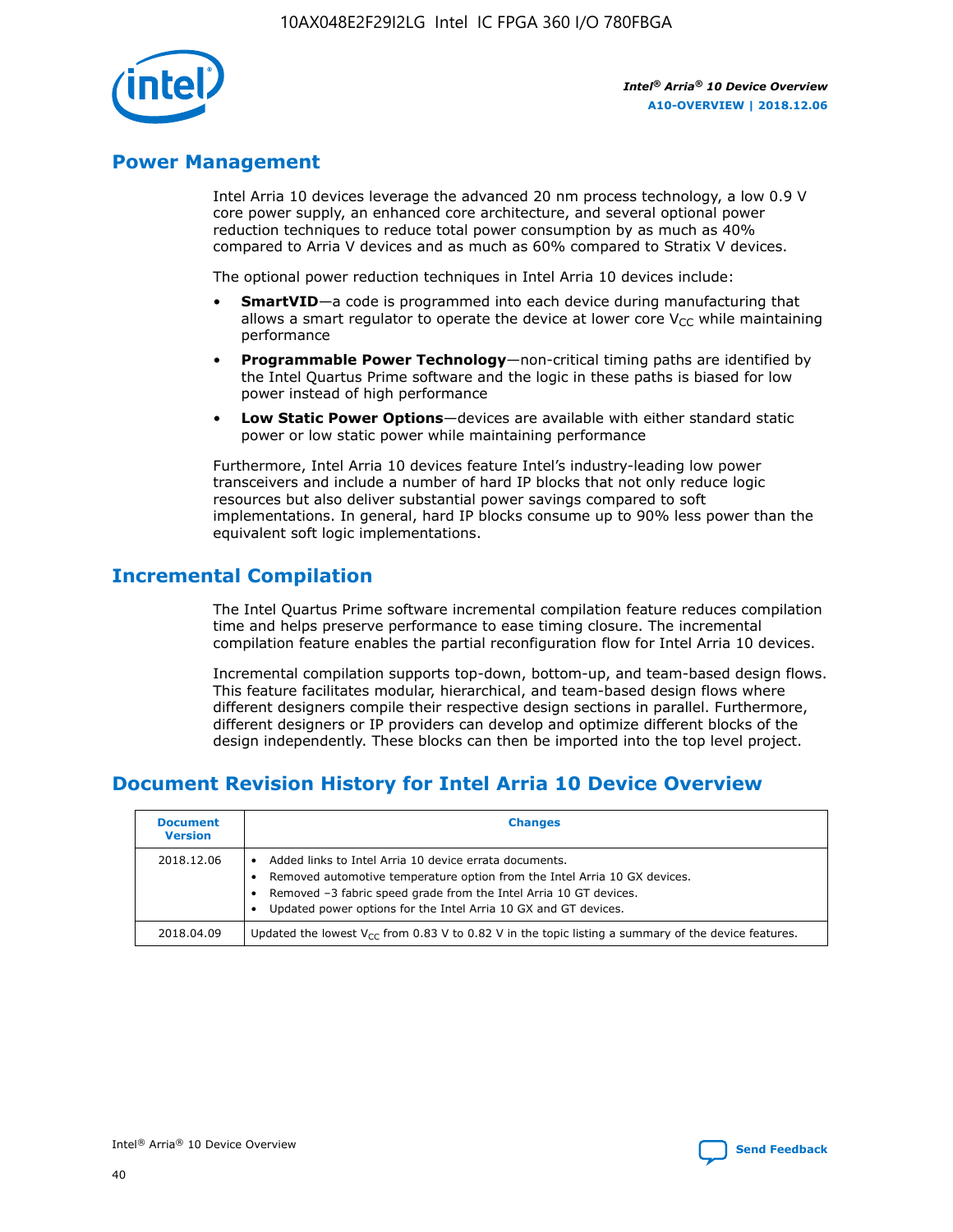$\mathsf{r}$ 



| <b>Date</b>    | <b>Version</b> | <b>Changes</b>                                                                                                                                                                                                                                                                                                                                                                                                                                                                                                                                                                                                                                                                                                                                                                                                                                                                                                                                                                         |
|----------------|----------------|----------------------------------------------------------------------------------------------------------------------------------------------------------------------------------------------------------------------------------------------------------------------------------------------------------------------------------------------------------------------------------------------------------------------------------------------------------------------------------------------------------------------------------------------------------------------------------------------------------------------------------------------------------------------------------------------------------------------------------------------------------------------------------------------------------------------------------------------------------------------------------------------------------------------------------------------------------------------------------------|
| January 2018   | 2018.01.17     | Updated the maximum data rate for HPS (Intel Arria 10 SX devices<br>external memory interface DDR3 controller from 2,166 Mbps to 2,133<br>Mbps.<br>Updated maximum frequency supported for half rate QDRII and QDRII<br>$\bullet$<br>+ SRAM to 633 MHz in Memory Standards Supported by the Soft<br>Memory Controller table.<br>Updated transceiver backplane capability to 12.5 Gbps.<br>$\bullet$<br>Removed transceiver speed grade 5 in Sample Ordering Core and<br>Available Options for Intel Arria 10 GX Devices figure.<br>Removed package code 40, low static power, SmartVID, industrial, and<br>military operating temperature support from Sample Ordering Core and<br>Available Options for Intel Arria 10 GT Devices figure.<br>Updated short reach transceiver rate for Intel Arria 10 GT devices to<br>25.8 Gbps.<br>Removed On-Die Instrumentation - EyeQ and Jitter Margin Tool<br>support from PMA Features of the Transceivers in Intel Arria 10 Devices<br>table. |
| September 2017 | 2017.09.20     | Updated the maximum speed of the DDR4 external memory interface from<br>1,333 MHz/2,666 Mbps to 1,200 MHz/2,400 Mbps.                                                                                                                                                                                                                                                                                                                                                                                                                                                                                                                                                                                                                                                                                                                                                                                                                                                                  |
| July 2017      | 2017.07.13     | Corrected the automotive temperature range in the figure showing the<br>available options for the Intel Arria 10 GX devices from "-40°C to 100°C"<br>to "-40°C to 125°C".                                                                                                                                                                                                                                                                                                                                                                                                                                                                                                                                                                                                                                                                                                                                                                                                              |
| July 2017      | 2017.07.06     | Added automotive temperature option to Intel Arria 10 GX device family.                                                                                                                                                                                                                                                                                                                                                                                                                                                                                                                                                                                                                                                                                                                                                                                                                                                                                                                |
| May 2017       | 2017.05.08     | Corrected protocol names with "1588" to "IEEE 1588v2".<br>$\bullet$<br>Updated the vertical migration table to remove vertical migration<br>$\bullet$<br>between Intel Arria 10 GX and Intel Arria 10 SX device variants.<br>Removed all "Preliminary" marks.<br>$\bullet$                                                                                                                                                                                                                                                                                                                                                                                                                                                                                                                                                                                                                                                                                                             |
| March 2017     | 2017.03.15     | Removed the topic about migration from Intel Arria 10 to Intel Stratix<br>10 devices.<br>Rebranded as Intel.<br>$\bullet$                                                                                                                                                                                                                                                                                                                                                                                                                                                                                                                                                                                                                                                                                                                                                                                                                                                              |
| October 2016   | 2016.10.31     | Removed package F36 from Intel Arria 10 GX devices.<br>Updated Intel Arria 10 GT sample ordering code and maximum GX<br>$\bullet$<br>transceiver count. Intel Arria 10 GT devices are available only in the<br>SF45 package option with a maximum of 72 transceivers.                                                                                                                                                                                                                                                                                                                                                                                                                                                                                                                                                                                                                                                                                                                  |
| May 2016       | 2016.05.02     | Updated the FPGA Configuration and HPS Booting topic.<br>Remove $V_{CC}$ PowerManager from the Summary of Features, Power<br>$\bullet$<br>Management and Arria 10 Device Variants and packages topics. This<br>feature is no longer supported in Arria 10 devices.<br>Removed LPDDR3 from the Memory Standards Supported by the HPS<br>Hard Memory Controller table in the Memory Standards Supported by<br>Intel Arria 10 Devices topic. This standard is only supported by the<br>FPGA.<br>Removed transceiver speed grade 5 from the Device Variants and<br>Packages topic for Arria 10 GX and SX devices.                                                                                                                                                                                                                                                                                                                                                                          |
| February 2016  | 2016.02.11     | Changed the maximum Arria 10 GT datarate to 25.8 Gbps and the<br>minimum datarate to 1 Gbps globally.<br>Revised the state for Core clock networks in the Summary of Features<br>$\bullet$<br>topic.<br>• Changed the transceiver parameters in the "Summary of Features for<br>Arria 10 Devices" table.<br>Changed the transceiver parameters in the "Maximum Resource Counts"<br>$\bullet$<br>for Arria 10 GT Devices" table.<br>• Changed the package availability for GT devices in the "Package Plan<br>for Arria 10 GT Devices" table.<br>Changed the package configurations for GT devices in the "Migration"<br>Capability Across Arria 10 Product Lines" figure.<br>continued                                                                                                                                                                                                                                                                                                 |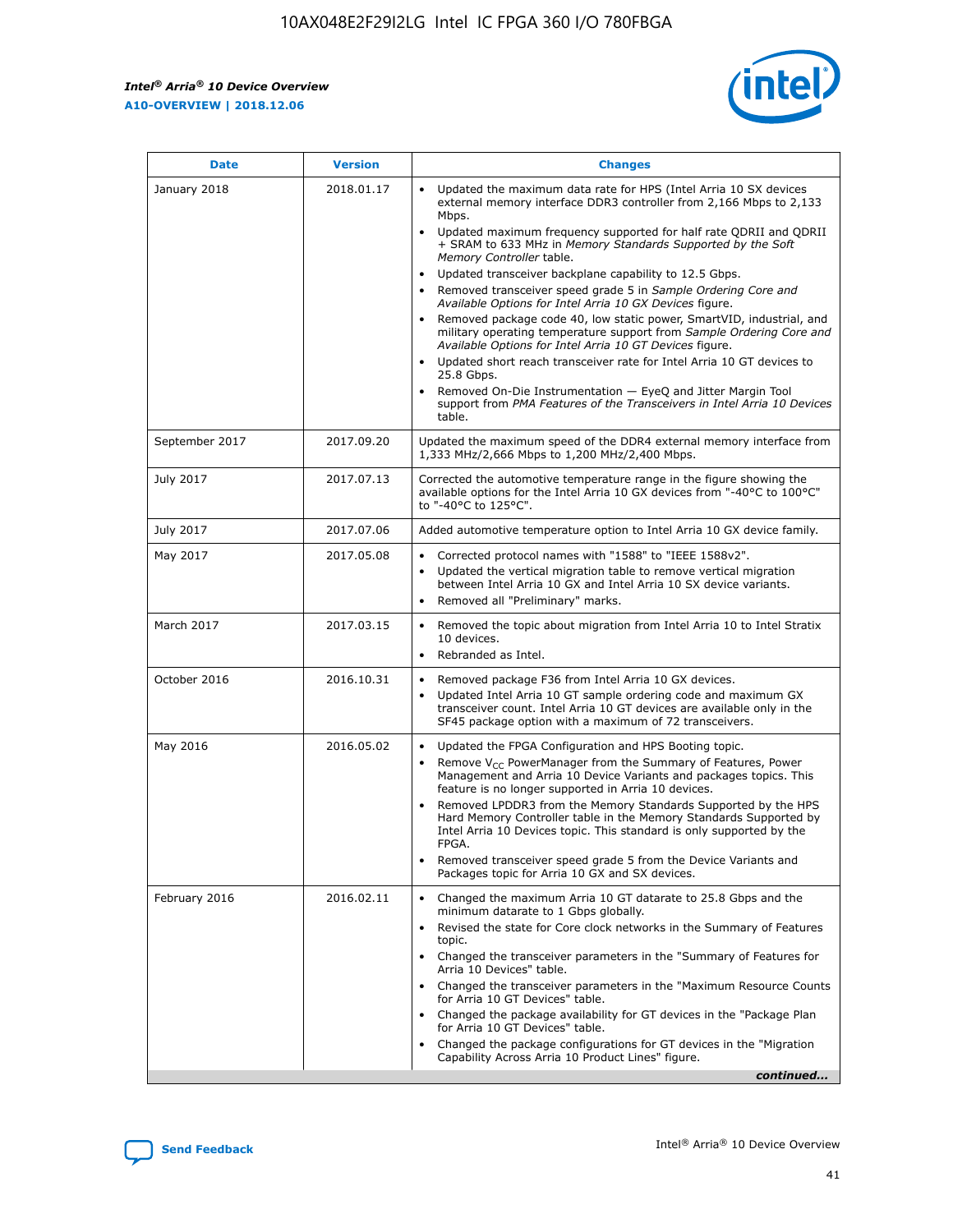

| <b>Date</b>   | <b>Version</b> | <b>Changes</b>                                                                                                                                                               |
|---------------|----------------|------------------------------------------------------------------------------------------------------------------------------------------------------------------------------|
|               |                | • Changed transceiver parameters in the "Low Power Serial Transceivers"<br>section.                                                                                          |
|               |                | Changed the transceiver descriptions in the "Device Variants for the<br>Arria 10 Device Family" table.                                                                       |
|               |                | Changed the "Sample Ordering Code and Available Options for Arria 10<br>GT Devices" figure.                                                                                  |
|               |                | Changed the datarates for GT devices in the "PMA Features" section.                                                                                                          |
|               |                | Changed the datarates for GT devices in the "PCS Features" section.                                                                                                          |
| December 2015 | 2015.12.14     | Updated the number of M20K memory blocks for Arria 10 GX 660 from<br>2133 to 2131 and corrected the total RAM bit from 48,448 Kb to<br>48,408 Kb.                            |
|               |                | Corrected the number of DSP blocks for Arria 10 GX 660 from 1688 to<br>$\bullet$<br>1687 in the table listing floating-point arithmetic resources.                           |
| November 2015 | 2015.11.02     | Updated the maximum resources for Arria 10 GX 220, GX 320, GX 480,<br>GX 660, SX 220, SX 320, SX 480, and SX 660.                                                            |
|               |                | • Updated resource count for Arria 10 GX 320, GX 480, GX 660, SX 320,<br>SX 480, a SX 660 devices in Number of Multipliers in Intel Arria 10<br><b>Devices</b> table.        |
|               |                | Updated the available options for Arria 10 GX, GT, and SX.                                                                                                                   |
|               |                | Changed instances of Quartus II to Quartus Prime.<br>$\bullet$                                                                                                               |
| June 2015     | 2015.06.15     | Corrected label for Intel Arria 10 GT product lines in the vertical migration<br>figure.                                                                                     |
| May 2015      | 2015.05.15     | Corrected the DDR3 half rate and quarter rate maximum frequencies in the<br>table that lists the memory standards supported by the Intel Arria 10 hard<br>memory controller. |
| May 2015      | 2015.05.04     | • Added support for 13.5G JESD204b in the Summary of Features table.<br>Added a link to Arria 10 GT Channel Usage in the Arria 10 GT Package<br>$\bullet$<br>Plan topic.     |
|               |                | • Added a note to the table, Maximum Resource Counts for Arria 10 GT<br>devices.                                                                                             |
|               |                | • Updated the power requirements of the transceivers in the Low Power<br>Serial Transceivers topic.                                                                          |
| January 2015  | 2015.01.23     | • Added floating point arithmetic features in the Summary of Features<br>table.                                                                                              |
|               |                | • Updated the total embedded memory from 38.38 megabits (Mb) to<br>65.6 Mb.                                                                                                  |
|               |                | • Updated the table that lists the memory standards supported by Intel<br>Arria 10 devices.                                                                                  |
|               |                | Removed support for DDR3U, LPDDR3 SDRAM, RLDRAM 2, and DDR2.                                                                                                                 |
|               |                | Moved RLDRAM 3 support from hard memory controller to soft memory<br>controller. RLDRAM 3 support uses hard PHY with soft memory<br>controller.                              |
|               |                | Added soft memory controller support for QDR IV.<br>$\bullet$                                                                                                                |
|               |                | Updated the maximum resource count table to include the number of<br>$\bullet$<br>hard memory controllers available in each device variant.                                  |
|               |                | Updated the transceiver PCS data rate from 12.5 Gbps to 12 Gbps.<br>$\bullet$                                                                                                |
|               |                | Updated the max clock rate of PS, FPP x8, FPP x16, and Configuration<br>via HPS from 125 MHz to 100 MHz.                                                                     |
|               |                | Added a feature for fractional synthesis PLLs: PLL cascading.<br>$\bullet$                                                                                                   |
|               |                | Updated the HPS programmable general-purpose I/Os from 54 to 62.                                                                                                             |
|               |                | continued                                                                                                                                                                    |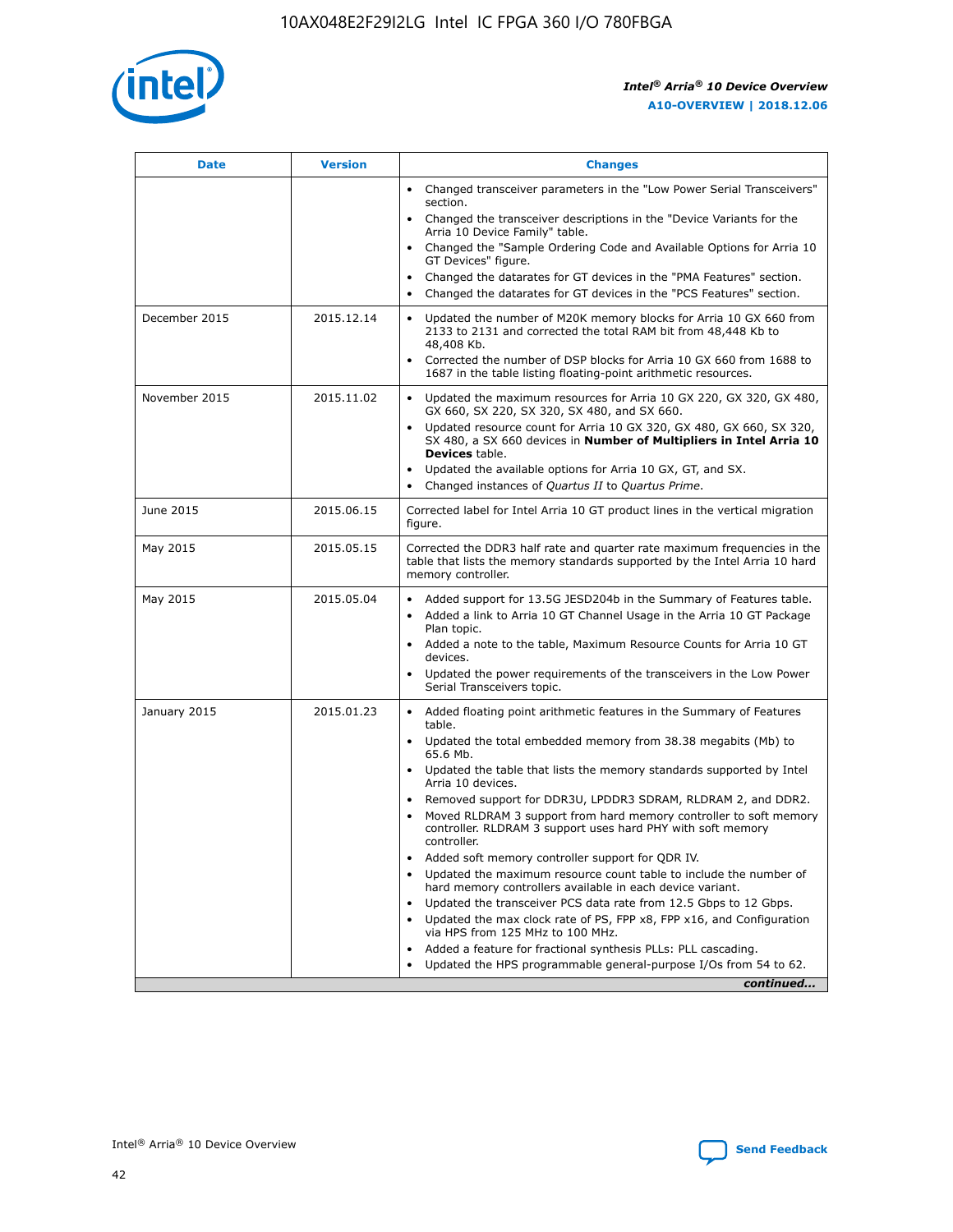r



| <b>Date</b>    | <b>Version</b> | <b>Changes</b>                                                                                                                                                                                                                                                                                                                                                                                                                                                                                                                         |
|----------------|----------------|----------------------------------------------------------------------------------------------------------------------------------------------------------------------------------------------------------------------------------------------------------------------------------------------------------------------------------------------------------------------------------------------------------------------------------------------------------------------------------------------------------------------------------------|
| September 2014 | 2014.09.30     | Corrected the 3 V I/O and LVDS I/O counts for F35 and F36 packages<br>of Arria 10 GX.<br>Corrected the 3 V I/O, LVDS I/O, and transceiver counts for the NF40<br>$\bullet$<br>package of the Arria GX 570 and 660.<br>Removed 3 V I/O, LVDS I/O, and transceiver counts for the NF40<br>package of the Arria GX 900 and 1150. The NF40 package is not<br>available for Arria 10 GX 900 and 1150.                                                                                                                                       |
| August 2014    | 2014.08.18     | Updated Memory (Kb) M20K maximum resources for Arria 10 GX 660<br>devices from 42,660 to 42,620.<br>Added GPIO columns consisting of LVDS I/O Bank and 3V I/O Bank in<br>$\bullet$<br>the Package Plan table.<br>Added how to use memory interface clock frequency higher than 533<br>$\bullet$<br>MHz in the I/O vertical migration.<br>Added information to clarify that RLDRAM3 support uses hard PHY with<br>$\bullet$<br>soft memory controller.<br>Added variable precision DSP blocks support for floating-point<br>arithmetic. |
| June 2014      | 2014.06.19     | Updated number of dedicated I/Os in the HPS block to 17.                                                                                                                                                                                                                                                                                                                                                                                                                                                                               |
| February 2014  | 2014.02.21     | Updated transceiver speed grade options for GT devices in Figure 2.                                                                                                                                                                                                                                                                                                                                                                                                                                                                    |
| February 2014  | 2014.02.06     | Updated data rate for Arria 10 GT devices from 28.1 Gbps to 28.3 Gbps.                                                                                                                                                                                                                                                                                                                                                                                                                                                                 |
| December 2013  | 2013.12.10     | Updated the HPS memory standards support from LPDDR2 to LPDDR3.<br>Updated HPS block diagram to include dedicated HPS I/O and FPGA<br>$\bullet$<br>Configuration blocks as well as repositioned SD/SDIO/MMC, DMA, SPI<br>and NAND Flash with ECC blocks.                                                                                                                                                                                                                                                                               |
| December 2013  | 2013.12.02     | Initial release.                                                                                                                                                                                                                                                                                                                                                                                                                                                                                                                       |